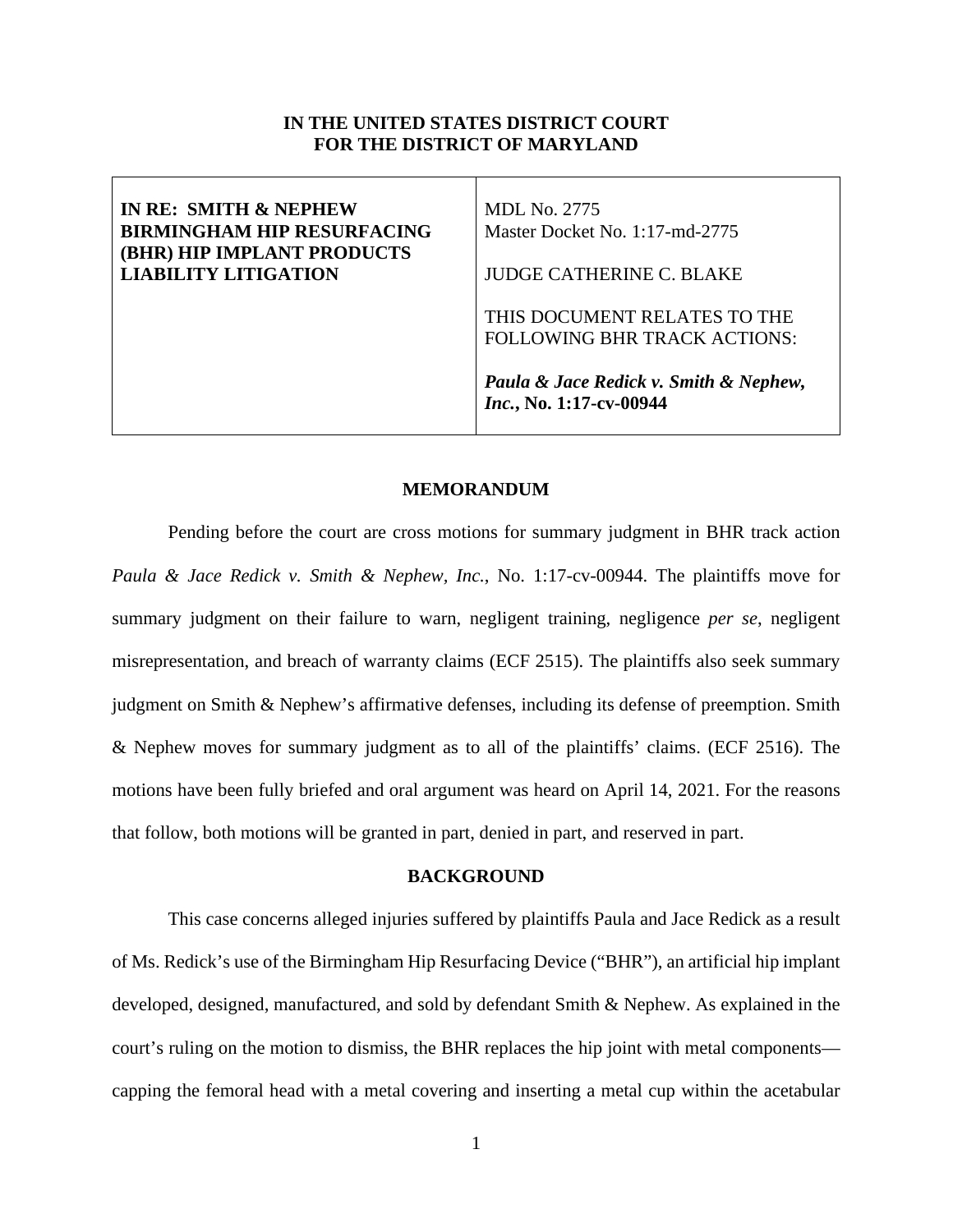cup—to recreate the same ball and socket structure that occurs naturally. *In re Smith & Nephew Birmingham Hip Resurfacing (BHR) Hip Implant Prod. Liab. Litig. ("In re BHR")*, 300 F. Supp. 3d 732, 736 (D. Md. 2018). The friction between the metal components allegedly can cause metal debris to accumulate within the joint and blood stream of the patient. Metal debris from the device can then cause pain, metallosis, and other serious complications that may require corrective surgery or revision to a different device. *Id.* In 2015, Smith & Nephew voluntarily recalled some BHR devices due to unreasonably high rates of failure in women and in men needing femoral head sizes 46 mm or smaller, including for complications due to metal debris. (ECF 2427, Ex. 28).<sup>[1](#page-1-0)</sup> The plaintiffs claim Ms. Redick was one such patient—her BHR implant required revision to a different implant due, in her surgeon's opinion, to symptoms caused by the accumulation of metal debris.

The plaintiffs' theory of the case is that Smith & Nephew marketed the BHR by touting publicly available reports from international registries containing clinical results from hip implant surgeries which showed excellent and market-leading success rates for the BHR, while also requesting and receiving from some of those same registries reports with more granular data regarding revision surgeries by gender, age, and product head size that showed significantly worse success rates for the BHR in women and patients with smaller head sizes. The plaintiffs refer to this information as "ad hoc data" or "ad hoc reports." The plaintiffs further contend that the ad hoc data or reports were required to be disclosed to the FDA pursuant to several federal regulations and the BHR's PMA approval. Had Smith & Nephew properly disclosed the ad hoc data to the FDA, the plaintiffs contend that Ms. Redick would have been more fully informed of the magnitude of the risk of the BHR before her surgery, and would not have agreed to the BHR

<span id="page-1-0"></span> $1$  The exhibits associated with ECF 2427 and referenced herein were provided to the court, but due to a technical error have not yet been uploaded to the public docket.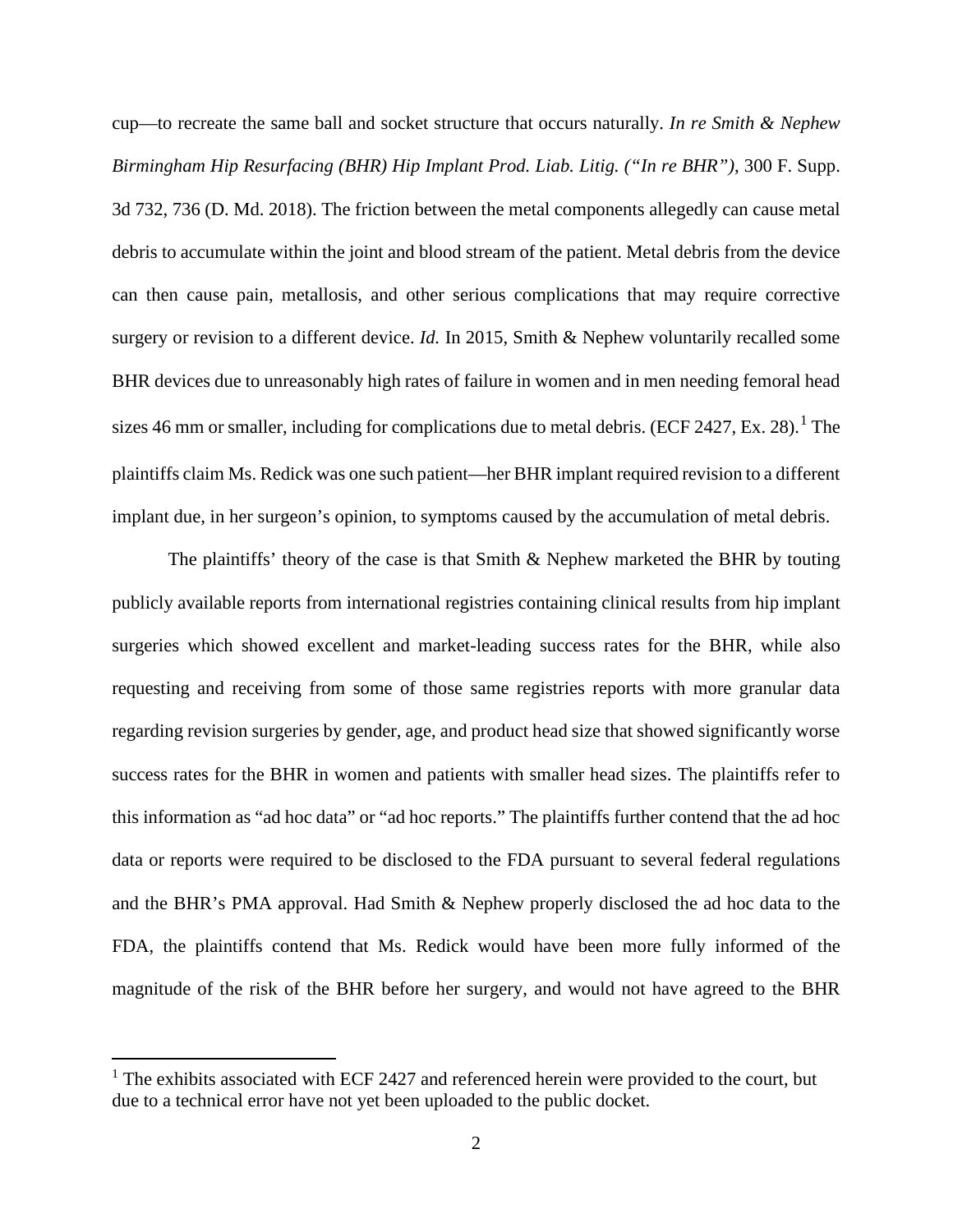implant. The plaintiffs also contend that by failing to incorporate its knowledge of the ad hoc data into its BHR marketing efforts and instead highlighting overall BHR revision rates, Smith  $\&$ Nephew misleadingly represented to surgeons and to patients that the risk of revision for a patient like Ms. Redick was lower than it actually was. Had Ms. Redick not been so misled, she would not have agreed to the BHR implant.

## **I. Ms. Redick's BHR and Revision Surgeries**

Ms. Redick is a 59-year-old woman who lives in Jacksonville, North Carolina. (ECF 2515- 19, Ex. 17, P. Redick Dep. at 28–29, 30). In 2010, Ms. Redick began to experience an ache in her groin area, sometimes occurring while she played racquetball or after a long bike ride. (*Id.* at 65). That year, or in early 2011, she began to see Dr. Jack Bowling regarding the pain. (*Id.* at 67). After a couple of years of non-surgical interventions and pain medications, Ms. Redick's hip pain became unmanageable and was greatly affecting her daily life. (*Id.* at 68–75). Dr. Bowling recommended the BHR, stating Ms. Redick was an "excellent" candidate given her age and her activity level at that time. (*Id.* at 76). Ms. Redick relied heavily on Dr. Bowling's recommendation in selecting the BHR. (*Id.* at 99, 148, 169). She recalls reading a brochure regarding the BHR, but cannot remember anything from it specifically, and remembers reading online that the BHR was an "outstanding product" that would help her resume her activities. (*Id.* at 95–97).

Dr. Bowling recommended the BHR to Ms. Redick based in part on his understanding that "the failure rates . . . were equal to or below that what we would have typically seen with a hip replacement in her age group and activity level[.]" (ECF 2515-3, Ex. 1, Bowling Dep. at 113). At that time, he understood the failure rate of the BHR to be between two and five percent, (*id.* at 115, 119), based on materials from Smith & Nephew, Smith & Nephew's 2006 training program, literature reviews, journals, annual meetings of several surgeon societies, educational meetings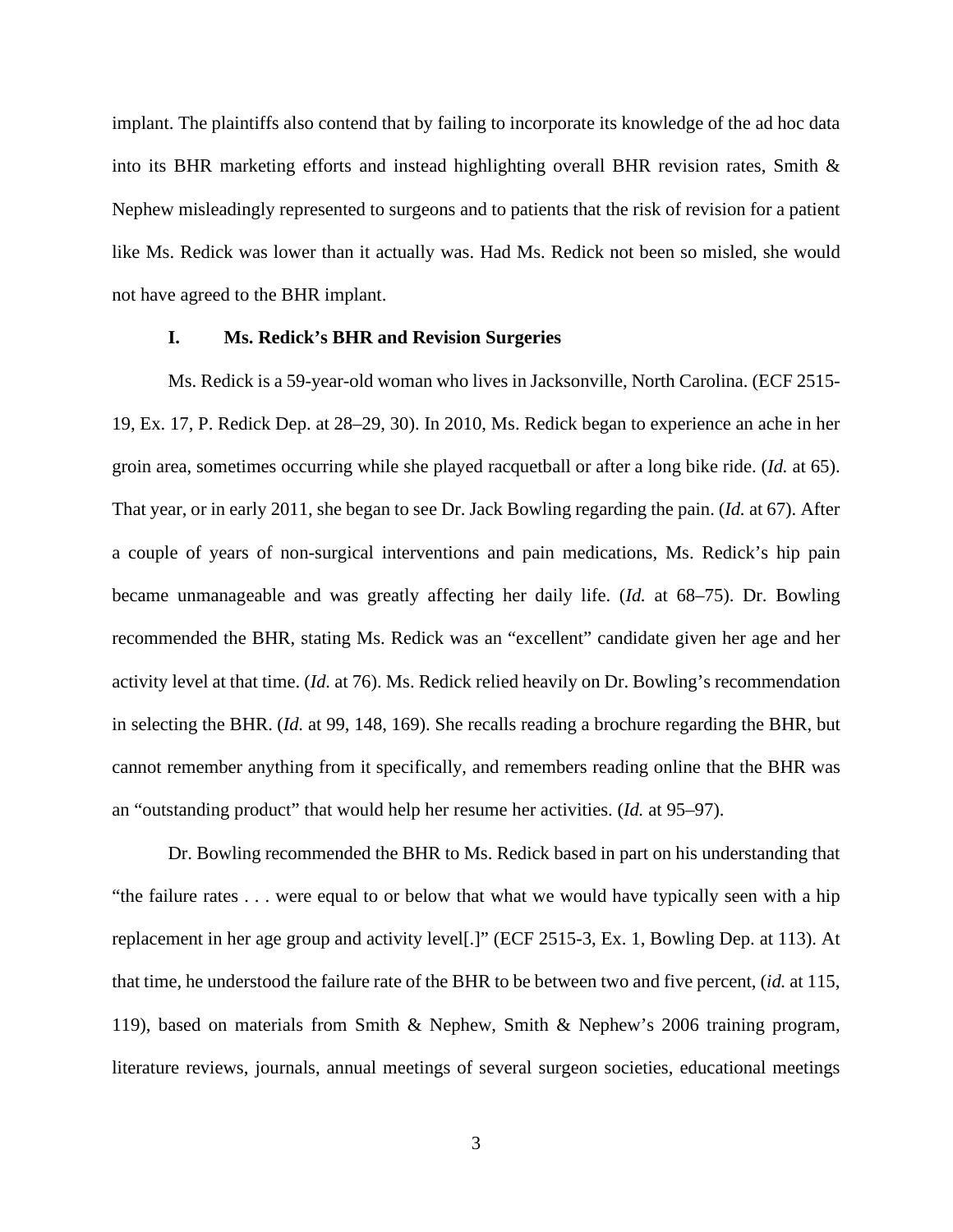available through Smith & Nephew, and his own review of publicly available UK and Australian Registry data, (*id.* at 46, 53–54, 62, 67). Dr. Bowling does not recall seeing data showing higher revision rates of the BHR for women compared to men. (*Id.* at 79–81).

Dr. Bowling testified that he informed Ms. Redick of his understanding of the BHR's revision rates, including those he read in registries. (*Id.* at 49, 106; ECF 2593-12, Ex. K, Medical Records). He also informed her of the risk of metallosis.<sup>[2](#page-3-0)</sup> Had he seen the data showing higher revision rates for women, he would have shared those rates with Ms. Redick. (ECF 2515-3, Ex. 1, Bowling Dep. at 81, 85–86, 209). Ms. Redick has said that had she known the failure rate of the BHR for women, she would not have agreed to the implant. (ECF 2515-19, Ex. 17, P. Redick Dep. at 164).

Ms. Redick had the BHR implanted on March 20, 2012. (*Id.* at 99). Nearly four years following the surgery, in January 2016, Ms. Redick returned to Dr. Bowling regarding joint stiffness and pain in her groin area. (*Id.* at 104). Ms. Redick's blood work showed elevated cobalt and chromium ions, indicating metallosis. (ECF 2515-3, Ex. 1, Bowling Dep. at 152–55). Dr. Bowling's opinion was that the metal debris was causing Ms. Redick's pain and creating bone resorption. (*Id.* at 151, 157). On September 12, 2016, Ms. Redick underwent revision surgery to a total hip arthroplasty ("THA") implant. (ECF 2515-19, Ex. 17, P. Redick Dep. at 123).

## **II. Smith & Nephew's Training and Marketing Directed at Dr. Bowling**

Between 2006 and 2012, Dr. Bowling attended a training regarding the BHR and was sent at least four marketing packets regarding the BHR—the training and materials all contained

<span id="page-3-0"></span><sup>&</sup>lt;sup>2</sup> Ms. Redick does not recall being informed of any risk of metallosis, and has said that she did not know the BHR was metal and would not have consented to the BHR had she known it was a metal device. (ECF 2515-19, Ex. 17, P. Redick Dep. at 98, 114–16).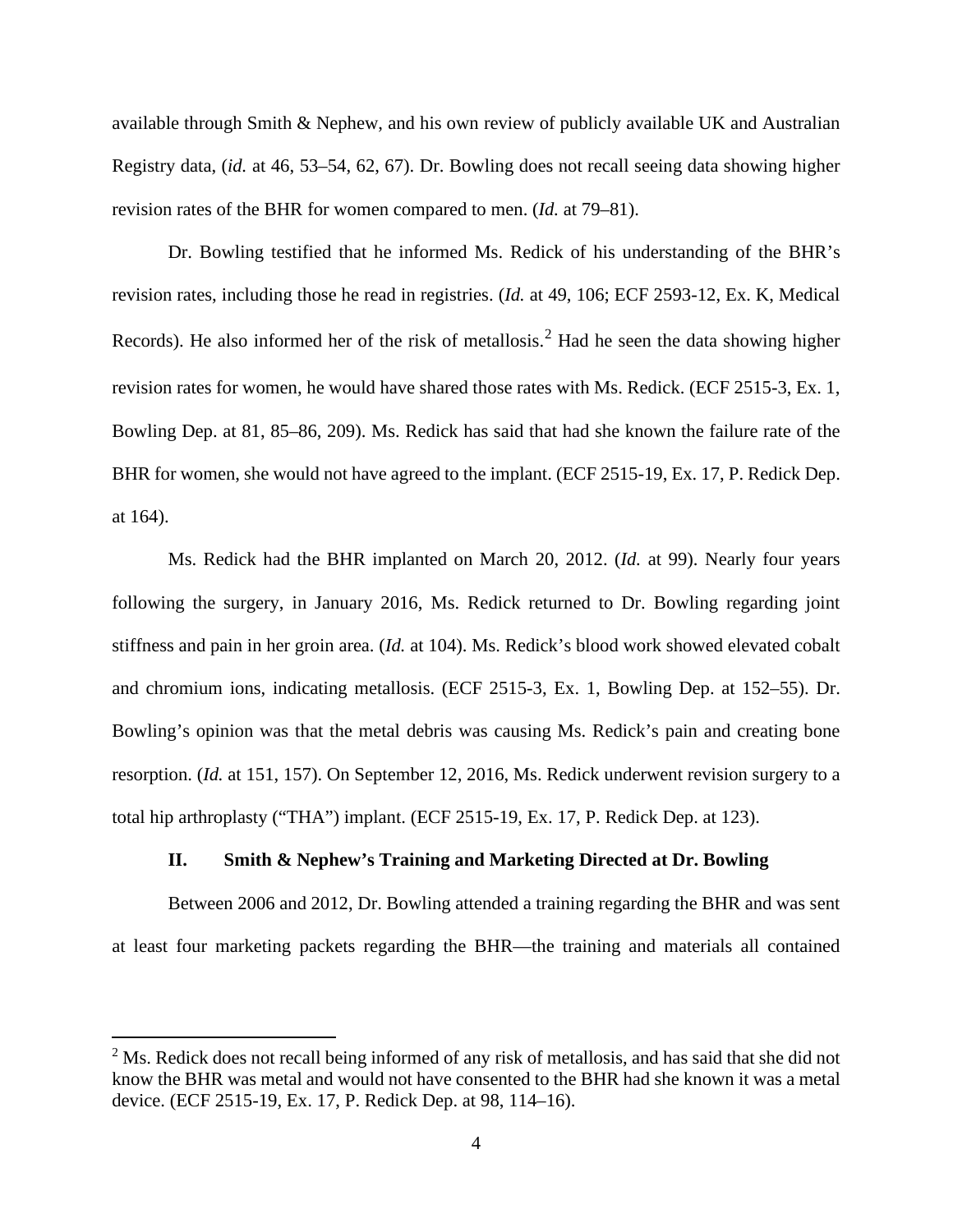representations that BHR's revision rates were between 1.5 and five percent overall, and those rates were not broken down by gender or head size.

In a 2006 training that Dr. Bowling attended, Smith & Nephew represented that the BHR, unlike its competitors' products, was manufactured without heat treatment, which meant the device retained more carbide particles important for resistance to wear. (ECF 2515-3, Ex. 1, Bowling Dep. at 25).<sup>[3](#page-4-0)</sup> He was also informed that the five-year revision rate of the BHR was 1.5 to two percent overall. This was not broken down by gender. (*Id.* at 46). Smith & Nephew's discussion of gender as it related to the BHR was limited to relative contraindication for pregnant women, because it was unknown what potential consequences a metal on metal product could create for a fetus. (*Id.* at 28).

In 2007, Smith & Nephew sent to Dr. Bowling a summary of the Australian Orthopaedic Association's National Joint Replacement Registry ("Australian Registry")'s 2007 annual report. (ECF 2515-4, Ex. 2, at 27; ECF 2515-5, Ex. 3, Third Am. Def. Fact Sheet at 2). The mailer includes a table showing an overall revision rate for the BHR of 2.5 percent, compared with revision rates of other resurfacing devices, all of which show revision rates between four and 8.4 percent. (ECF 2515-4, Ex. 2, at 27). Another table shows the overall revision rate for the BHR over time. Smith & Nephew advertised that, at five years, the Australian Registry reported a revision rate of 3.7 percent for the BHR, compared with competitor rates of 7.4 to 16.4 percent. (*Id.* at 28).

On May 1, 2009, Smith & Nephew sent to Dr. Bowling a letter providing information on the issue of "pseudo-tumors" in metal on metal hip resurfacing. (ECF 2515-4, Ex. 2, at 34; ECF

<span id="page-4-0"></span> $3 \text{ Smith} \& \text{ Nephew also described the cup of the BHR as having less contact between the two metal$ surfaces of the device, so "[t]he ball would kind of float a little bit on the socket and not rub as much, so there would be less contact between the two metal surfaces." (ECF 2515-3, Ex. 1, Bowling Dep. 25–26).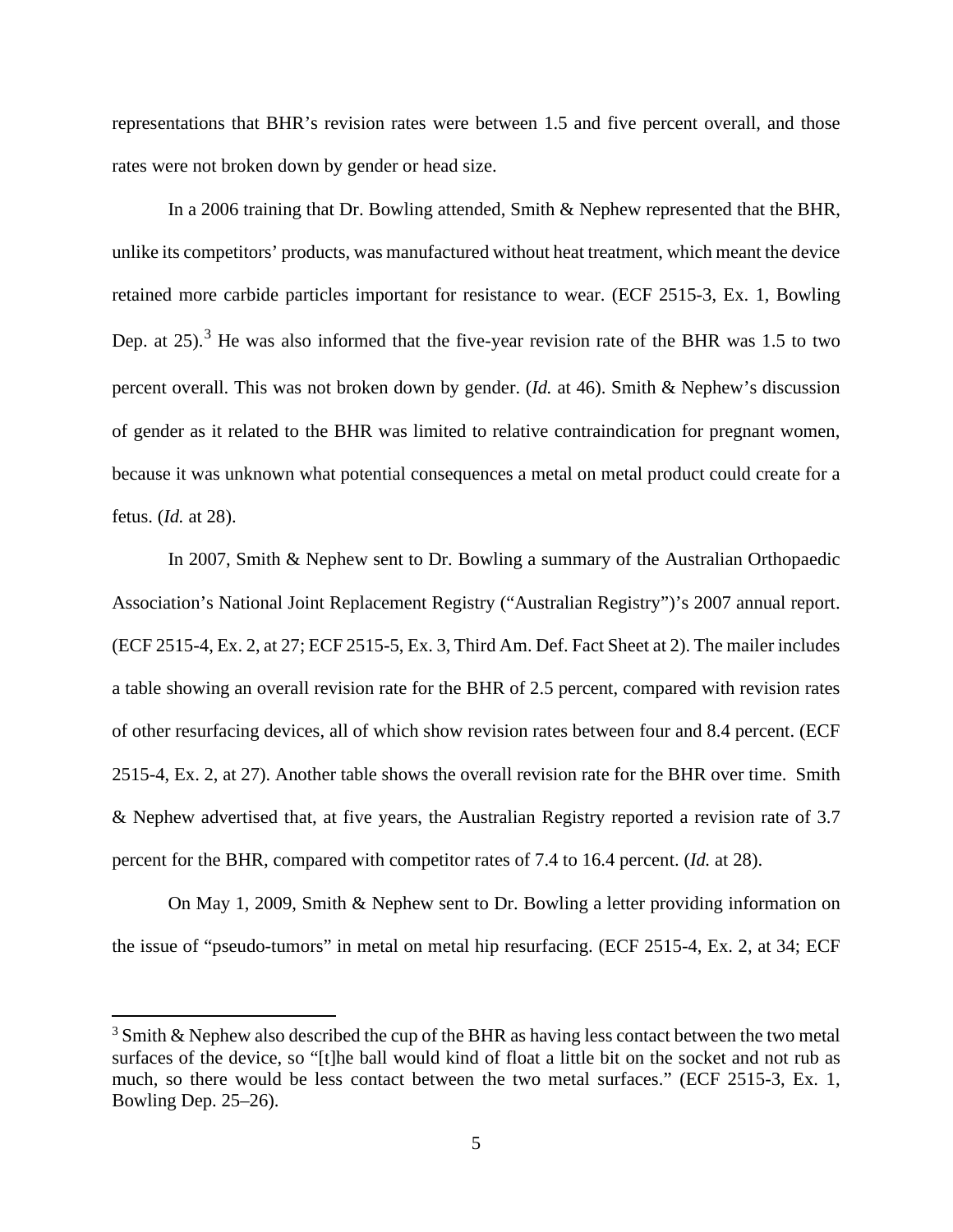2515-5, Ex. 3 at 2). The letter notes a recent study in the Journal of Bone and Joint Surgery showing incidents of these tumors in female patients and argues that while the finding "could" be interpreted as a gender-specific higher susceptibility to metal ion hypersensitivity, previously published data in the 2007 Australian registry showed that the revision rate for any cause other than fracture, loosening, infection, and dislocation was only 0.32 percent overall and that the BHR had a 95 percent survivorship rate at seven years. (ECF 2515-4, Ex. 2, at 34).

In a March 29, 2011, letter to surgeons, including Dr. Bowling, Smith & Nephew advertised that surgeons should share with patients a clinical study of the BHR based on data from Oswestry Registry, showing a 95.4% survivorship rate for the BHR over ten years for patients overall. (ECF 2515-4, Ex. 2, at 40, 43; ECF 2515-5, Ex. 3 at 2).

A March 9, 2012, letter to surgeons, including Dr. Bowling, responded to a British Medical Journal article that discussed possible risks of metal on metal hip implants. (ECF 2515-4, Ex. 2, at 44–45; ECF 2515-5, Ex. 3 at 2). The letter attempts to undermine the article in part by arguing that the article did not differentiate between metal on metal hip implants. It goes on to say that "[a]ll available, long-term evidence unequivocally confirms that the BHR Hip is a safe and effective system[,]" citing a McMinn study showing survival rates of 96 percent 13 years after surgery and the publicly available 2011 Australian Registry Annual Report showing a 93.7 percent survival rate for the BHR at ten years. (ECF 2515-4, Ex. 2, at 45).

In late 2010, Smith & Nephew finalized changes to the BHR label mandated by the FDA which included a warning that female patients and patients receiving a 44mm or smaller head size had a greater risk of revision than other patients. (ECF 2644-5, Ex. D). Dr. Bowling was not aware of this change. (ECF 2515-3, Ex. 1, Bowling Dep. at 190–91).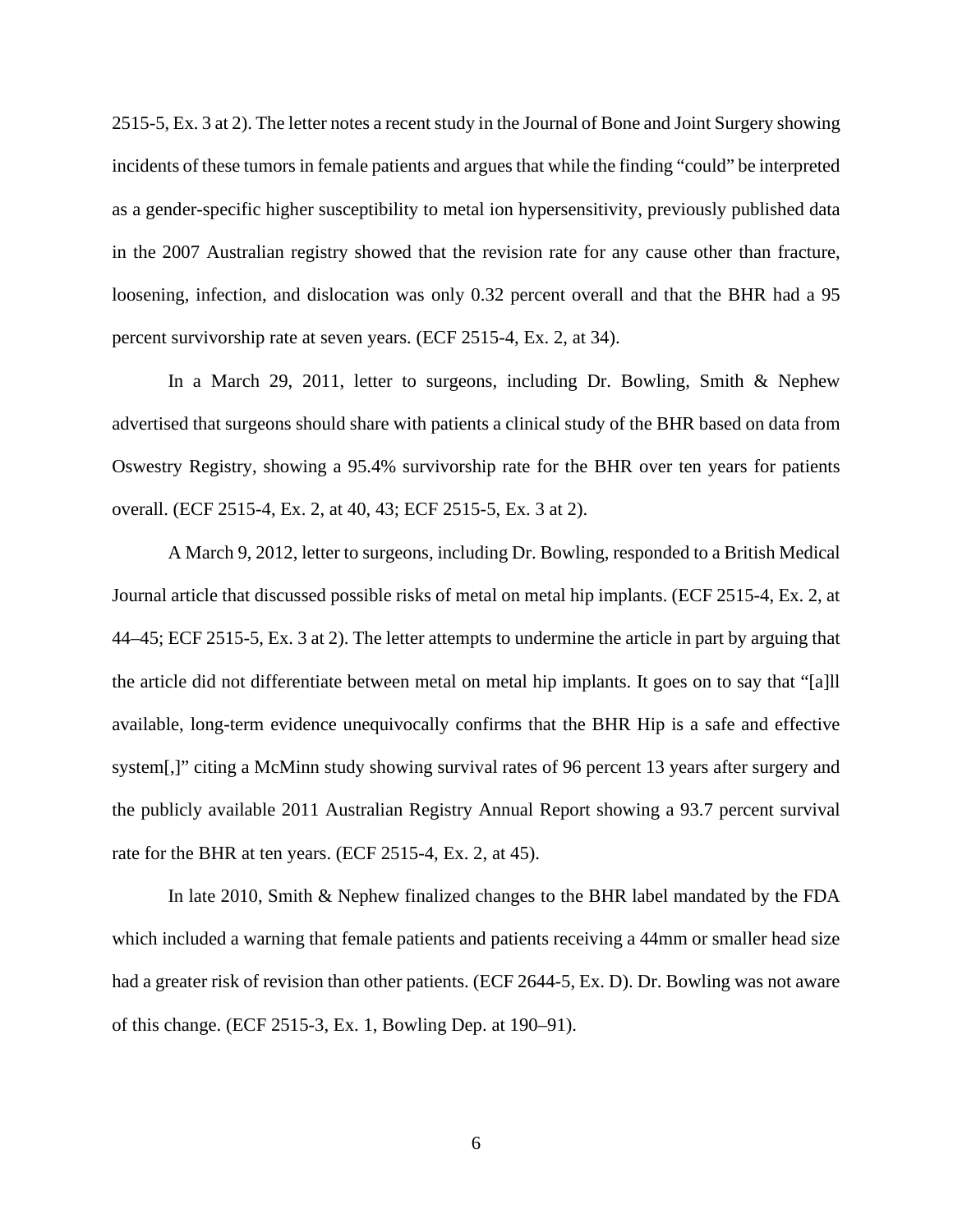#### **III. Smith & Nephew's Knowledge of Revision Rates and Reporting to FDA**

At least as of 2008, Smith & Nephew internal documents show a general awareness that peer-reviewed literature showed that revision rates for the BHR were higher for females and patients with smaller head sizes than overall clinical results of the device. (ECF 2515-9, Ex. 7, at 4). Nonetheless, Smith & Nephew remained committed to using overall revision rates in annual registry reports in its marketing materials as part of a "simple 3 point messaging" which consisted of highlighting the BHR's "bone conserving" aspects, its "metallurgy," and its "clinical results." (*Id.* at 9).

In 2009, Smith & Nephew began to request and receive from the Australian and UK registries ad hoc reports that showed higher revision rates in the BHR for women and patients with smaller head sizes. These ad hoc reports would not have been publicly available to doctors. (ECF 2515-11, Ex. 9; ECF 2515-3, Ex. 1, Bowling Dep. at 78). In Australian Registry Ad Hoc Report 425, dated September 25, 2009, the revision rate for females was 6.9 percent five years after implantation, and 9.1 percent seven years after implantation. For head sizes between 38 and 44 mm, the revision rates were even higher, at 10.5 percent five years after implantation and 13.5 percent seven years after implantation. (ECF 2515-11, Ex. 9, at 9–10). Smith & Nephew also received Australian Registry Ad Hoc Report 581, dated November 2010 (ECF 2515-12, Ex. 10), 2011 and 2012 data from the NJR British Registry (ECF 2515-13, Ex. 11; ECF 2515-14, Ex. 12), Australian Registry Ad Hoc Report 827, dated January 2012 (ECF 2515-15, Ex. 13), and Australian Registry Ad Hoc Report 858, dated March 2012 (ECF 2515-16, Ex. 14). Those reports all show BHR revision rates for females above five percent and as high as 21.95 percent and for head sizes at or under 44mm, rates of at least eight percent and as high as 13.2 percent. (ECF 2515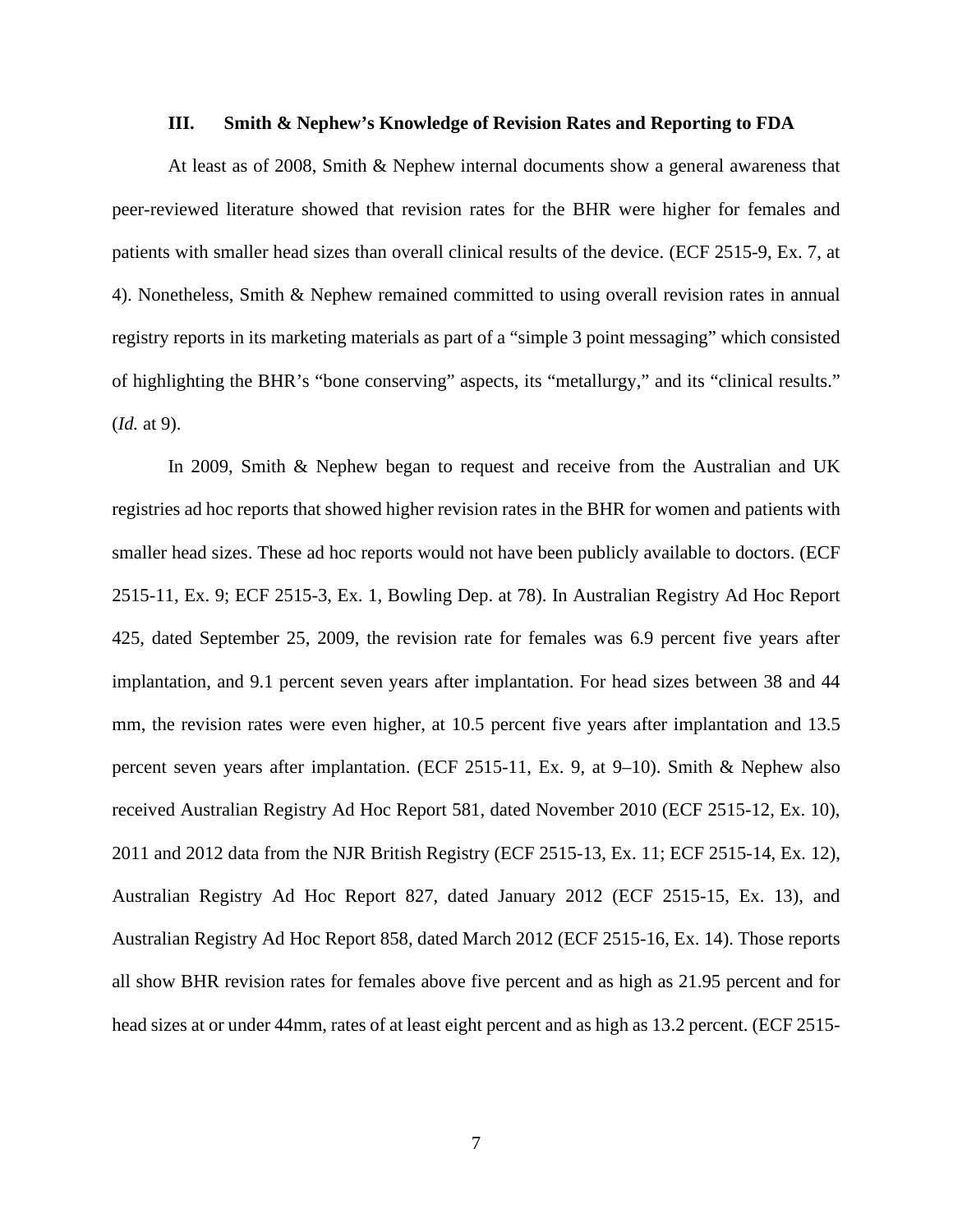12, Ex. 10; ECF 2515-13, Ex. 11; ECF 2515-14, Ex. 12; ECF 2515-15, Ex. 13; ECF 2515-16, Ex. 14).

At least one Smith & Nephew employee, Peter Heeckt, proposed including at least the revision data for smaller head sizes and by gender from Ad Hoc Report 581 on the BHR's label and in Smith & Nephew's BHR training. (ECF 2515-12, Ex. 10, Nov. 19, 2010, P. Heeckt Email). While the Australian Registry declined his request for permission to share the data specifically, the registry's director, Stephen Graves, wrote that Smith & Nephew could point to the publicly available data on all resurfacing procedures that showed the BHR performed in a "similar manner." (ECF 2515-10, Ex. 8, Graves Ltr.).[4](#page-7-0)

As of May 8, 2012, Smith & Nephew's own internal complaint data regarding the BHR was "almost entirely revision surgeries" and trends within those complaints showed that revisions for females and smaller head sizes were "prevalent." (ECF 2515-17, Ex. 15). Smith & Nephew employee Dave Telling suggested using the complaint data to "warn users of this increased risk of adverse event," through a further revised FDA-label, though it is not clear from the record whether further disclosure or labeling changes occurred. (*Id.*). Dr. Bowling has said that the revision rates for women and smaller head sizes contained within the ad hoc reports above would have been a

<span id="page-7-0"></span><sup>&</sup>lt;sup>4</sup> What Mr. Graves meant by saying that Smith & Nephew could report to surgeons that the BHR performs in a "similar manner" to other resurfacing procedures reflected in the 2010 Annual Report is somewhat ambiguous, as it is not clear from the record what data was included in the 2010 Annual Report. To the extent that the plaintiff's expert Mari Truman noted that the BHR revision rates for subpopulations in Ad Hoc Report 581, including for females and smaller head sizes, were similar to market-wide revision rates for those same populations in the 2010 Annual Report (*see* ECF 2593-5, Truman Dep. at 213–19), there is some support for an inference that the 2010 Annual Report would have reflected market-wide revision rates for females and smaller head sizes that, like Ad Hoc Report 581, exceeded five percent.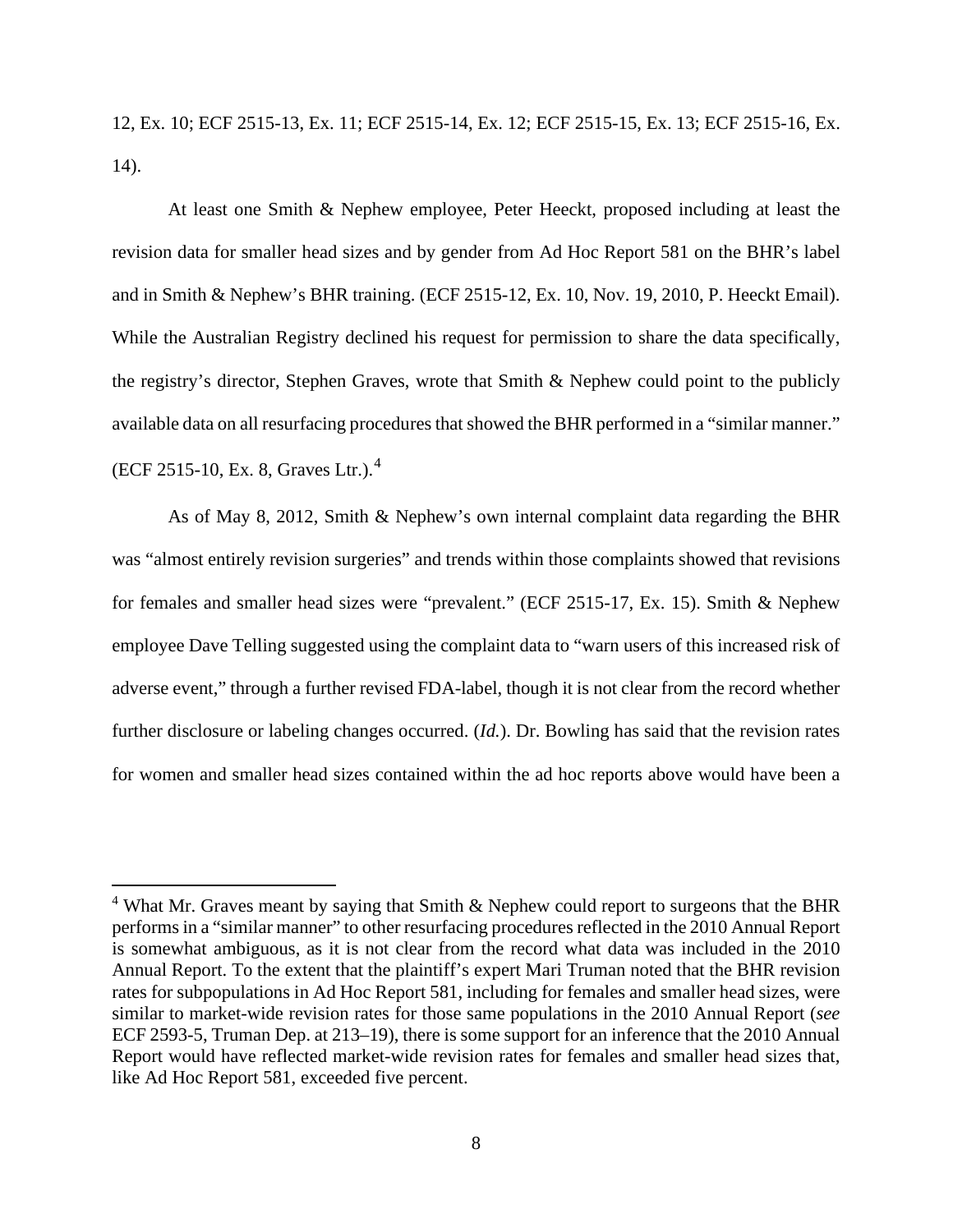"yellow light" to him in terms of recommending the BHR to Ms. Redick. (ECF 2515-3, Ex. 1, Bowling Dep. at 98).

## **IV. Regulatory Background**

The FDA awarded premarket approval ("PMA") to the BHR as a Class III medical device in 2006. *In re BHR*, 300 F. Supp. 3d at 736.<sup>[5](#page-8-0)</sup> The approval authorized Smith & Nephew to begin distribution of the BHR in the United States, subject to a number of conditions. Some of those conditions mandated that Smith & Nephew comply with various federal regulations.

Smith & Nephew was required to submit annual post-approval reports under 21 C.F.R. § 814.84, which must include a "[b]ibliography and summary of" information not previously submitted as part of the PMA "that is known to or reasonably should be known to the applicant[,]" including "unpublished reports of data from any clinical investigations or nonclinical laboratory studies involving the device or related devices[.]" (*See* ECF 2427, Ex. 9, at 9, citing 21 C.F.R. § 814.84).

Smith & Nephew also was required to comply with the FDA's Medical Device Reporting ("MDR") Regulation, 21 C.F.R. § 803 *et seq.* (*See* ECF 2427, Ex. 9, at 10). The MDR regulation mandates that a manufacturer of a medical device must report to the FDA whenever it becomes aware of information, from any source, that reasonably suggests that its device (1) may have caused or contributed to a death or serious injury; or (2) has malfunctioned and the device would be likely to cause or contribute to a death or serious injury if the malfunction were to recur. 21 C.F.R. § 803.50(a). If an MDR reportable event "necessitates remedial action to prevent an unreasonable risk of substantial harm to the public health," a report to the FDA is due within five

<span id="page-8-0"></span><sup>&</sup>lt;sup>5</sup> The court refers to its previous opinion for a further explanation of the PMA approval process. *See In re BHR*, 300 F. Supp. 3d at 736–37.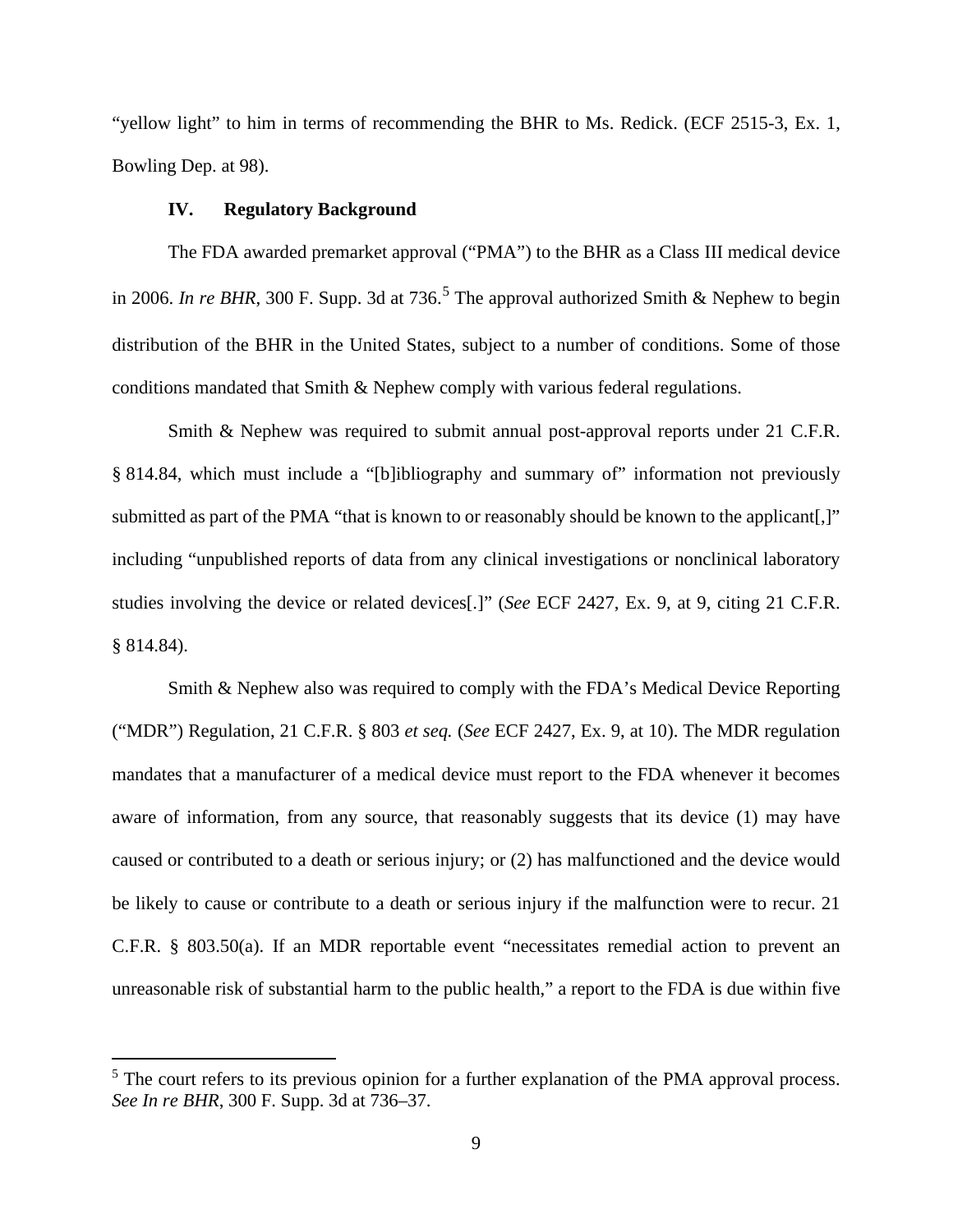days of the manufacturer becoming aware of the need for remedial action. *Id* § 803.53. A "trend analysis" is one manner by which a manufacturer may become aware of such information, but the regulation does not require that such analysis accompany the five-day report; rather, the five-day report must include all information described in 21 C.F.R. § 803.52. *Id.* The FDA "may disclose to the public any report" submitted under the MDR regulations. 21 C.F.R. § 803.9(a).

The PMA also included four conditions requiring Smith & Nephew to submit certain data to the FDA every six months for the first two years following the PMA approval, and annually thereafter until completion of post-approval studies and the submission of a final report. (ECF 2427, Ex. 9 at 5). Condition No. 4 required Smith & Nephew "to provide an analysis of adverse events and complaints, (including MDRs) received regarding the BHR system." (*Id.* at 6).

Smith & Nephew submitted annual PMA reports to the FDA in 2008, 2009, 2010, 2011, and 2012. (ECF 2516-19, Ex. Q; ECF 2516-20, Ex. R; ECF 2516-21, Ex. S; ECF 2516-22, Ex. T; ECF 2516-23, Ex. U). Smith & Nephew did not include the ad hoc reports discussed above or the data underlying them in the PMA reports. (*See, e.g.*, ECF 2515-22, Ex. 20, Tillman Dep. at 179).

### **PROCEDURAL HISTORY**

On August 23, 2017, the plaintiffs filed a complaint including nine counts against Smith  $\&$ Nephew under North Carolina law: strict products liability (Count I), negligence (Count II), strict products liability for failure to warn (Count III), negligent failure to warn (Count IV), negligent misrepresentation (Count V), negligence *per se* (Count VI), breach of express warranties (Count VII), manufacturing defect (Count VII), and punitive damages(Count IX). (ECF 161, Redick Short Form Compl.). Smith & Nephew moved to dismiss all of the plaintiffs' claims in the BHR track, arguing they were either preempted or insufficiently pleaded. The court dismissed all strict products liability and strict products liability for failure to warn claims as expressly preempted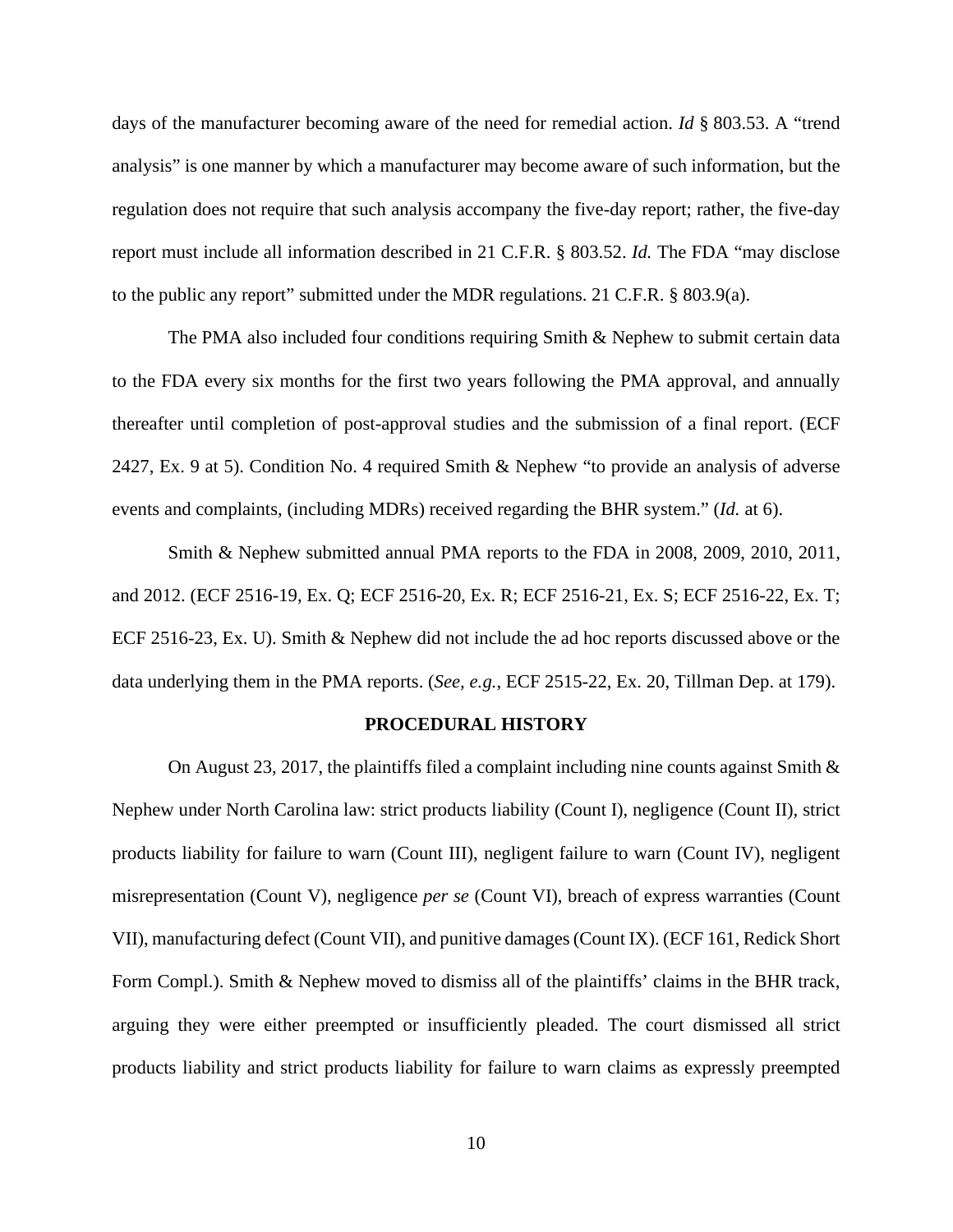(Counts I and III) and the manufacturing defect claim for failure to state a claim. *In re BHR*, 300 F. Supp. 3d at 743, 746, 750. Following substantial fact and expert discovery, the parties filed cross motions for summary judgment on March 12, 2021. (ECF 2515, Redick MSJ; ECF 2516, Smith & Nephew MSJ). The motions have been fully briefed (ECFs 2592, 2593, 2638, 2642) and oral argument was heard on April 14, 2021.

## **LEGAL STANDARD**

Federal Rule of Civil Procedure 56(a) provides that summary judgment should be granted "if the movant shows that there is no *genuine* dispute as to any *material* fact and the movant is entitled to judgment as a matter of law." Fed. R. Civ. P. 56(a) (emphases added). "A dispute is genuine if 'a reasonable jury could return a verdict for the nonmoving party.'" *Libertarian Party of Va. v. Judd*, 718 F.3d 308, 313 (4th Cir. 2013) (quoting *Dulaney v. Packaging Corp. of Am.*, 673 F.3d 323, 330 (4th Cir. 2012)). "A fact is material if it 'might affect the outcome of the suit under the governing law.'" *Id.* (quoting *Anderson v. Liberty Lobby, Inc.*, 477 U.S. 242, 248 (1986)). Accordingly, "the mere existence of *some* alleged factual dispute between the parties will not defeat an otherwise properly supported motion for summary judgment[.]" *Anderson*, 477 U.S. at 247–48. "When faced with cross-motions for summary judgment, the court must review each motion separately on its own merits 'to determine whether either of the parties deserves judgment as a matter of law.'" *Rossignol v. Voorhaar*, 316 F.3d 516, 523 (4th Cir. 2003) (quoting *Phillip Morris Inc. v. Harshbarger*, 122 F.3d 58, 62 n.4 (1st Cir. 1997). For each individual motion, the court must view the evidence in the light most favorable to the nonmoving party, *Tolan v. Cotton*, 134 S. Ct. 1861, 1866 (2014) (per curiam), and draw all reasonable inferences in that party's favor, *Scott v. Harris*, 550 U.S. 372, 378 (2007) (citations omitted); *see also Jacobs v. N.C. Admin. Office of the Courts*, 780 F.3d 562, 568–69 (4th Cir. 2015). At the same time, the court must "prevent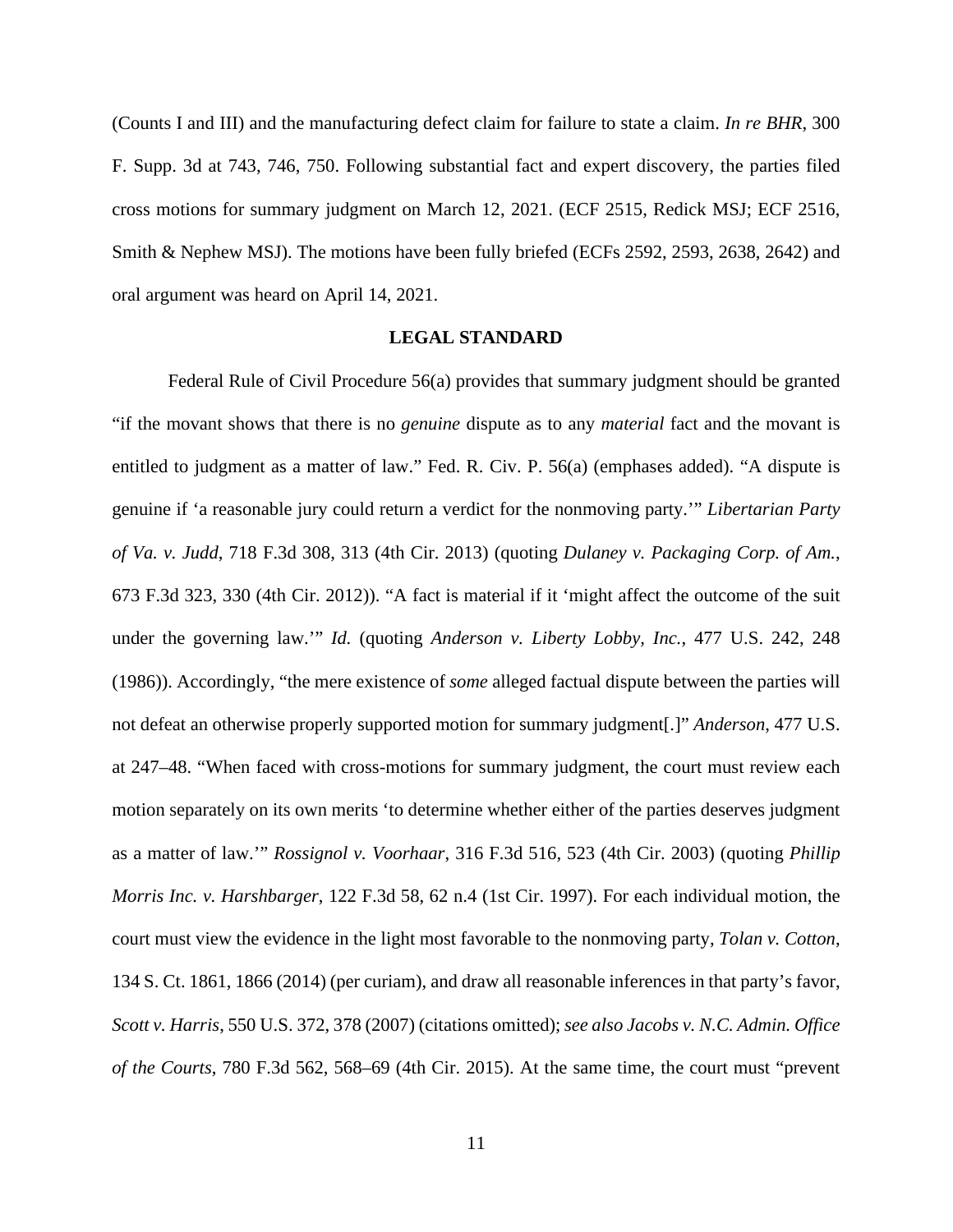factually unsupported claims and defenses from proceeding to trial." *Bouchat v. Balt. Ravens Football Club, Inc.*, 346 F.3d 514, 526 (4th Cir. 2003) (quoting *Drewitt v. Pratt*, 999 F.2d 774, 778–79 (4th Cir. 1993)).

## **DISCUSSION**

The plaintiffs argue they are entitled to summary judgment on each of their claims as to liability, and on Smith & Nephew's thirty-eight affirmative defenses, including preemption. Smith & Nephew reasserts its preemption defenses and argues that the plaintiffs' claims, including claims for punitive damages, also fail either because North Carolina law does not recognize the legal theories under which the plaintiffs proceed or because there is insufficient evidence to support one or more elements of each claim. The court will address in turn each remaining claim—negligent failure to warn, negligent misrepresentation, negligence *per se*, negligent training, and breach of express warranties—and will address the parties' preemption arguments in the context of each claim. The court will then address punitive damages and the balance of Smith & Nephew's affirmative defenses. The court will conclude, consistent with its prior rulings, that the plaintiffs' negligent misrepresentation, breach of express warranty, and negligence *per se* claims predicated on alleged false or misleading statements by Smith & Nephew are not preempted. The court will further conclude that Smith & Nephew is entitled to summary judgment as to a negligent training claim because the claim is preempted; Smith & Nephew is entitled to summary judgment on the plaintiffs' negligent failure to warn and some of their negligence *per se* claims because the plaintiffs have failed to present an issue of material fact as to one or more elements of those claims; summary judgment will be denied to both parties with regard to Smith & Nephew's liability for negligent misrepresentation and breach of express warranty; a ruling on summary judgment will be reserved with regard to the plaintiffs' negligence *per se* claim based on false or misleading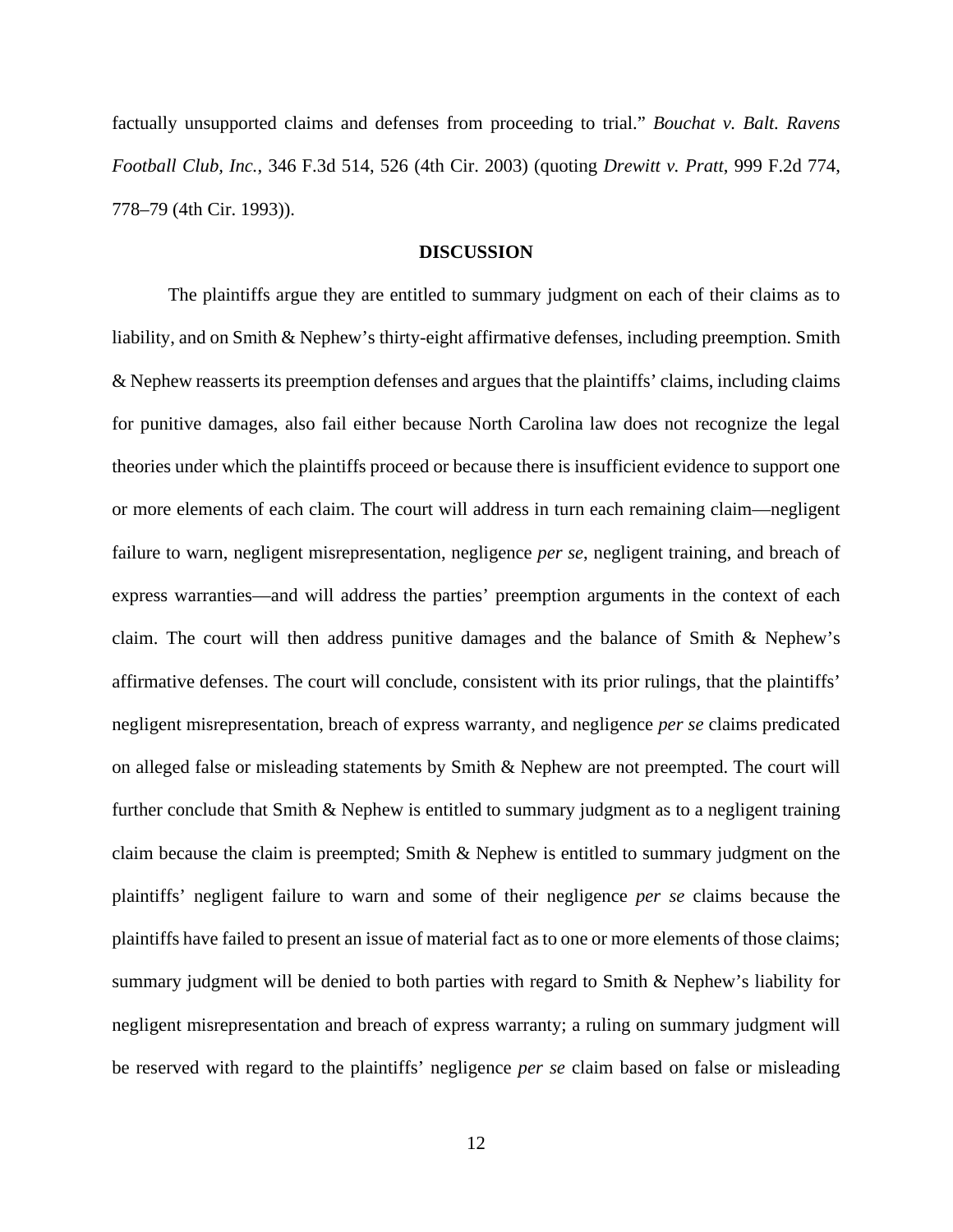statements and as to punitive damages; and the plaintiffs' motion with respect to the remaining affirmative defenses will be granted in part, denied in part, and reserved in part.

## **I. Negligent Failure to Warn**

Smith & Nephew contends that it should be granted summary judgment on the plaintiffs' negligent failure to warn claim because (1) the claim is preempted, as North Carolina law does not support a claim of failure to warn the FDA, and (2) the plaintiffs cannot show that any failure to warn the FDA caused Ms. Redick's injuries. The plaintiffs argue they are entitled to summary judgment because (1) Smith & Nephew's preemption defense fails as a matter of law, (2) Smith & Nephew was negligent in failing to share ad hoc data from international registries with the FDA, and (3) that failure indisputably caused Ms. Redick's injuries. The court will address the parties' preemption arguments and then the issue of causation.

#### **a. Preemption**

The court has explained in prior decisions in this case the legal framework of preemption under the Medical Device Amendments to the Food, Drug and Cosmetic Act and will not fully recount it here. *See, e.g.*, *In re BHR*, 300 F. Supp. 3d at 741–43, 746–47; *In re Smith & Nephew Birmingham Hip Resurfacing (BHR) Hip Implant Prod. Liab. Litig.* ("*Daubert* Ruling"), No. 1:17- MD-2775, 2021 WL 781682, at \*2 (D. Md. Mar. 1, 2021). Briefly, the states are expressly preempted from establishing with respect to devices intended for human use any requirements which are different from or in addition to requirements imposed under the FDA's statutory framework governing PMA approval of medical devices. *See, e.g.*, *In re BHR*, 300 F. Supp. 3d at 742–43; *see also* 21 U.S.C. § 360k. And a state law is impliedly preempted "if the law exists 'solely' by virtue of the federal requirements and is not a 'traditional state tort law which [] predate[ s] the federal enactments in question[].'" *Daubert* Ruling, 2021 WL 781682, at \*2 (quoting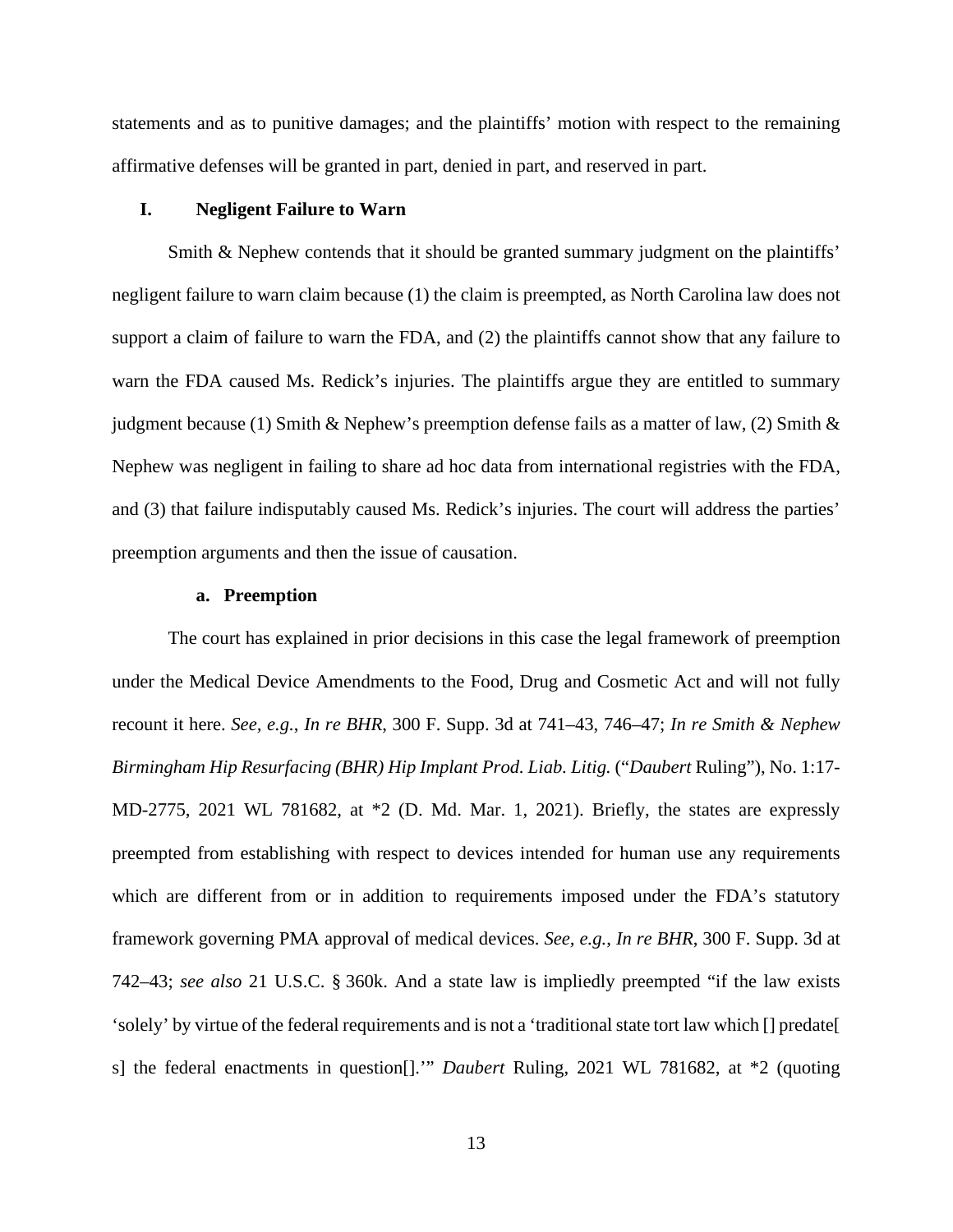*Buckman Co. v. Plaintiffs' Legal Comm.*, 531 U.S. 341, 353 (2001)). Thus, to survive a preemption challenge, "'a plaintiff has to sue for conduct that violates a federal requirement (avoiding express preemption), but cannot sue only because the conduct violated that federal requirement (avoiding implied preemption).'" *Id.* (quoting *Mink*, 860 F.3d 1319, 1327 (11th Cir. 2017)).

Pursuant to this court's prior rulings, the following of the plaintiffs' original claims are preempted:

- any strict liability claims;
- any claim that Smith & Nephew had a duty to change its labeling;
- any claim that Smith & Nephew had a duty to directly warn patients or the medical community (as opposed to a duty to warn the FDA);
- any claim that attempts to impose liability on Smith & Nephew for claiming the BHR was safe (as opposed to safer than competitor models);
- and any claim that attempts to impose liability on Smith & Nephew for any representation the FDA required Smith & Nephew to make.

*In re BHR*, 300 F. Supp. 3d at 743, 745, 747–48. But the plaintiffs' other claims, to the extent they parallel federal obligations, are not necessarily preempted. *See id.* at 743–44. One such claim is a failure to warn claim that seeks to hold Smith & Nephew liable for a failure to report ad hoc data from international registries to the FDA, in violation of the PMA and various federal regulations. The court's prior preemption ruling held that such claims predicated on an "alleged failure to report specific information to the FDA are not expressly preempted." *In re BHR*, 300 F. Supp. 3d at 745 (citing *Stengel v. Medtronic*, 704 F.3d 1224, 1233 (9th Cir. 2013)).

But Smith & Nephew argues the plaintiffs' failure to warn the FDA claim is impliedly preempted because there is no traditional duty under North Carolina law for a manufacturer to warn the FDA, citing *McNeil-Williams v. DePuy Orthopaedics, Inc.*, 384 F. Supp. 3d 570 (E.D.N.C. 2019). In *McNeil*, the plaintiffs brought negligence claims against the manufacturer of a knee-implant device based on a theory of a duty to provide the FDA with "adverse reaction" and "device defect" reports. *Id.* at 575. The district court rejected this theory, holding that "North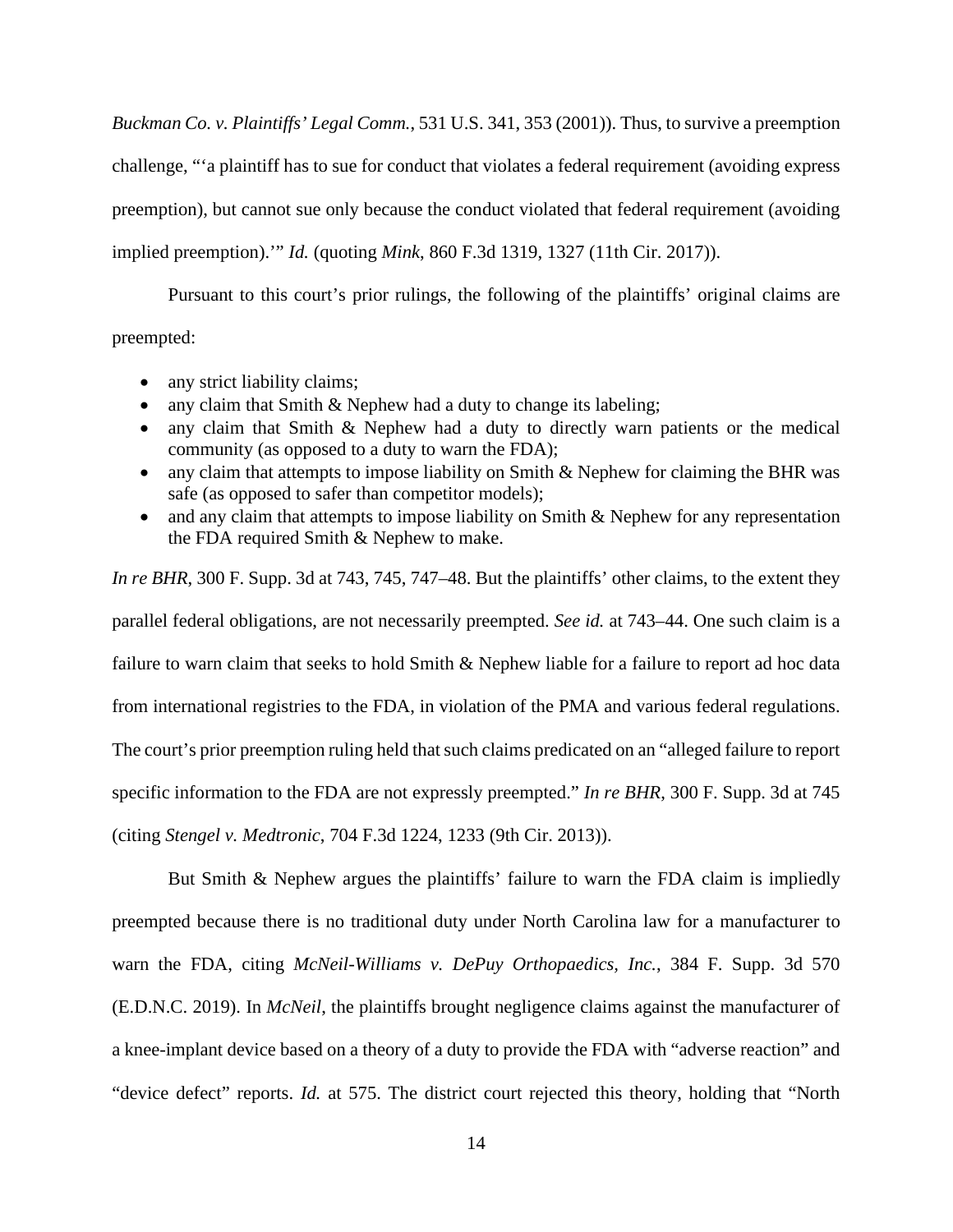Carolina law does not recognize a parallel duty on manufacturers to report to the FDA[.]" *Id.* The court cited North Carolina cases which recognize a duty to warn users of products, not third parties, and relied on *Conklin v. Medtronic, Inc.*, 431 P.3d 571, 577–79 (Ariz. 2018), in which the Arizona Supreme Court held that Arizona did not recognize a duty to warn third parties beyond prescribers and other health care providers. *McNeil*, 384 F. Supp. 3d at 575–77.

*McNeil* and *Conklin* follow a developing line of federal case law that requires plaintiffs alleging failure to warn claims against a medical device manufacturer to point to a specific and traditional state law duty to report information to the FDA (or at least to a regulatory body) in order to establish a parallel state law duty that survives preemption. *See, e.g.*, *Aaron v. Medtronic, Inc.*, 209 F. Supp. 3d 994, 1005 (S.D. Ohio 2016); *Pearsall v. Medtronics, Inc.*, 147 F. Supp. 3d 188, 201 (E.D.N.Y. 2015). This court declines to adopt similar reasoning, as the notion that a state law duty must be exactly identical to federal requirements in order to "parallel" them appears to be inconsistent with the United States Supreme Court's discussion of parallel claims in *Medtronic v. Lohr*, 518 U.S. 470 (1996). In *Lohr*, the Court held that the MDA did not preempt various Florida common law claims, including a failure to warn claim. *Id.* at 501–02. The Court reasoned that the MDA was not intended to preempt "State or local requirements of general applicability where the purpose of the requirement relates either to other products in addition to devices or to unfair trade practices in which the requirements are not limited to devices[,]" *id.* at 499 (alterations omitted), particularly not where the state requirement threatened no "specific federal interest," *id.* at 500. A general state common-law duty to warn "of the risks involved" in the use "of potentially dangerous items" is not directed only to medical devices and does not "impede the ability of federal regulators to implement and enforce specific federal requirements." *Id.* at 501–02. Other courts adopting this reasoning have held that, where state law imposes a duty to warn a third party, such as a medical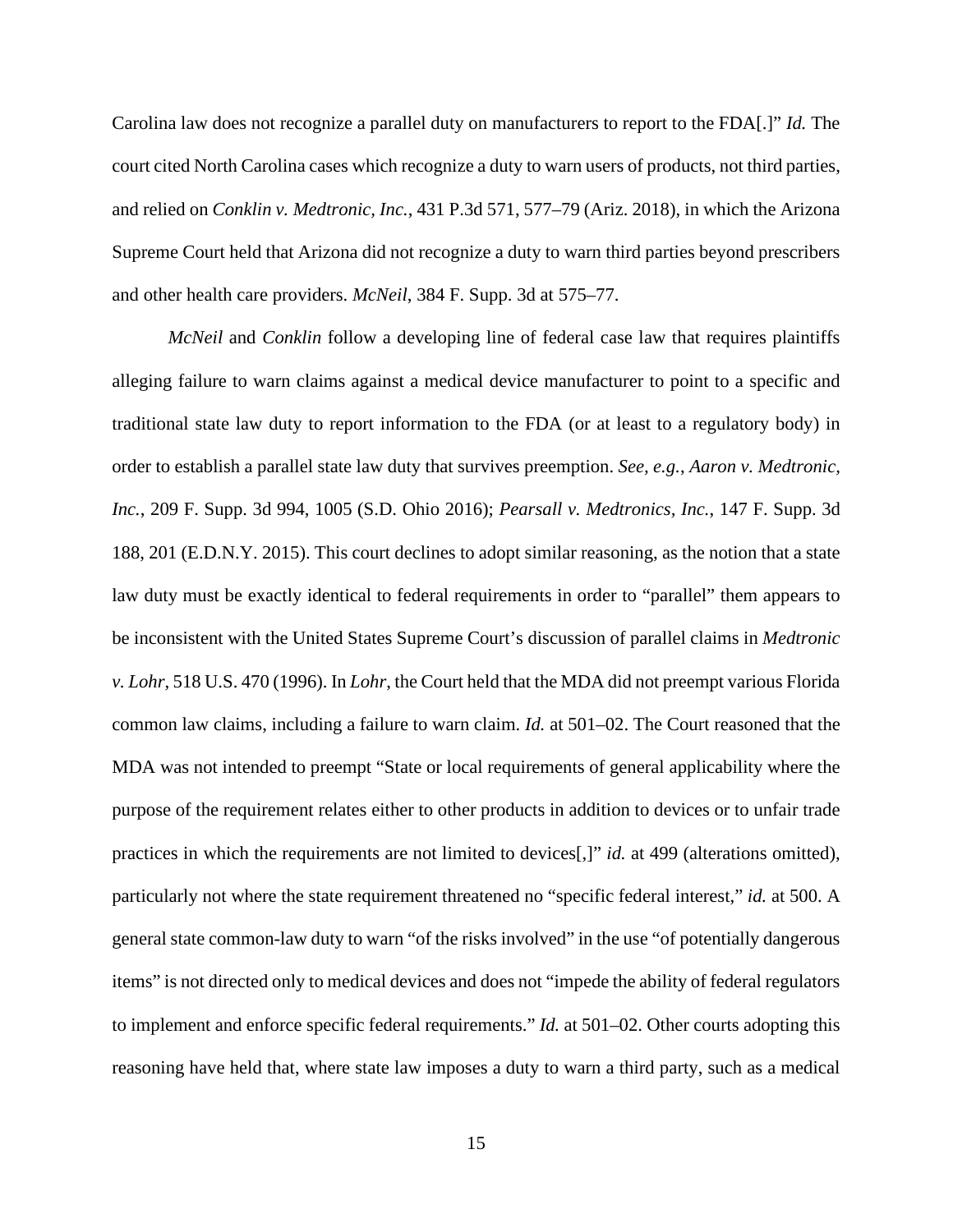practitioner, a failure to warn claim may be premised on the failure to comply with federal regulations mandating certain reports to the FDA. *See Hughes v. Boston Sci. Corp.*, 631 F. 3d 762, 769–70 (5th Cir. 2011); *Rosen v. St. Jude Med., Inc.*, 41 F. Supp. 3d 170, 185 (N.D.N.Y. 2014); *Silver v. Medtronic, Inc.*, 236 F. Supp. 3d 889, 900 (M.D. Pa. 2017). While the scope of the warnings required cannot be greater than the reports that must be filed with the FDA, a failure to warn claim extending only to a failure to file those reports does not impose an additional or different requirement on the manufacturer. Such a claim is "limited to an assertion that the defendant violated a relevant federal statute or regulation" and is thus "'parallel' to federal requirements[.]" *Hughes*, 631 F. 3d at 769.

While the court concludes that a state law duty to warn a third party may parallel federal requirements to report certain information to the FDA, in this case it is unnecessary to determine whether North Carolina recognizes such a duty, because the plaintiffs cannot satisfy the difficult element of causation.

## **b. Causation**

In order to prevail on a non-preempted failure to warn claim, the plaintiffs must show that if Smith & Nephew had "properly reported the adverse events to the FDA as required under federal law, that information would have reached her doctors in time to prevent her injuries." *Daubert*  Ruling, 2021 WL 781682, at \*8 n.3 (citing *De La Paz v. Bayer Healthcare LLC*, 159 F. Supp. 3d 1085, 1096–97 (N.D. Cal. 2016)); *see also Hughes*, 631 F.3d at 776. As the plaintiffs appropriately have disavowed any arguments concerning discretionary actions the FDA may or may not have taken had it received the ad hoc data and reports, *Daubert* Ruling, at \*13, their theory of causation is limited to showing that ad hoc data provided to the FDA would necessarily have been made public such that the higher revision rates would have been incorporated into the literature Dr.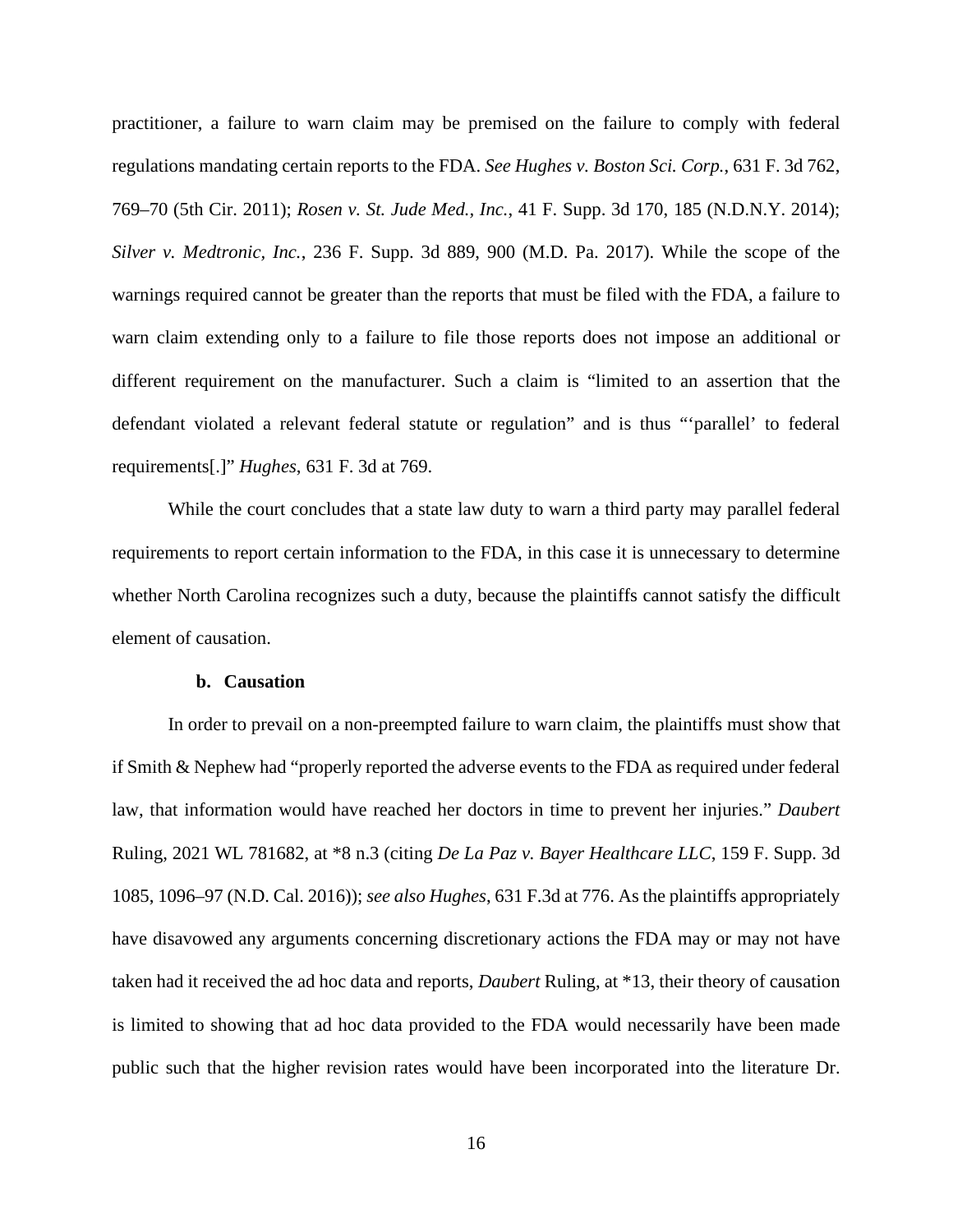Bowling read prior to Ms. Redick's surgery. *See Hughes*, 631 F.3d at 776 n.12 (noting that the plaintiff's alternative theory of causation based on regulatory action the FDA might have taken was "entirely speculative" and thus failed as a matter of law).

The plaintiffs have identified only one potential source where the data may have been publicized—the FDA's Manufacturer and User Facility Device Experience ("MAUDE") database. The FDA's MAUDE database is a repository of MDR reportable events. *See MAUDE— Manufacturer and User Facility Device Experience*, FDA, https://www.accessdata.fda.gov/scripts/cdrh/cfdocs/cfMAUDE/search.CFM (last accessed May 17, 2021); *see also* 21 C.F.R. § 803.9(a) (providing for the disclosure of any MDR report). Courts have recognized the viability of a theory of causation for a failure to warn claim whereby MDR reports are disseminated to the public through the MAUDE database, and those reports are then relied upon by doctors in assessing the safety of medical devices for their patients. *See, e.g.*, *Hughes*, 631 F.3d at 770 & n.5, 776; *Eidson v. Medtronic, Inc.*, 40 F. Supp. 3d 1202, 1232–33 (N.D. Cal. 2014); *Rosen*, 41 F. Supp. 3d at 187; *Cline v. Advanced Neuromodulation Sys., Inc.*, 17 F. Supp. 3d 1275, 1286 (N.D. Ga. 2014). But the plaintiffs cannot complete this chain. While there is evidence that hip implant device data from the MAUDE database is commonly cited in journals Dr. Bowling read, (ECF 2592-12, Ex. 11 at 10, 18, 20, 28), there is insufficient evidence to support a jury's inference that the ad hoc data at issue here would have been published in the MAUDE database. *See, e.g.*, *Cline*, 17 F. Supp. 3d at 1286–87 (dismissing negligent failure to warn claim based on a failure to timely file MDRs because the FDA's disclosure of MDRs to the public is not guaranteed and the plaintiffs did not clearly allege that "the Defendant outright failed to file an MDR for these events; only that they were not timely filed").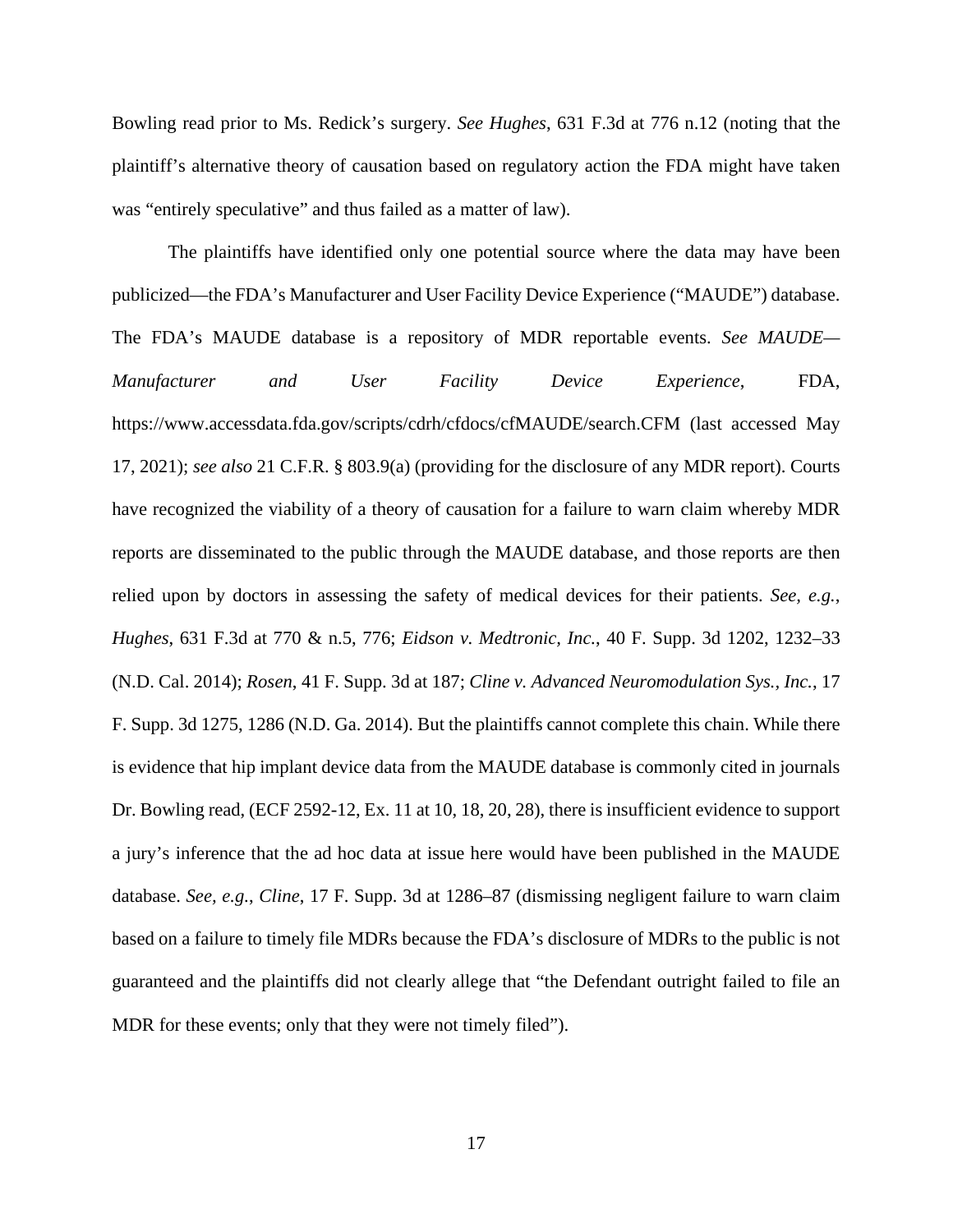Though several experts in the case, including Smith & Nephew expert Donna-Bea Tillman, arguably have opined that ad hoc data obtained from an international registry may constitute an "analysis of adverse events" required to be reported under PMA Condition No. 4 or "unpublished reports of data" from studies involving the device under 21 C.F.R. § 814.84(b)(2), (ECF 2515-22, Ex. 20, Tillman Dep. at 107–08, 111–15, 142, 176; ECF 2427, Ex. 5, Spears Rep. at 11–19; ECF 2427, Ex. 6, David Rep. at 17), no witness has opined that an aggregated report of revision data is an MDR reportable event or a "trend analysis" that would have alerted Smith & Nephew that it was required to make a 5-day report under 21 C.F.R. § 803.53 as the plaintiffs suggest. The plaintiffs' regulatory expert Larry Spears opined that the FDA would have expected a manufacturer that received the ad hoc data at issue to investigate it further to determine whether or how many reported revisions constituted MDR reportable events, but he could not determine whether Smith & Nephew had failed to do so. (ECF 2427, Ex. 109, Spears Dep. at 109, 114, 118– 19). *See Cline*, 17 F. Supp. 3d at 1286. Nor is there evidence that had Smith & Nephew included the ad hoc data in its annual PMA reports, the FDA would have identified the data as MDR reportable and publicized it in the MAUDE database.<sup>[6](#page-17-0)</sup> Accordingly, because there is no genuine dispute of material fact as to whether any failure to inform the FDA of the ad hoc data caused Ms. Redick's injuries, the court will award summary judgment to Smith & Nephew on the plaintiffs' failure to warn claim.

<span id="page-17-0"></span><sup>6</sup> Indeed, there is some evidence to the contrary, as it appears that the office within the FDA responsible for reviewing annual PMA reports is not the same office that reviews MDR reports submitted by manufacturers, (ECF 2515-22, Ex. 20, Tillman Dep. at 360, 362; ECF 2427, Ex. 31, Spears Dep. at 41). Any arguments about the likelihood of information sharing between them would veer into impermissible speculation regarding actions the FDA may or may not have taken. *See Daubert* Ruling, 2021 WL 781682, at \*13.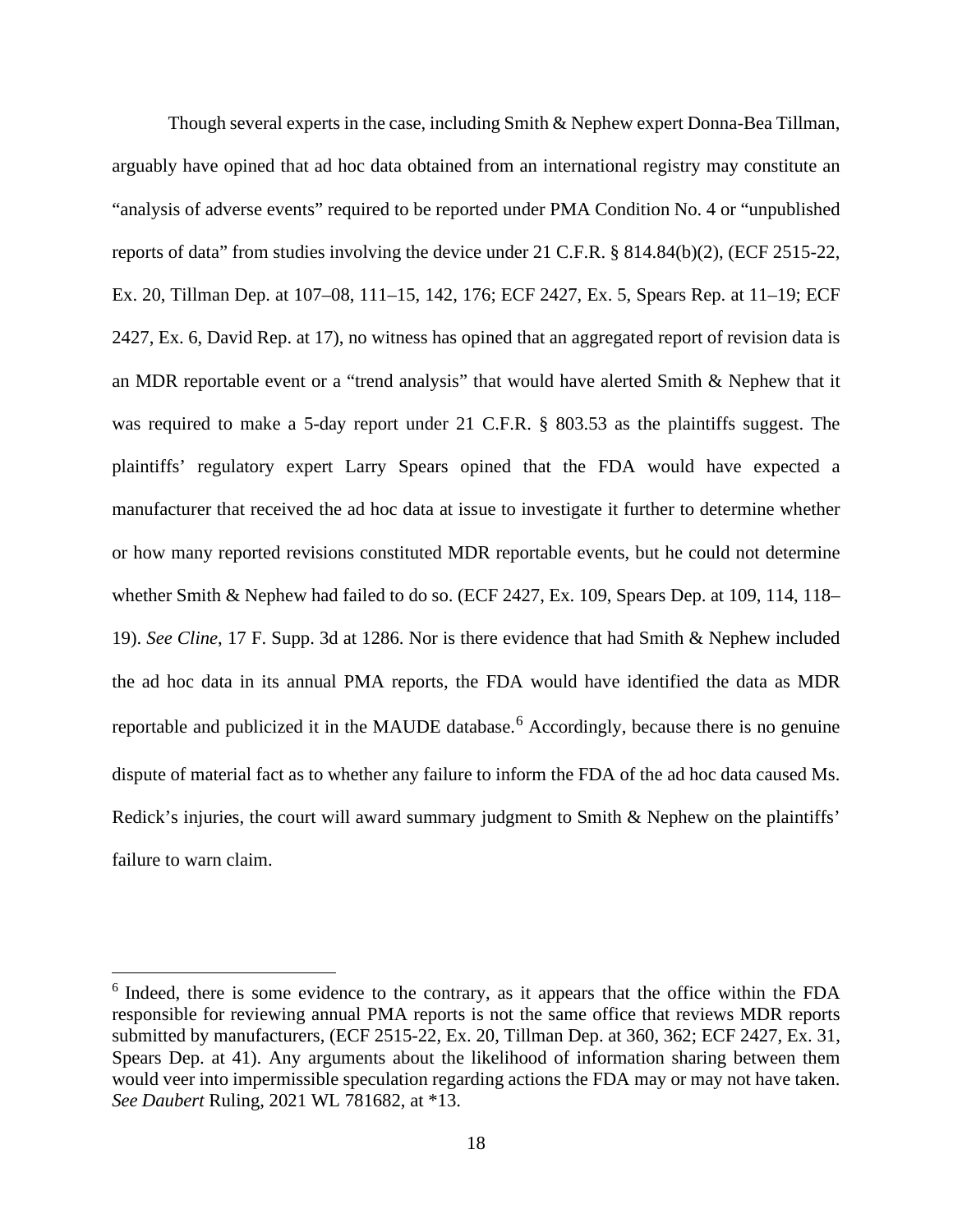## **II. Negligent Misrepresentation**

Under North Carolina law, to establish a claim for negligent misrepresentation, a plaintiff must show she "[1] justifiably relies [2] to h[er] detriment [3] on information prepared without reasonable care [4] by one who owed the relying party a duty of care." *Raritan River Steel v. Cherry, Bekaert & Holland*, 322 N.C. 200, 206 (1998). The plaintiffs contend that extra-labeling statements and marketing materials provided to Dr. Bowling claiming that the BHR was different from or had a competitive advantage over other metal-on-metal hip implants because of its comparatively lower overall revision rates in international registries misrepresented the actual revision risk to female patients and patients needing smaller head sizes. They argue that Dr. Bowling relied on those representations in recommending the BHR to Ms. Redick, who selected the device on his recommendation, resulting in injury to her. Had Smith & Nephew more accurately represented the magnitude of risk to Dr. Bowling, he would have shared that risk, which he described as a "yellow light," with Ms. Redick, which would have altered Ms. Redick's own calculus in deciding whether or not to agree to the implant. *See Smith v. Ethicon*, No. 1:20-CV-212, 2020 WL 3256926, at \*3 (W.D.N.C. June 16, 2020).

Smith & Nephew argues the court should grant it summary judgment as to the plaintiffs' negligent misrepresentation claim because North Carolina does not recognize negligent misrepresentation by omission and because the plaintiffs cannot prove that Ms. Redick or Dr. Bowling justifiably relied on any representations by Smith & Nephew.<sup>[7](#page-18-0)</sup> The plaintiffs contend

<span id="page-18-0"></span><sup>&</sup>lt;sup>7</sup> Smith & Nephew also contended, briefly, at oral argument, that the plaintiffs' negligent misrepresentation claims based on a failure to provide ad hoc registry data to surgeons are preempted because any obligation to provide additional data to surgeons or the public is preempted. (Apr. 14, 2021 Tr. at 18). But the court's prior preemption ruling makes clear that Smith & Nephew had an ongoing obligation under the PMA approval to disseminate truthful, accurate, and not misleading statements about the device that parallels obligations under the plaintiffs' state law actions for negligent misrepresentation. *See In re BHR*, 300 F. Supp. 3d at 745.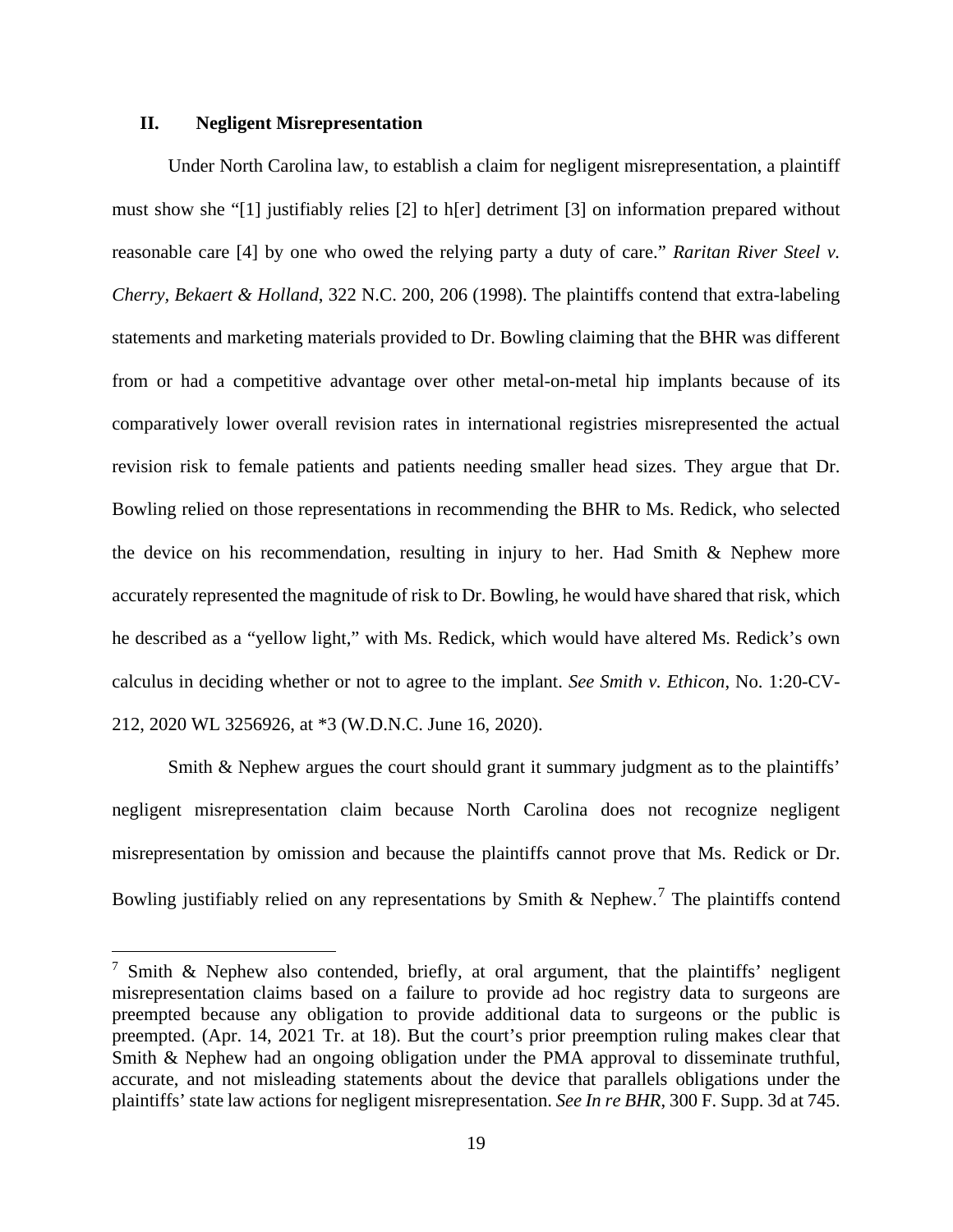their claim is viable under North Carolina law and that there is at least enough evidence in the record to support submitting the claim to a jury.

## **a. Negligent Misrepresentation Based on Omissions**

Because the plaintiffs do not contend that the overall revision rates for the BHR, as published in the Australian and British Registries and as advertised by Smith & Nephew, were inaccurate, their negligent misrepresentation claim depends on the theory that its use of those rates was misleading to surgeons, because they failed to present the full picture to surgeons using the ad hoc registry data. That data would have shown that for patients like Ms. Redick, the true revision rates were significantly worse, and were not meaningfully different from revision rates for competitors. The plaintiffs argue that the failure to incorporate that knowledge into Smith & Nephew's marketing was misleading.

Smith & Nephew responds that the failure to reveal registry data is only a negligent omission that is not actionable under North Carolina law, citing *Breeden v. Richmond Cmty. Coll.*, 171 F.R.D. 189, 202 (M.D.N.C. 1997). In *Breeden*, the plaintiff claimed that his contract to teach at the defendant-community college was not renewed due to racial discrimination and also brought fraudulent and negligent misrepresentation claims, arguing that the college had concealed the availability of other positions and the fact that his position was temporary and contingent on funding. *Id.* at 195, 197–98. The court held that the plaintiff was required and failed to plead the fraudulent and negligent misrepresentation claims with particularity under Rule 9(b). *Id.* at 195– 96, 202. After concluding that the plaintiff did not satisfy the pleading standard, the court went on to note that dismissal would be with prejudice because the plaintiff "has alleged a negligent omission, not a negligent misrepresentation claim." *Id.* at 202. In using the term "a negligent omission," the court was referring to a claim, like Breeden's, in which the defendant had no duty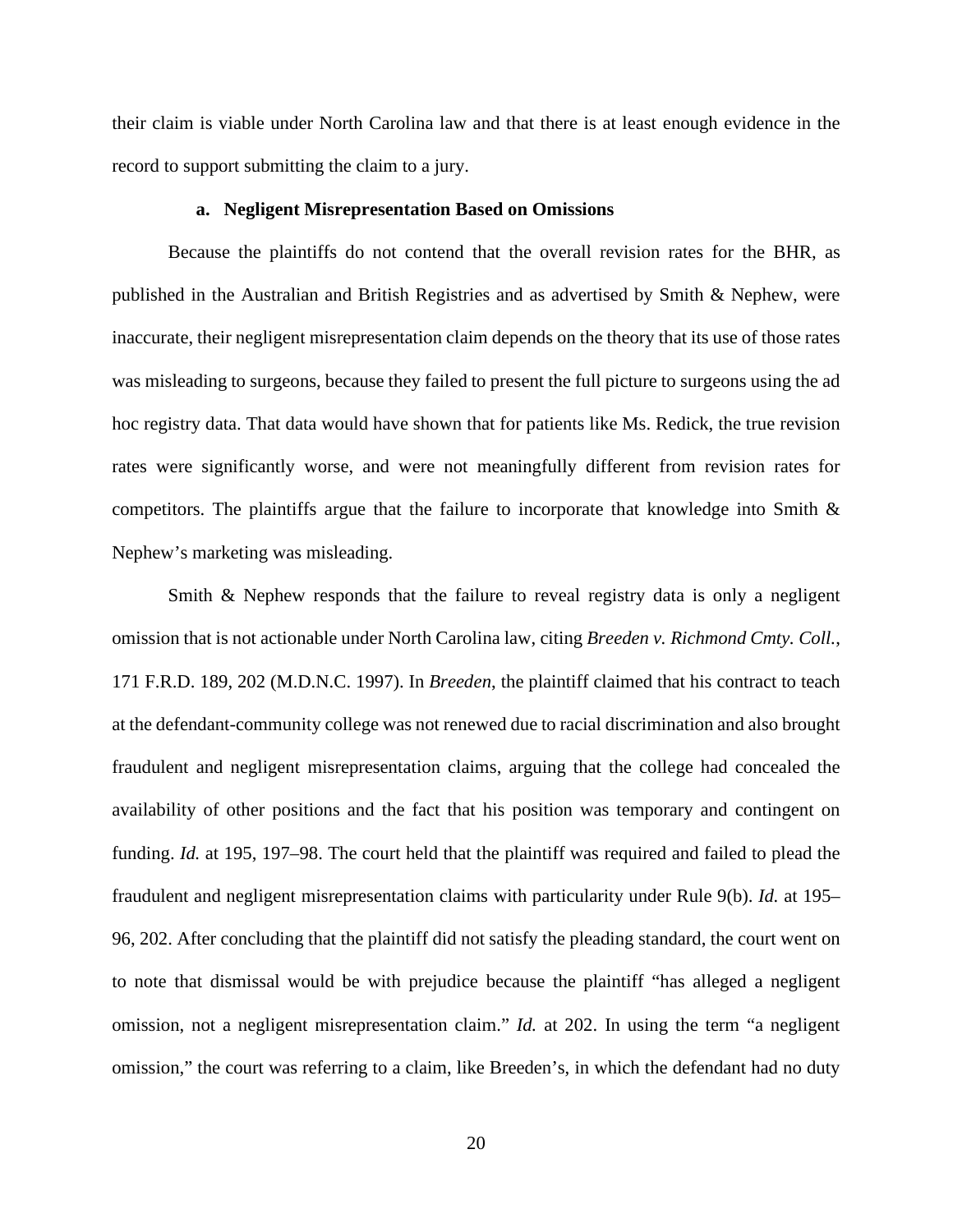to disclose information to the plaintiff and remained silent, providing no information at all. *See id.* (citing *Mason v. Burkett*, 756 F. Supp. 679, 682 (D. Conn. 1991)). The opinion elsewhere acknowledges that, like fraudulent misrepresentation, negligent misrepresentation may be "based upon some confusion or delusion of a party such as by some misrepresentation, *omission*, misapprehension or misunderstanding" where the defendant had a duty to speak or, if speech was voluntary, to make full and fair disclosures. *Id.* at 196, 202 (emphasis added). Thus, *Breeden* did not hold that omissions may never support a claim for negligent misrepresentation, but is consistent with other North Carolina precedent which makes clear that once a party makes a representation, "it has a duty to reveal other pertinent information, the absence of which would make the original statement misleading." *Jones v. Am. Tobacco Co.*, 908 F.2d 967 (Table), \*5 (4th Cir. 1990) (citing *Childress v. Nordman*, 238 N.C. 708, 713 (1953)); *see also Ragsdale v. Kennedy*, 286 N.C. 130, 139 (1974) ("[E]ven though a vendor may have no duty to speak under the circumstances, nevertheless if he does assume to speak he must make a full and fair disclosure as to the matters he discusses.").

Here, unlike in *Breeden*, the plaintiffs have presented evidence that Smith & Nephew made certain representations during Dr. Bowling's training and in marketing materials that the BHR specifically had lower revision rates overall than its competitors, rates between 1.5 and 5 percent, citing British and Australian registry data. (*See* ECF 2515-3, Ex. 1, Bowling Dep. at 46, 51, 52; ECF 2515-4, Ex. 2). Thus, under North Carolina law, once Smith & Nephew made those representations, it undertook a duty to make truthful and non-misleading disclosures as to its revision rates in comparison to its competitors. *See Ragsdale*, 286 N.C. at 139. For female patients and patients needing smaller head sizes, Smith & Nephew learned its revision rates were much worse than the rates it touted in its marketing materials and were not meaningfully distinct from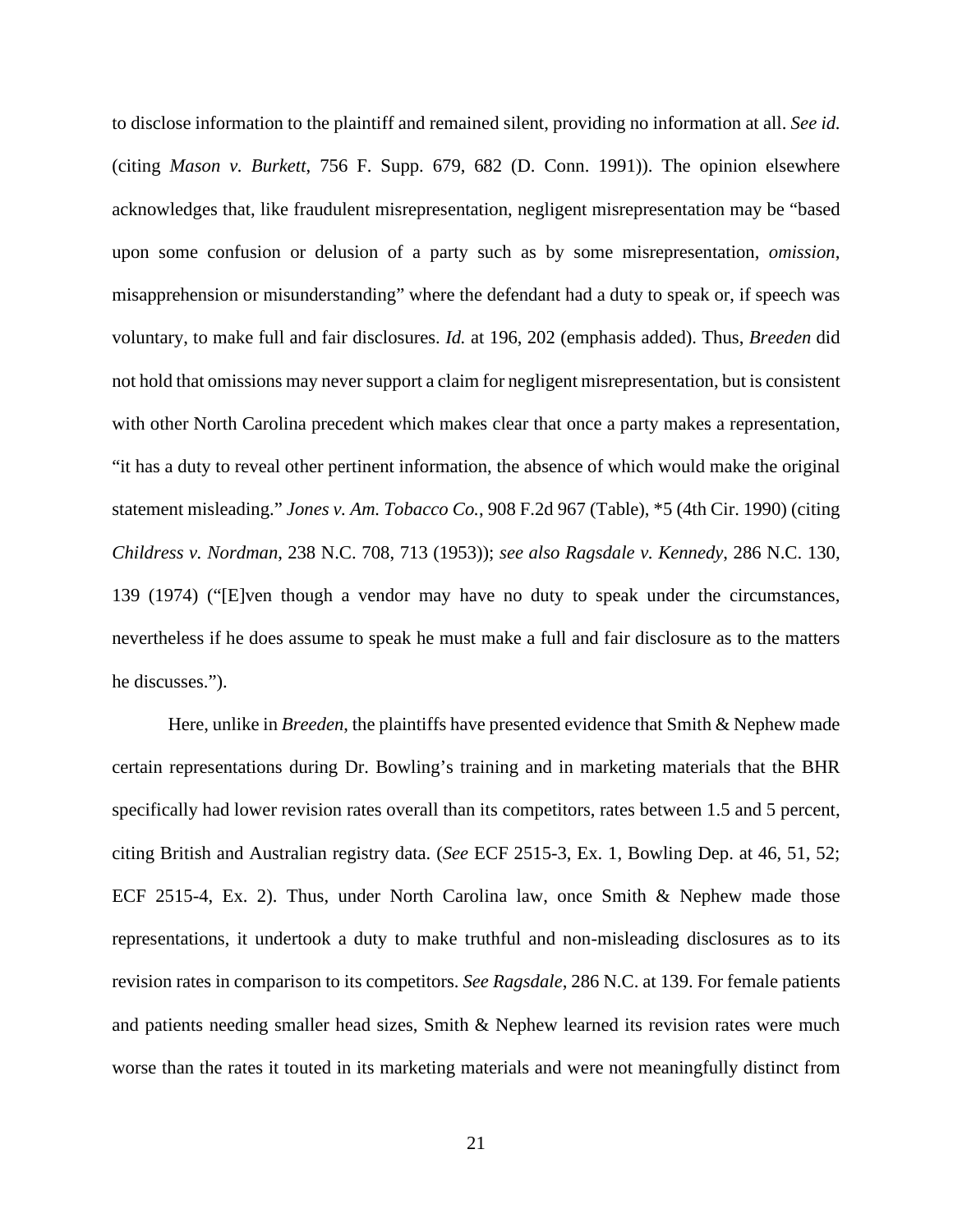its competitors for those populations. (*See, e.g.*, ECF 2515-11, Ex. 9, Ad Hoc Report 425; ECF 2515-12, Ex. 10, Ad Hoc Report 581; ECF 2515-13, Ex. 11). The plaintiffs' claim that it was misleading to continue to refer to an overall comparison in light of that knowledge is a cognizable theory of negligent misrepresentation under North Carolina law and is a question for the jury.<sup>[8](#page-21-0)</sup>

## **b. Justifiable Reliance**

"The question of whether a party's reliance was justifiable for purposes of a negligentmisrepresentation claim is 'one for the jury, unless the facts are so clear as to permit only one conclusion.'" *Cummings v. Carroll*, 270 N.C. App. 204, 224, (2020), *review allowed*, 376 N.C. 525 (2020) (quoting *Marcus Bros. Textiles, Inc. v. Price Waterhouse, L.L.P.*, 350 N.C. 214, 225, (1999)). Smith & Nephew argues the plaintiffs cannot show reliance on any representations Smith & Nephew made concerning the BHR's success rates, for three reasons. First, it argues there is no evidence Ms. Redick relied on any statement by Smith & Nephew that the company made directly to her. Second, Smith & Nephew contends any comparisons it made to its competitors were nonactionable "puffery." Third, Smith & Nephew argues the publicly available information

<span id="page-21-0"></span> $8$  The court rejects the plaintiffs' contention that Smith & Nephew's marketing was misleading as a matter of law. The cases cited in support of this argument simply acknowledge that a court may determine a statement misleading as a matter of law, but do not address facts similar to those in this case. *See In re REMEC Inc. Sec. Litig.*, 702 F. Supp. 2d 1202, 1259–60 (S.D. Cal. 2010) (on claims of violations of federal securities law, the court found a statement misleading as a matter of law, but because it concerned a "tangential" issue, it was insufficient to create a triable issue of fact); *Janda v. Riley-Meggs Indus., Inc.*, 764 F. Supp. 1223, 1228 (E.D. Mich. 1991) (concerning misleading statements under the Lanham Act); *McMahon v. LVNV Funding, LLC*, 301 F. Supp. 3d 866, 877–78 (N.D. Ill. 2018) (concluding letter misleading under the FDCPA). Smith & Nephew has pointed to evidence in the record from which a reasonable jury could conclude that the BHR was at least the "best of the worst" in terms of the performance of resurfacing devices for patients like Ms. Redick and thus that the comparison of its overall revision rates with its competitors was not misleading. (ECF 2593-2, Ex. A, Shapiro Dep. at 320). Similarly, the FDA label for the BHR in use at the time of Ms. Redick's surgery disclosed that female patients and patients needing smaller head sizes were at greater risk of revision, though it did not disclose the magnitude of the risk compared to the risk of revision overall. (ECF 2644-5, Ex. D, BHR IFU).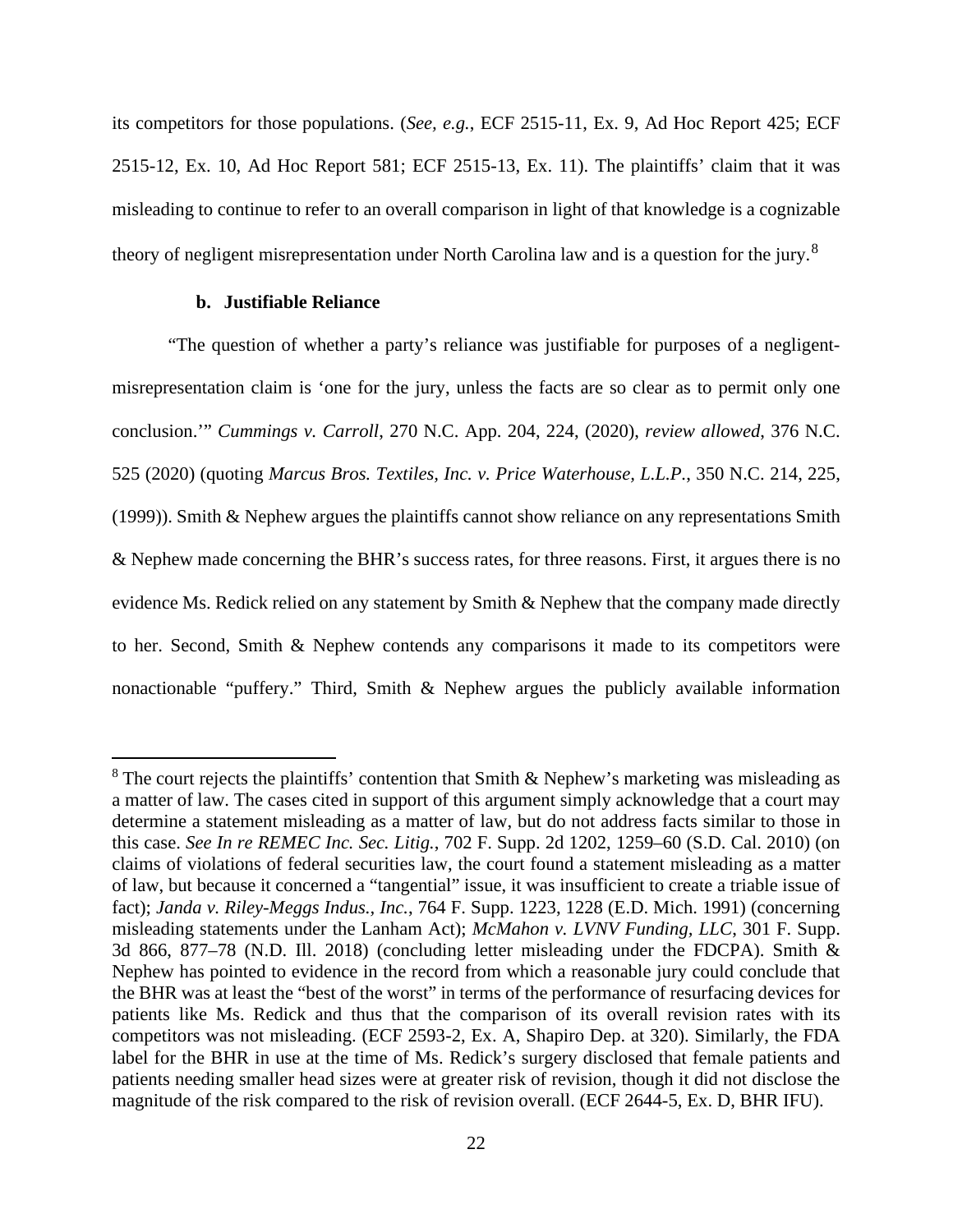regarding the performance of all resurfacing devices for female patients and patients needing smaller head sizes made it unreasonable for Dr. Bowling to conclude that the BHR's performance for the same population was significantly better. The court addresses each argument in turn.

In North Carolina, representations do not necessarily have to be made directly to a plaintiff in order for her to show justifiable reliance. In *Rowan Cnty. Bd. of Educ. v. U.S. Gypsum Co*., 332 N.C. 1 (1992), the North Carolina Supreme Court held that a jury could reasonably find that a plaintiff justifiably relied on a manufacturer's representations about asbestos removal where the plaintiff did not read the relevant materials advertising the product, but relied on its agent architect, who did review that literature and based his recommendations in part on those advertisements. *Id.* at 21. The plaintiffs argue that, like the plaintiff in *Rowan*, Ms. Redick justifiably relied on Dr. Bowling's recommendation of the BHR, and Dr. Bowling in turn relied in part on Smith  $\&$ Nephew's assertions regarding the BHR's revision rates and design advantages over its competitors. Smith & Nephew argues that *Rowan* requires the plaintiffs to demonstrate a traditional agency relationship between Ms. Redick and Dr. Bowling, citing *Hospira Inc. v. Alphagary Corp.*, 194 N.C. App. 695 (2009). *Hospira* rejected a medical device company's claim that it relied, through a third-party intermediary, on a supplier's misrepresentation of the nature of certain materials used to manufacture the device, distinguishing *Rowan* on the basis that the plaintiff disavowed any agency relationship between itself and the third-party and that by the time the defendant's representations reached the plaintiff, the third party had altered them. *Id.* at 699– 701.

In this case, the record does not demonstrate that Dr. Bowling altered the information regarding the BHR that he received from Smith & Nephew; further, there exists a relationship between doctor and patient that, similar to an agency relationship, would justify Ms. Redick's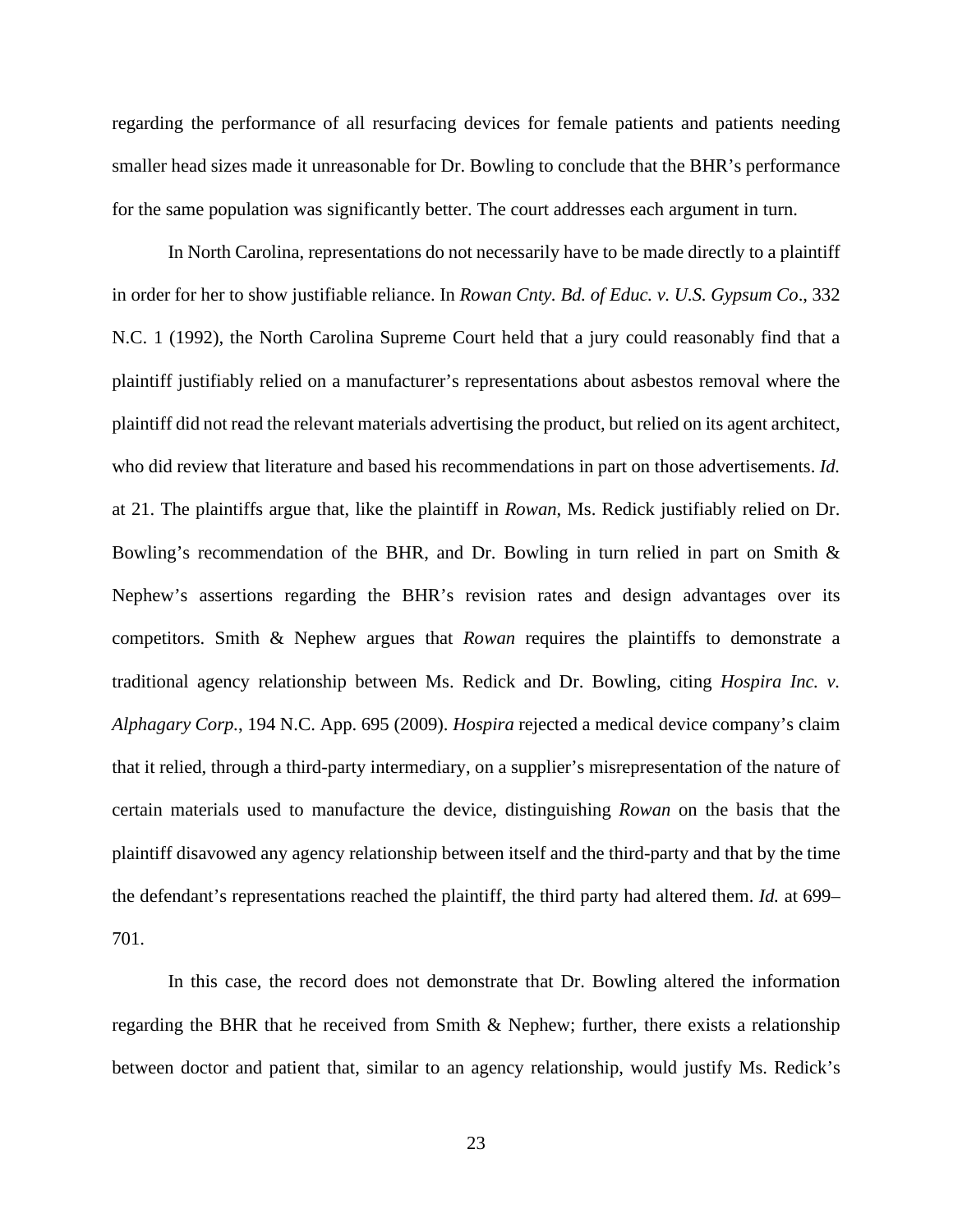reliance on Dr. Bowling's knowledge. A number of courts have recognized that under the learned intermediary doctrine, "where a patient relies on a physician for treatment or advice as to [a] ... device, justifiable reliance by the physician on misrepresentations or concealment by the manufacturer of that device constitutes justifiable reliance by the patient." *Tetuan v. A.H. Robins Co.*, 241 Kan. 441, 464 (1987); *see also In re Wright Med. Tech. Inc., Conserve Hip Implant Prod. Liab. Litig.*, 127 F. Supp. 3d 1306, 1362–63 (N.D. Ga. 2015) (citing cases). This is because a manufacturer's duties to warn of risks associated with a device and by extension, make truthful and non-misleading statements, are to the medical community and the plaintiff's treating physician. *See, e.g.*, *In re Wright*, 127 F. Supp. 3d at 1362–63 (citing *Barson v. E.R. Squibb & Sons, Inc.*, 682 P.2d 832, 835 (Utah 1984)); *Kane v. Zimmer Biomet Holdings, Inc.*, No. CV RDB-17-2268, 2018 WL 4005216, at \*5 (D. Md. Aug. 22, 2018). Thus, that Ms. Redick relied heavily on Dr. Bowling's recommendation in selecting the BHR, (ECF 2515-19, Ex. 17, P. Redick Dep. at 99, 148, 169), and does not remember any specific representations from the one BHR brochure she read, (*id.* at 95–97), is not fatal to her negligent misrepresentation claim. The plaintiffs have presented evidence that Dr. Bowling recommended the BHR to Ms. Redick based in part on his understanding that the BHR's revision rates were superior to those of other products, (ECF 2515- 3, Ex. 1, Bowling Dep. at 113), and that his understanding of its failure rate, between two and five percent, was based in part on materials from Smith & Nephew and Smith & Nephew's 2006 training program, (*id.* at 46, 53–54, 62, 67, 81, 87, 115). The court is persuaded that a jury could reasonably infer that Dr. Bowling at least partially relied on Smith & Nephew's representations as to the revision rates of the BHR in recommending the device to Ms. Redick.

Nor is Smith & Nephew entitled to summary judgment on the basis that its comparisons between the BHR and its competitors were mere "puffery" and thus could not reasonably be relied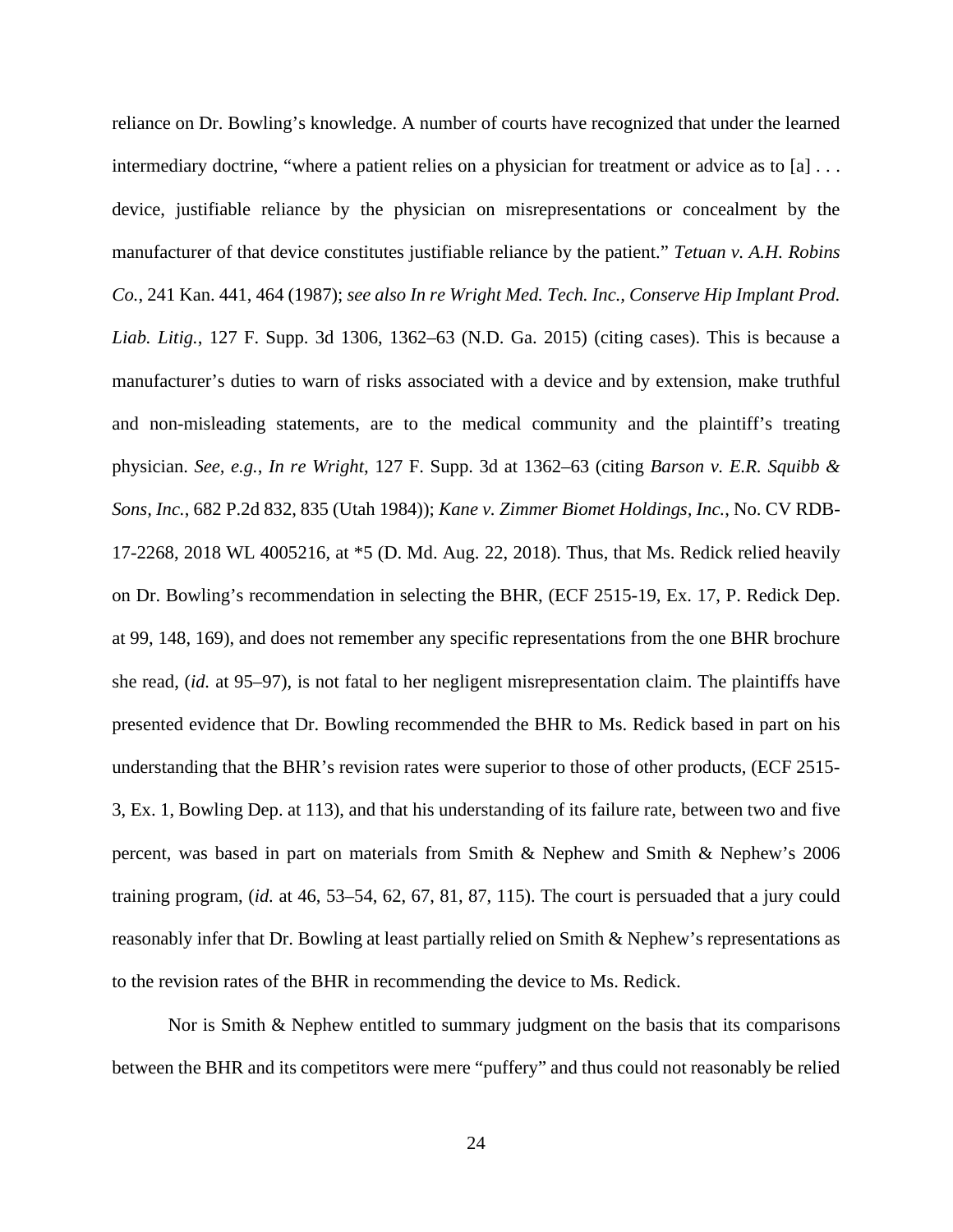upon. In order to be actionable under North Carolina law, a representation generally must be "definite and specific," *Rowan*, 332 N.C. at 17 (quoting *Johnson v. Owens*, 263 N.C. 754, 756 (1965)); *see also Solum v. Certainteed Corp.*, 147 F. Supp. 3d 404, 412 (E.D.N.C. 2015) (in predicting the North Carolina Supreme Court's interpretation of reasonable reliance under the state's Unfair and Deceptive Trade Practices Act, holding that "[g]eneral statements of comparison or superiority are puffery and are not actionable as a matter of law"), but more general assertions of success or superiority may be sufficient to submit the issue of reliance to the jury where a defendant has a "peculiar knowledge of the facts," *Ragsdale*, 286 N.C. at 139. For example, in *Ragsdale*, the Supreme Court of North Carolina concluded that a jury could reasonably infer fraud where a president of a business described his company as a "gold mine" though he knew that it had lost money in recent months, because the party receiving the representation could not obtain the same facts, but understood that the president would have relevant information about the company's profitability. *Id.* And in *Rowan*, an asbestos manufacturer's promotion of its product's "exceptional bonding ability" without mention of known performance issues in environments containing dust was specific enough to constitute a false representation or concealment of a material fact on which the plaintiff could rely. 332 N.C. at  $17-18$ . Smith & Nephew's representations as to the BHR's revision rates and its design advantages in comparison to its competitors included the use of clinical data and specific statements about the ability of the device to resist wear due to its "as-cast" metallurgy. These assertions are far more specific than those made by the defendants in *Ragsdale* and *Rowan*, both of which were sufficient to submit the issue of reliance to a jury. Moreover, as in *Ragsdale*, the full picture of the revision rates which the plaintiffs contend should have been made available to Dr. Bowling was arguably peculiarly available to Smith & Nephew. There is evidence in the record that the ad hoc reports and data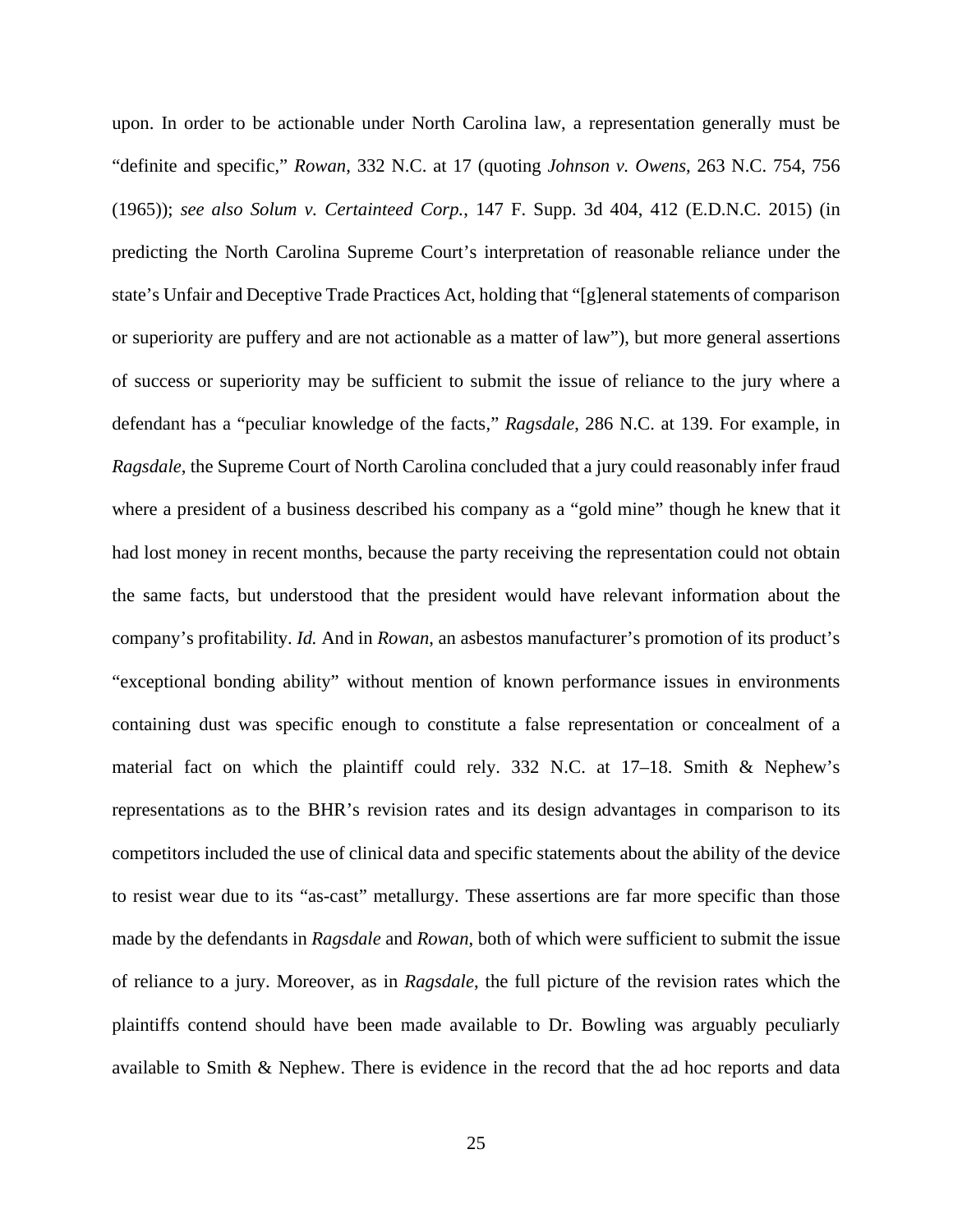Smith & Nephew received were not available to doctors. (ECF 2515-11, Ex. 9; ECF 2515-10, Ex. 8, Graves Ltr.; ECF 2515-3, Ex. 1, Bowling Dep. at 78).[9](#page-25-0)

Finally, Smith & Nephew argues that its ad hoc data would not have provided a more accurate representation of the risk of revision to Redick, because data that was already public showed a higher incidence of revision in females than the undisclosed data. Smith & Nephew cites testimony by the plaintiffs' expert Mari Truman in which she discusses that for the year 2010, the Australian Registry Annual Report publicized revision rates by gender for all resurfacing devices. The revision rates for females for all resurfacing devices was slightly worse than the revision rates for females just for the BHR that were only disclosed in the ad hoc report Smith & Nephew had for the year 2010. (ECF 2593-5, Truman Dep. at 213–14). Smith & Nephew contends that because Dr. Bowling read the publicly available registry data, he could not have been misled by Smith & Nephew's materials that drew attention to the BHR's market-leading overall revision rates. While a jury could reasonably make such a conclusion, the court believes a jury could also reasonably infer that a surgeon looking at the publicly available Australian Registry annual reports would understand that all resurfacing devices posed a greater risk of revision for females, but they may not have appreciated from the aggregated resurfacing data the magnitude of the risk for the BHR specifically. And at the same time, the public report's data showed that the BHR performed better than its competitors overall, and the plaintiffs have cited evidence that in advertisements and letters to surgeons, Smith & Nephew consistently attempted to undermine literature that cautioned against

<span id="page-25-0"></span> $9$  To the extent that Smith & Nephew argues, relatedly, that it was unable to share the ad hoc reports with surgeons, as explained in the court's memorandum concerning Smith & Nephew's motion to exclude the testimony of Dr. Shapiro, it would not have been necessary to disclose the entirety of the reports to avoid misrepresenting the magnitude of the risk of revision to Ms. Redick; rather Smith & Nephew could have altered its marketing approaches to avoid making the omission of the data materially misleading.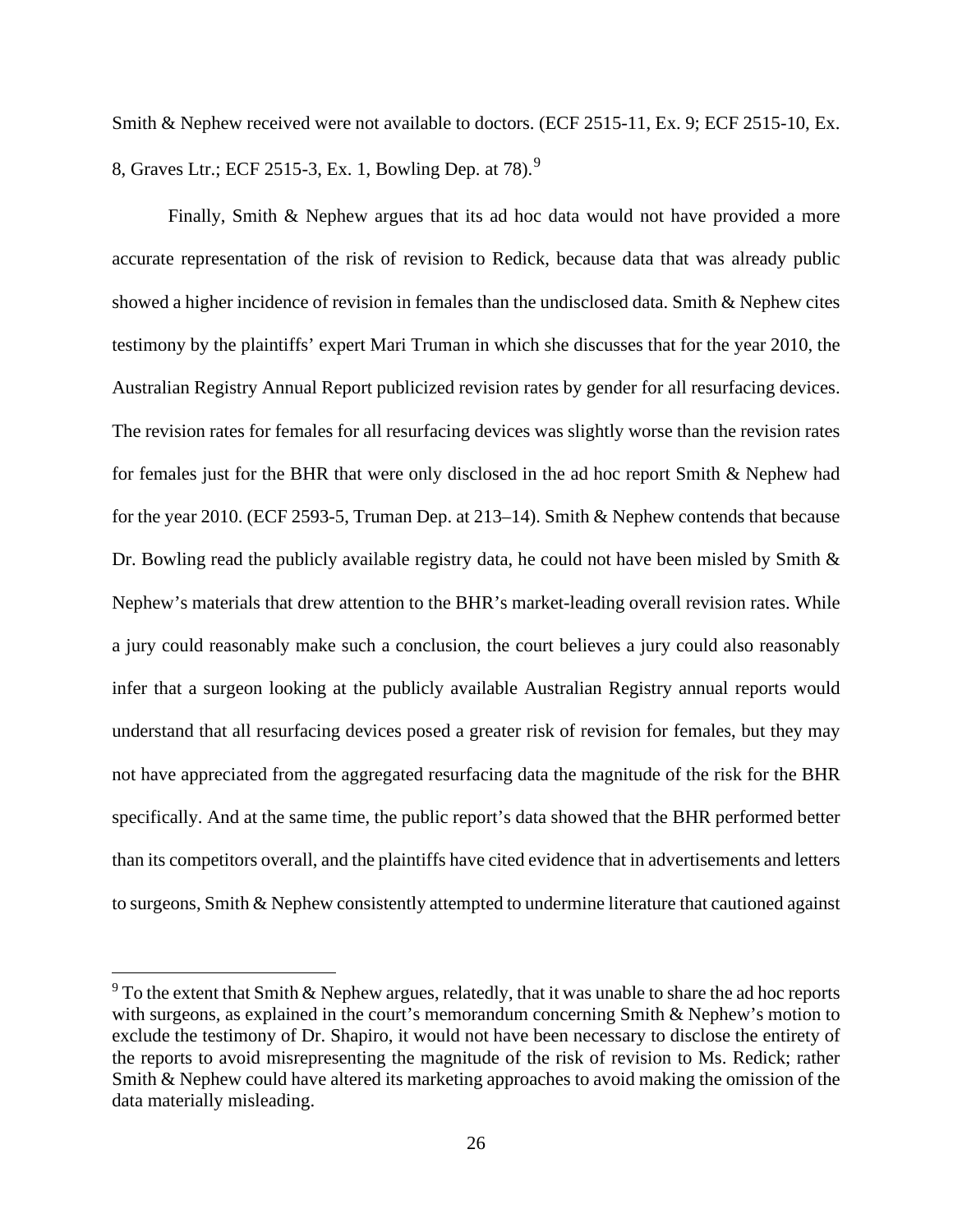metal-on-metal implants by arguing that the BHR outperformed its competitors for all patients. (*See, e.g.*, ECF 2515-4, Ex. 2, at 45). Whether Dr. Bowling could reasonably rely on those representations in light of information that all resurfacing devices posed a greater risk to patients like Ms. Redick is thus a material dispute of fact for the jury. Accordingly, both parties' motions for summary judgment on the plaintiffs' negligent misrepresentation claims will be denied.

## **III. Remaining Negligence Claims**

In their remaining common-law negligence claims, the plaintiffs seek to prove that Smith & Nephew was negligent in (1) failing to report adverse events to the FDA; (2) making off-label statements during Dr. Bowling's training relating to the magnitude of risk of revision in the BHR, in violation of training requirements under the PMA; and (3) making false or misleading statements regarding the success rates of the BHR, in violation of North Carolina's misbranding and false advertising statutes. Smith & Nephew argues that these claims are preempted and that the plaintiffs' evidence is insufficient to establish negligence. The court addresses each claim in turn.

#### **a. Failure to Report Adverse Events**

The plaintiffs contend that a failure to report adverse events to the FDA, in violation of the PMA, constitutes negligence *per se*. Smith & Nephew argues this claim is preempted because the claim would not give rise to recovery under state law in the absence of Smith & Nephew's federal obligations under the PMA, citing *Perdue v. Wyeth Pharm., Inc.*, 209 F. Supp. 3d 847, 852 (E.D.N.C. 2016). While the court does not necessarily agree with Smith & Nephews's argument, *see In re Smith & Nephew Birmingham Hip Resurfacing (BHR) Hip Implant Prod. Liab. Litig. ("In re THA")*, 401 F. Supp. 3d 538, 563 (D. Md. 2019), the claim suffers from the same causal deficiencies as the plaintiffs' failure to warn claim, discussed above. There are no material facts to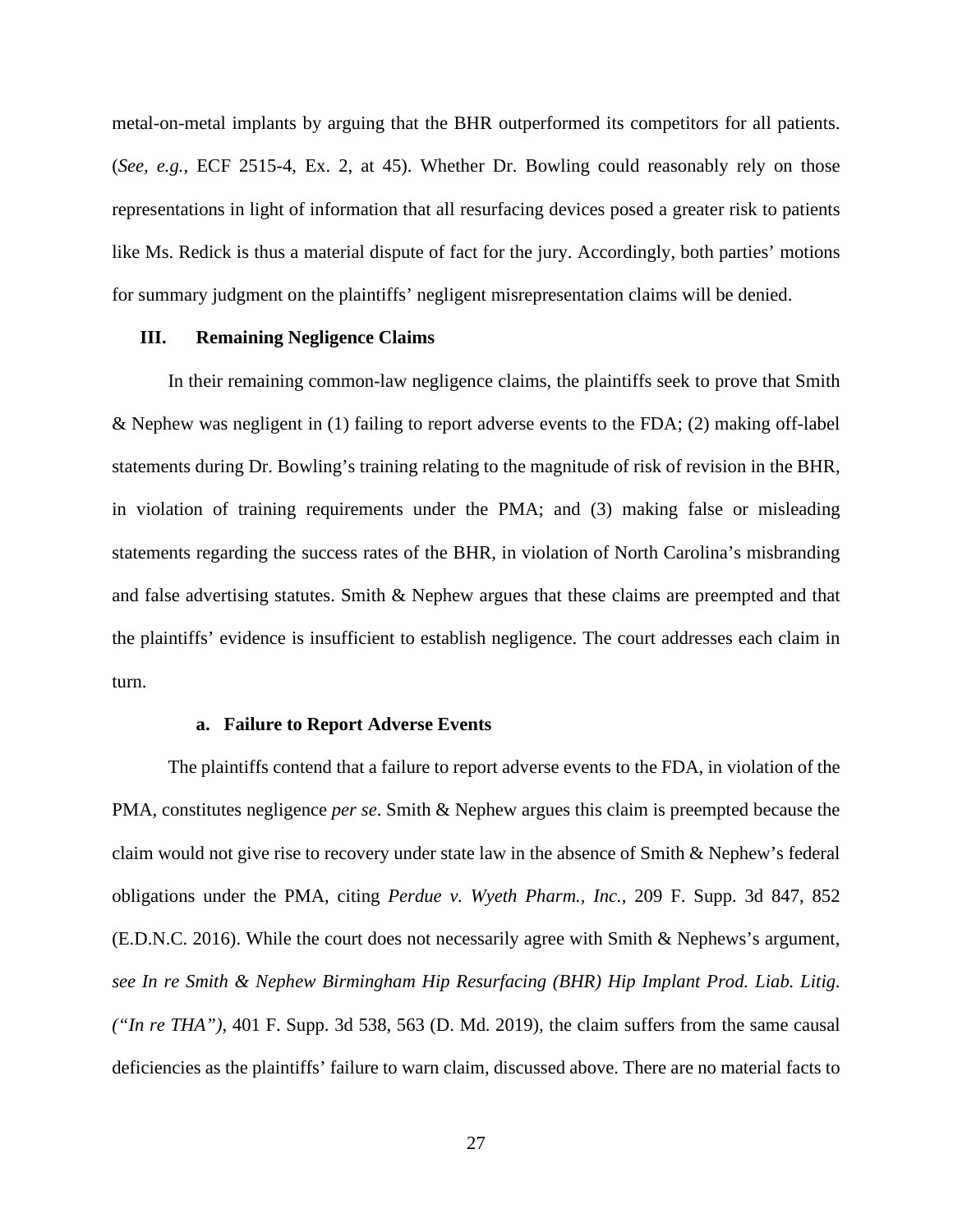support a jury finding that had Smith & Nephew disclosed ad hoc data and reports from international registries to the FDA, the data would have been publicized such that it would have informed Dr. Bowling's risk assessment of the BHR implant for Ms. Redick. Accordingly, summary judgment will be awarded to Smith & Nephew on this claim.

## **b. Training**

The plaintiffs argue off label statements during Dr. Bowling's training relating to the magnitude of risk of revision in the BHR can form the basis of a negligent training claim for failing to provide training required by federal law, citing *Burrell v. Bayer Corp.*, 260 F. Supp. 3d 485, 493 (W.D.N.C. 2017). In *Burrell*, the court acknowledged that a negligent training claim could survive preemption to the extent a manufacturer failed to provide the training required, but the plaintiff in that case failed to show any such violation of the FDA's mandated training. *Id.* at 493. *See also In re BHR*, 300 F. Supp. 3d at 745 ("[I]nsofar as the plaintiffs pin their negligence claims to conduct that breached preexisting federal requirements" to adequately train surgeons "they avoid express preemption."). This case mirrors *Burrell* in that the theory under which the plaintiffs' claims could survive preemption is sound, but no evidence exists that Smith & Nephew failed to provide the required training. This court has already held that the PMA condition that required Smith & Nephew to implement a training program did not include requirements as to what the training must include and excluded as preempted testimony which suggested Smith & Nephew had a duty to modify the training and testimony that the training should have informed surgeons of a 1,000-surgery learning curve.[10](#page-27-0) *See Daubert* Ruling, 2021 WL 781682, at \*3, 7–8. There is

<span id="page-27-0"></span> $10$  To the extent the plaintiffs argue that the evidence of a 1,000-surgery learning curve disclosed by Dr. McMinn is relevant not because surgeons should have been informed of it, but because the revision rates discussed during the training may have been better explained by McMinn's experience and thus were not accurate, that may support a remaining negligent misrepresentation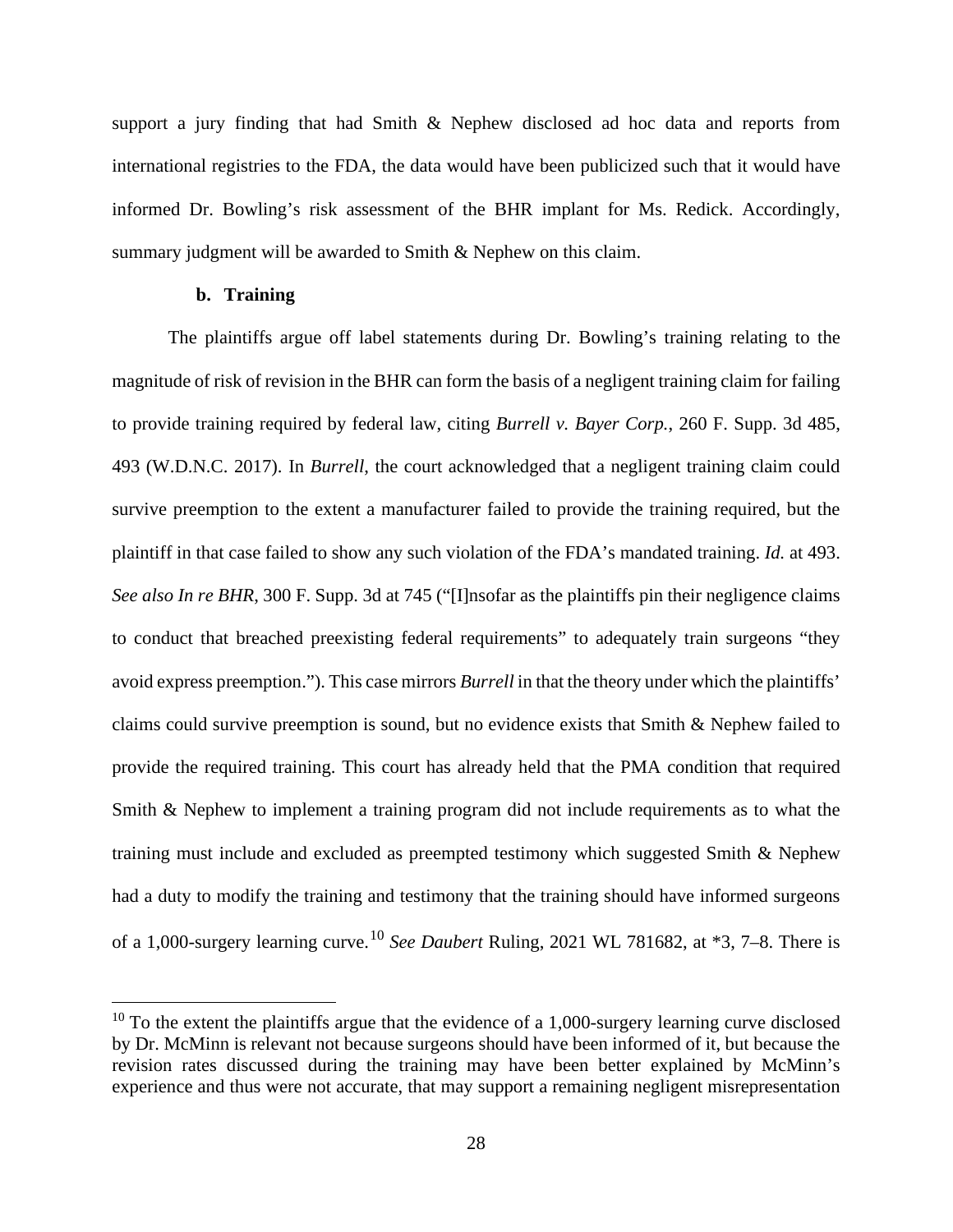some evidence that the approved training program for the BHR included lectures covering "anticipated PMA approved indications, contraindications, warnings, and precautions (as known at the time and reinforced after approval)." (ECF 2592-18, Ex. 17, at 5). But in their response to Smith & Nephew's *Daubert* motion, the plaintiffs appear to have acknowledged that the training program was required to "harmonize" with the device's labeling. (ECF 2427 at 88). Once the FDA approved the training program, there appears to have been "no requirement to make updates to that program[.]" *Daubert* Ruling, 2021 WL 781682, at \*8. A claim that Smith & Nephew had a duty to change its program would add to or differ from the requirement to merely implement the program and is preempted. *Id.* But to the extent the plaintiffs claim that misleading revision rates were touted as part of the training program, such evidence may support a non-preempted negligent misrepresentation or breach of express warranty claim.

#### **c. Misbranding**

The plaintiffs also seek to hold Smith & Nephew liable for negligence under a second negligence *per se* theory—Smith & Nephew's marketing and trainings contained non-FDA approved statements, messages, and information that violate federal regulations and parallel North Carolina law, citing two provisions of the North Carolina Code—Section 106-134(1), a provision of the North Carolina Food, Drug and Cosmetic Act ("NCFDCA"), and Section 14-117, North Carolina's criminal false advertising provision. The court addresses each theory in turn.

Section 106-134 of the NCFDCA provides that a drug is misbranded if "its labeling is false or misleading." N.C. Gen. Stat. Ann. § 106-134. Smith & Nephew argues that any negligence

or breach of express warranty claim, but it does not demonstrate that Smith & Nephew violated any FDA-mandated training requirements.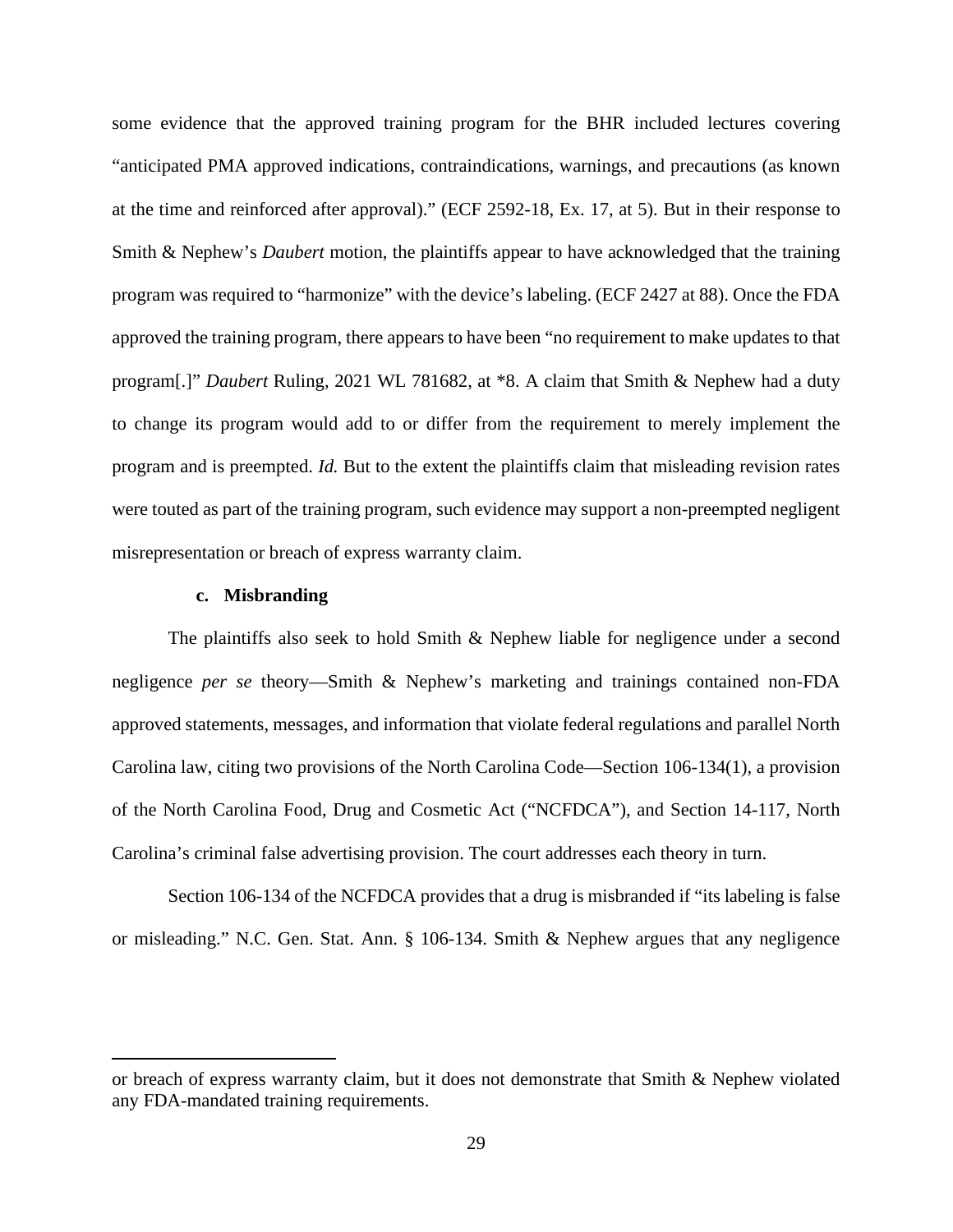claim based on a violation of this provision would be an attempt to challenge the FDA's approved labeling, and is thus preempted. *See Daubert* Ruling, 2021 WL 781682, at \*6.

This court has held that "misbranding" claims predicated on alleged false or misleading statements by Smith & Nephew outside of the FDA's approved labeling may survive a preemption challenge to the same extent as the plaintiffs' negligent misrepresentation and breach of warranty claims. *See In re BHR*, 300 F. Supp. at 744 n.10. But a claim that Smith & Nephew had a duty to change its labeling, or a claim challenging the adequacy of the FDA-approved labeling, is preempted. *Id.* at 745; *see also Hughes*, 631 F.3d at 769 (holding that the plaintiff's products liability claim challenging the adequacy of FDA-approved labeling was preempted).

Recognizing that they are precluded from challenging the BHR's FDA-approved labeling in this case, the plaintiffs argue that the statute defines "labeling" to include not just representations that accompany a product, but also false or misleading advertising, pointing to the NCFDCA's definition of what is to be considered "misleading." That definition refers to "labeling" and "advertising" as distinct concepts, however, and "labeling" is separately defined to mean "all labels and other written, printed, or graphic matter (a) upon an article or any of its containers or wrappers, or (b) accompanying such article." N.C. Gen. Stat. Ann. §§ 106-121(11) (defining "labeling"), 101-121(15) (defining "misleading"). Thus, in order to prove that Smith & Nephew violated the NCFDCA's misbranding provision, under § 106-134, the plaintiffs would have to show that the FDA-approved labeling that accompanied the product was misleading, a claim which is preempted.<sup>[11](#page-29-0)</sup>

<span id="page-29-0"></span> $11$  The plaintiffs do not rely on a separate provision of the NCFDCA that prohibits false or misleading advertising of a food, drug, device, or cosmetic. *Id.* § 106-138.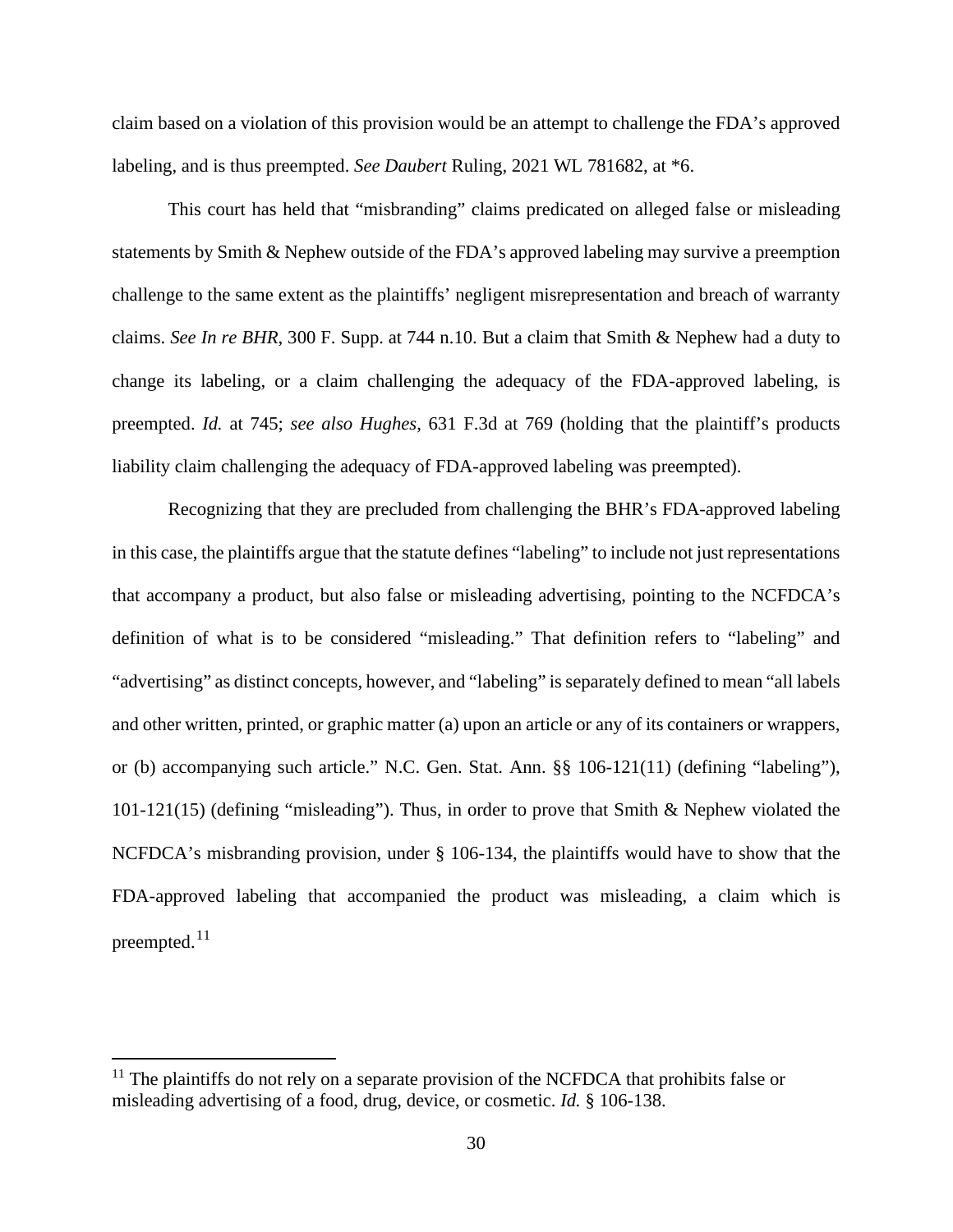Section 14-117 of the North Carolina Code makes it a criminal misdemeanor to directly or indirectly "make public, disseminate, circulate or place before the public" in any format "an advertisement of any sort regarding merchandise . . . or any other thing so offered to the public, which advertisement contains any assertion, representation or statement of fact which is untrue, deceptive or misleading[.]"<sup>[12](#page-30-0)</sup> Proof of a violation requires proof of criminal intent, as the provision is violated only when the advertising is "done willfully and with intent to mislead." *Id.* The plaintiffs represent that they intend to offer essentially the same evidence underlying their negligent misrepresentation and breach of warranty claims to support a theory that Smith & Nephew made the conscious and willful decision to advertise the BHR using overall revision rates, in order to mask that the overall rates were substantially lower than the rates for females and men needing small head sizes. The court will reserve for a time closer to or during trial the question whether such evidence will be sufficient to submit the issue of criminal intent to a jury.

#### \*\*\*

In sum, the plaintiffs' negligence claim based on a failure to report adverse events to the FDA fails because the plaintiffs have failed to show sufficient evidence of causation, and the plaintiffs' negligence claims based on allegations that Smith & Nephew's surgeon training program was inadequate or a theory that Smith & Nephew violated the NCFDCA's misbranding provision are preempted. The court will reserve ruling on the plaintiffs' theory of negligence *per se* based on a violation of N.C. Gen. Stat. Ann. § 14-117.

<span id="page-30-0"></span> $12$  It appears that the violation of a statute punishable as a criminal offense may support a theory of negligence *per se* under North Carolina law. *See, e.g.*, *Baldwin v. GTE South, Inc.*, 335 N.C. 544, 546 (1994).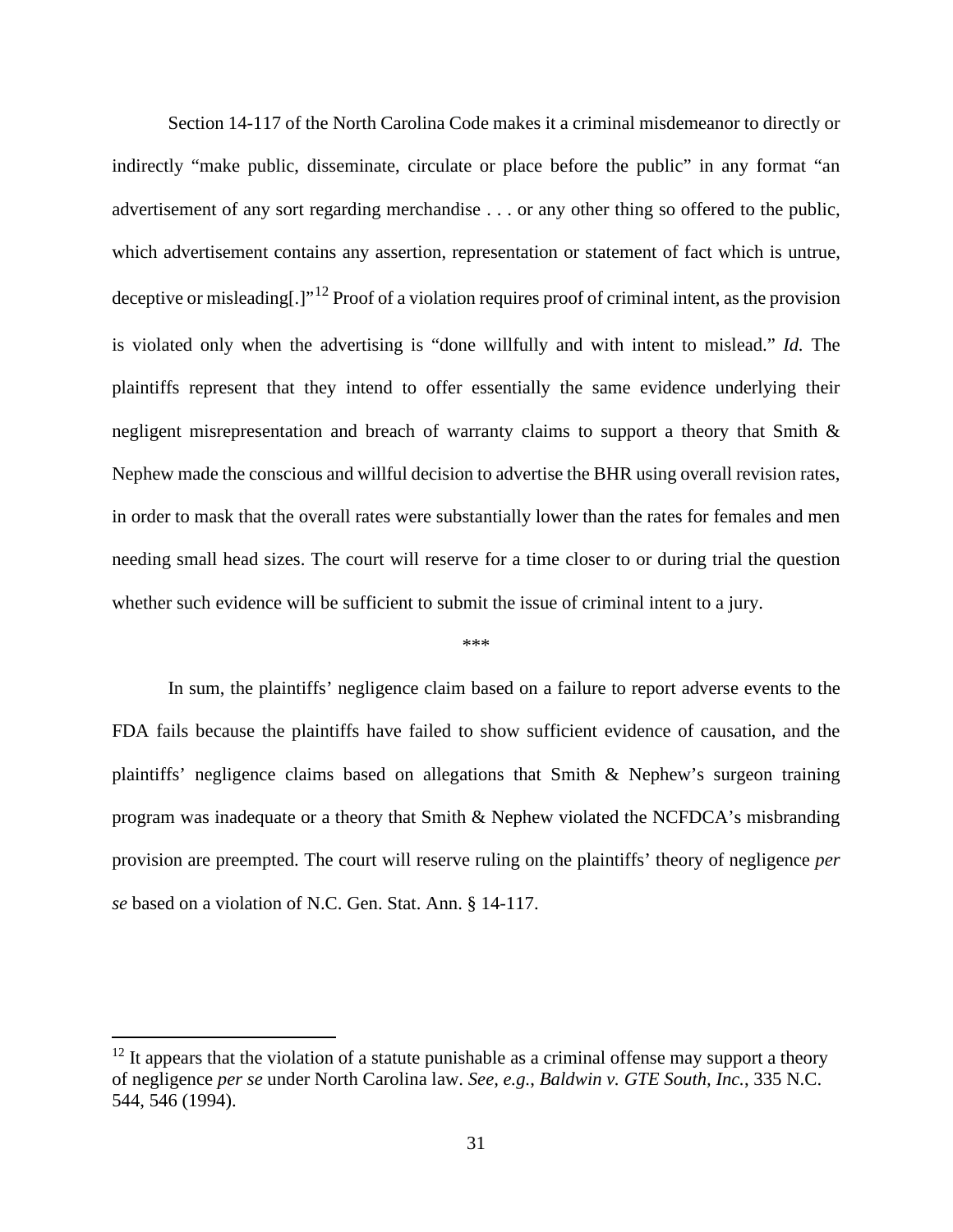### **IV. Breach of Express Warranty**

"A claim for breach of express warranty pursuant to N.C. Gen. Stat. § 25–2–313 requires proof of (1) an express warranty as to a fact or promise relating to the goods, (2) which was relied upon by the plaintiff in making his decision to purchase, (3) and that this express warranty was breached by the defendant." *Harbor Point Homeowners' Ass'n, Inc. ex rel. Bd. of Directors v. DJF Enterprises, Inc.*, 206 N.C. App. 152, 162 (2010) (internal quotation marks omitted).

The plaintiffs contend that Smith  $\&$  Nephew's marketing of the BHR by specifically asserting certain success rates in comparison to its competitors constituted an express warranty about the performance of the BHR. The plaintiffs argue this claim is not preempted as it arises from non-FDA approved statements Smith & Nephew disseminated to surgeons, including Dr. Bowling, and that it is entitled to summary judgment as statements regarding the risks of revision to women were misleading as a matter of law and caused Ms. Redick's injuries. Smith & Nephew argues that any claim for breach of express warranty is preempted, that the plaintiffs have failed to identify any express warranties made to Ms. Redick, and that the plaintiffs cannot show Ms. Redick relied on any warranties made.

#### **a. Preemption**

Smith & Nephew's preemption arguments are predicated on the theory that any breach of warranty claim the plaintiffs might pursue requires proof that the BHR was unsafe and unreasonably dangerous, which claims are preempted. *See In re BHR*, 300 F. Supp. 3d at 743, 745. But the plaintiffs' claim here does not require such proof. The plaintiff's claim is that Smith  $\&$ Nephew made express warranties about the BHR revision rates which were not accurate. As this court has previously held, that claim parallels an ongoing obligation under the PMA approval to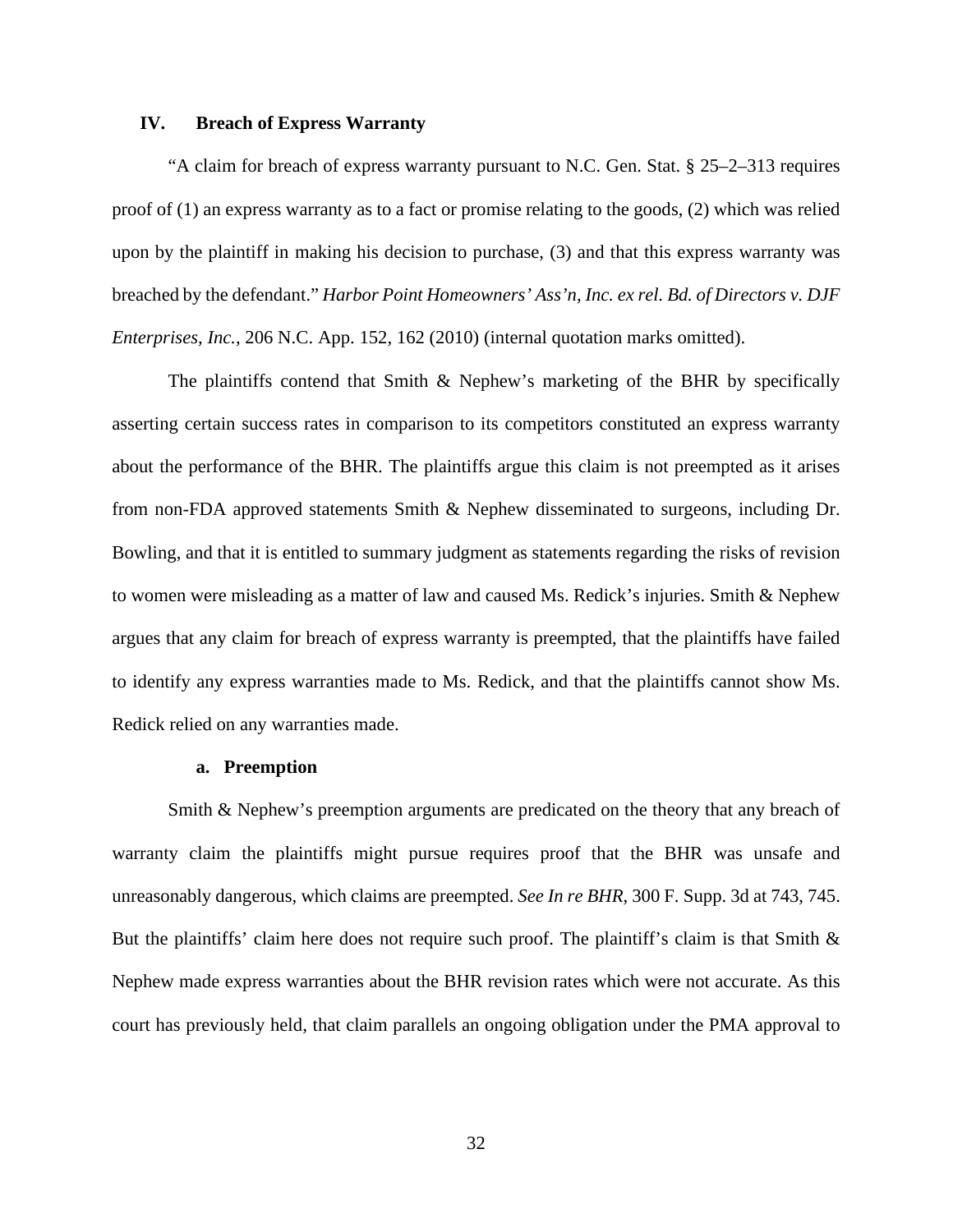disseminate truthful, accurate, and not misleading statements about the device and therefore is not preempted. *See id.* at 745.

## **b. Existence of and Breach of an Express Warranty**

"An express warranty is created when, as to the goods being sold, a seller makes any affirmation of fact or promise, provides any description, or furnishes any sample or model, and such affirmation, description, or sample becomes part of the parties' contract." *McDonald Bros. v. Tinder Wholesale, LLC*, 395 F. Supp. 2d 255, 267 (M.D.N.C. 2005) (internal quotation marks omitted).

Smith & Nephew argues the plaintiffs have failed to identify any express warranties made to Ms. Redick, citing her deposition testimony that she does not recall any specific information from a BHR brochure she reviewed (ECF 2515-19, Ex. 17, Redick Dep. at 95) and noting that her testimony that she read "positive" descriptions of the BHR online (*id.* at 170) is merely opinion and does not create a warranty. Ms. Redick does not dispute this, but argues that specific statements and affirmations were made to Dr. Bowling during BHR trainings and in BHR marketing materials regarding the magnitude of risks of revision for patients like Ms. Redick which informed his recommendation of the BHR to his patient. *Cf. McCauley v. Hospira, Inc.*, No. 1:11CV108, 2011 WL 3439145, at  $*6$  (M.D.N.C. Aug. 5, 2011) (recognizing that "specific words, promises, affirmations, or statements" made by drug company to patients *or their physicians* could constitute an express warranty, but holding the plaintiff failed to identify any such statements at the motion to dismiss stage).

Smith & Nephew further contends its representations regarding the magnitude of the risk of revision were not inaccurate or misleading. The plaintiffs, on the other hand, contend Smith & Nephew's representations were misleading as a matter of law and the BHR failed to live up to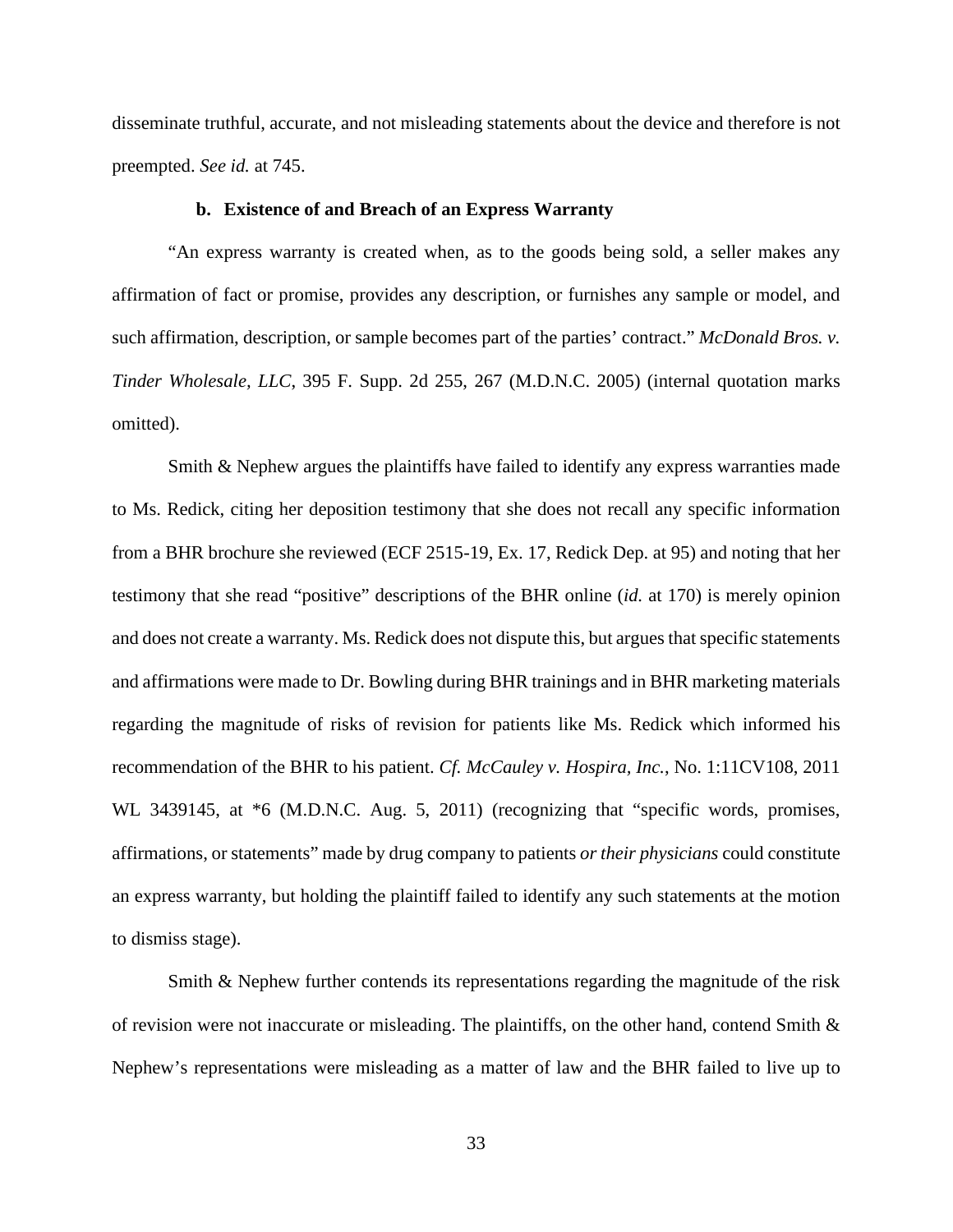Smith & Nephew's representations. *See McDonald Bros.*, 395 F. Supp. 2d at 267 (breach of an express warranty may be established where the defendant's representations as to the product's performance "did not live up to the defendant's representations"). For the reasons stated above in the court's discussion of the plaintiff's negligent misrepresentation claim, whether Smith & Nephew's representations as to the risks of revision for female patients and patients needing smaller head sizes were inaccurate or misleading is a question for the jury.

## **c. Reliance and Causation**

The parties' arguments regarding reliance and causation as to the breach of express warranty claim also mirror their reliance arguments with regard to negligent misrepresentation. If a jury were to conclude that Smith & Nephew breached an express warranty when it marketed the BHR by misleading surgeons as to the magnitude of the risk of revision for patients like Redick, there is evidence Redick relied on Smith & Nephew's warranties, as Redick chose the BHR almost entirely on Dr. Bowling's recommendations to her, which were based in part on Smith & Nephew's representations as to the magnitude of the risk of revision. *See* above, Section II.b. Whether marketing that included at least some information from the ad hoc data and reports Smith & Nephew possessed would have altered Dr. Bowling's understanding of the risks to Ms. Redick given other available information at the time is a material dispute of fact for the jury. *See id.*  Accordingly, both parties' motions for summary judgment as to the plaintiffs' breach of express warranty claim will be denied.

## **V. Punitive Damages**

Smith & Nephew argues summary judgment should be granted as to the availability of punitive damages because, even if the plaintiffs succeed on any of their claims, they present no evidence of fraud, malice, or willful or wanton conduct. In North Carolina, punitive damages may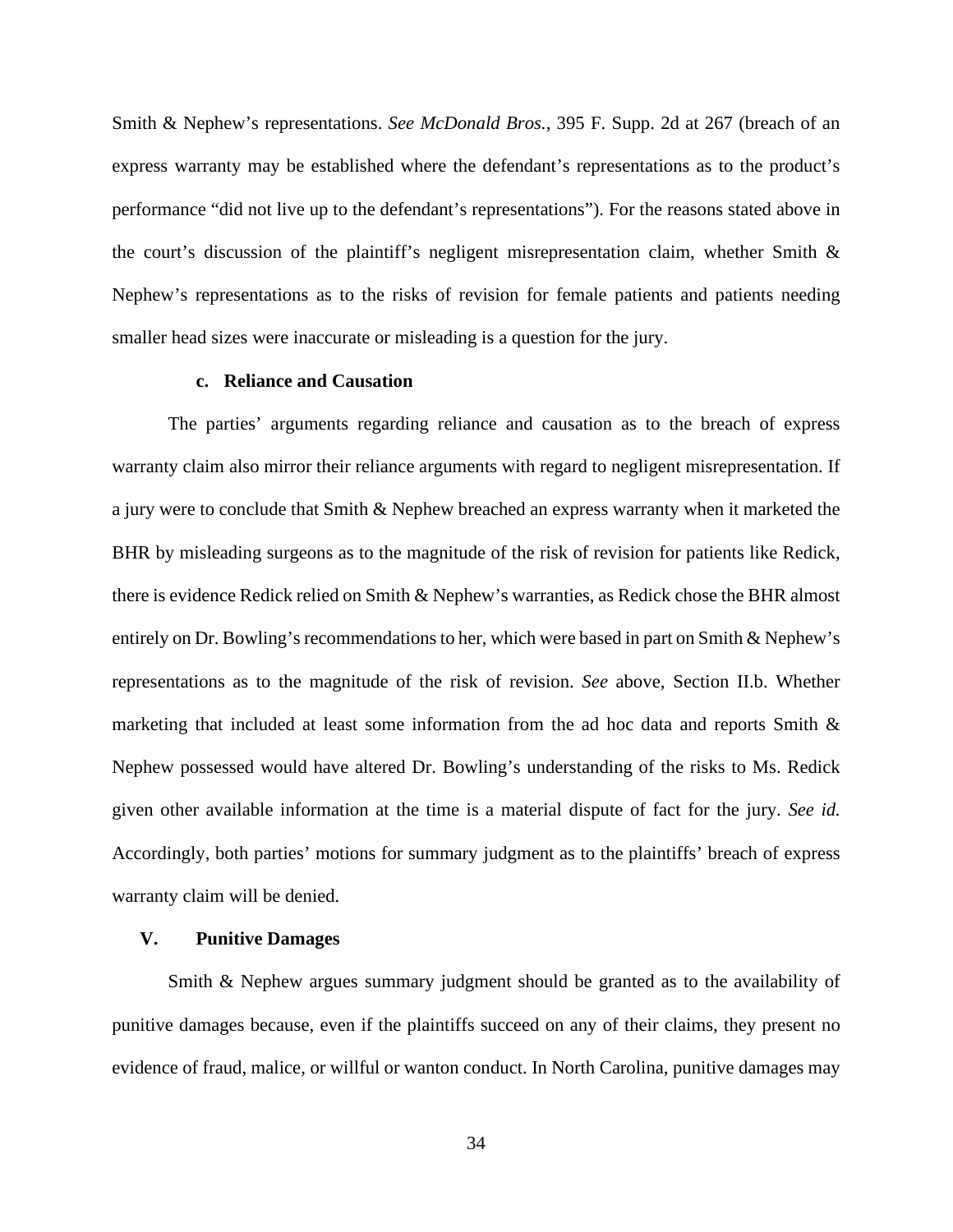be awarded where it is proved by clear and convincing evidence that the defendant's actions were fraudulent, malicious, or willful. *Schenk v. HNA Holdings, Inc.*, 170 N.C. App. 555, 559–60 (2005) (citing N.C. Gen. Stat. Ann. § 1D–15); *see also Rowan*, 332 N.C. at 18. Willful and wanton conduct is defined as "the conscious and intentional disregard of and indifference to the rights and safety of others, which the defendant knows or should know is reasonably likely to result in injury, damage or other harm." N.C. Gen Stat. Ann. § 1D-5(7). The plaintiffs argue that evidence showing Smith & Nephew concealed ad hoc reports from the FDA while at the same time marketing the BHR as having low revision rates overall could support a jury finding that Smith & Nephew's actions were willful. The court believes it may be more apparent in the context of trial whether such evidence is sufficient to submit an issue of punitive damages to the jury, and also notes that Smith & Nephew has made a related motion to bifurcate the trial on the issue of punitive damages (ECF 2596). For now, the court will defer ruling on the issue of punitive damages.

### **VI. Smith & Nephew's Affirmative Defenses**

The plaintiffs move for summary judgment on all of the affirmative defenses Smith  $\&$ Nephew invoked in its answer to the Master Amended Consolidated Complaint. (ECF 663). Smith & Nephew concedes that it does not intend to assert the majority of these defenses. The court accordingly will deny as moot the plaintiffs' motion as to defenses Smith & Nephew has disclaimed.<sup>[13](#page-34-0)</sup>

<span id="page-34-0"></span><sup>&</sup>lt;sup>13</sup> These defenses include: comparative fault of the plaintiffs and others (Third and Fourth Affirmative Defenses); superseding cause (Fifth Affirmative Defense); statute of limitations and laches (Eighth and Ninth Affirmative Defenses); contracts (Twelfth Affirmative Defense); unintended use (Thirteenth Affirmative Defense); lack of privity (Sixteenth Affirmative Defense); primary jurisdiction (Twenty-Second Affirmative Defense); waiver and/or estoppel (Twenty-Third Affirmative Defense); disclaimers bar claims for breach of express warranty (Twenty-Fourth Affirmative Defense); condition of warranties (Twenty-Sixth Affirmative Defense); misuse of product (Twenty-Ninth Affirmative Defense).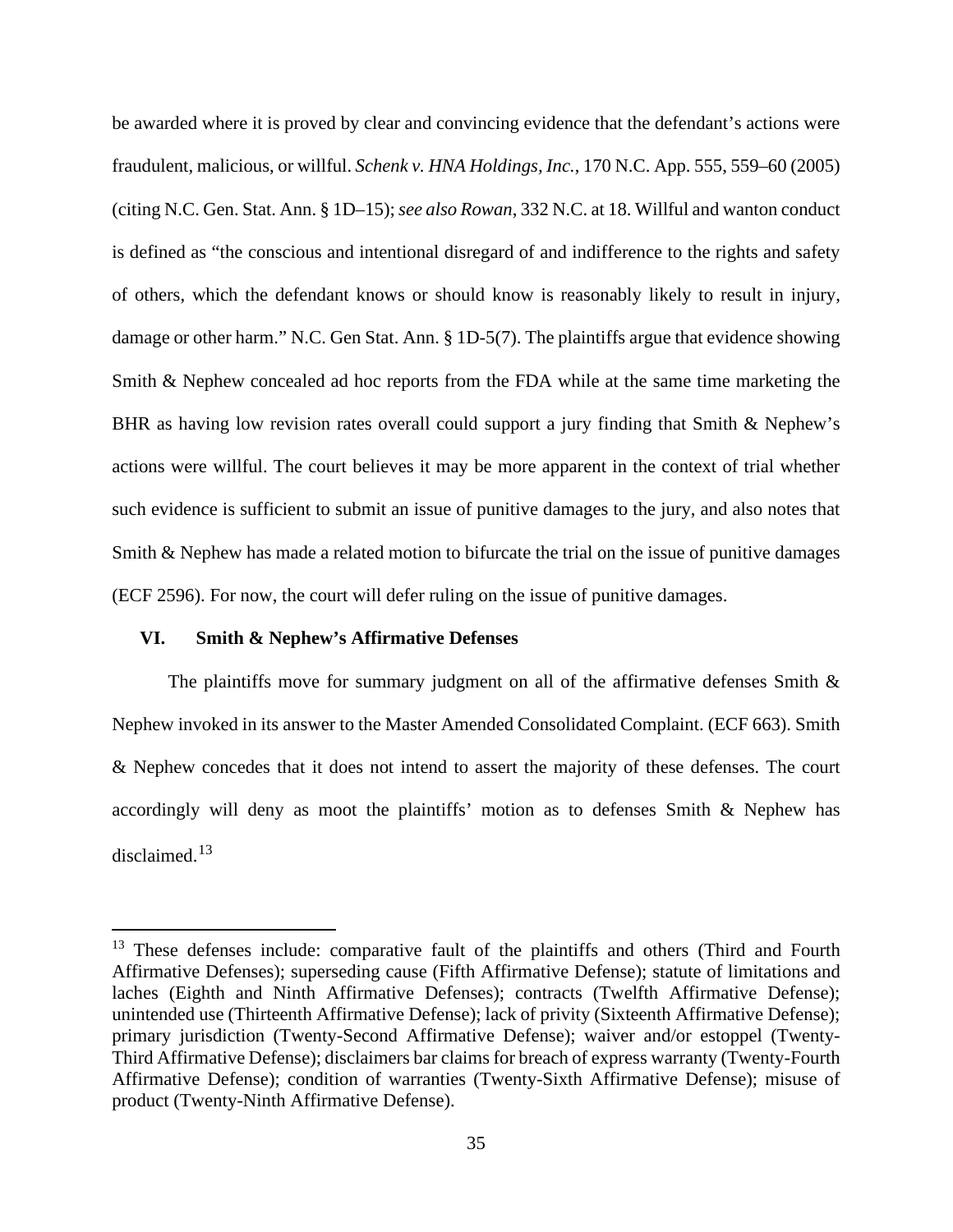The court also will deny as moot the plaintiffs' motion regarding defenses that pertain only to claims which are not proceeding to trial. Smith & Nephew asserts the following defenses only in connection with the plaintiffs' failure to warn claim: Smith & Nephew had no post-sale duty to warn the plaintiffs (First Affirmative Defense); Dr. Bowling was aware of the risks of the BHR (Nineteenth Affirmative Defense); applying the learned intermediary doctrine, any duty to warn the plaintiffs was discharged by providing adequate warnings to surgeons (Twentieth Affirmative Defense); and no additional warnings were required, as the BHR was not unreasonably dangerous (Twenty-First Affirmative Defense). (*See* ECF 663 at 1, 114–115). As explained above, Smith & Nephew is entitled to judgment on the plaintiffs' failure to warn claim because any claim based on a failure to warn surgeons or the plaintiffs directly is preempted and the plaintiffs cannot meet the causation element of a failure to warn claim based on a failure to warn the FDA.

The court will now address the remaining disputed affirmative defenses.

## **a. Failure to Mitigate Damages (Sixth Affirmative Defense)**

Smith & Nephew claims that the plaintiffs have failed to mitigate damages (Sixth Affirmative Defense). In North Carolina, an injured person has a duty to "take reasonable efforts to minimize loss." *Smith v. Childs*, 112 N.C. App. 672, 683 (1993). Smith & Nephew contends summary judgment as to this defense is premature as the plaintiffs have not provided evidence of damages at all, and that evidence is uniquely in the hands of the plaintiffs. But the plaintiffs have produced evidence of damages in this matter, (*see* ECF 2516-5, Ex. C, Second Am. Pl. Fact Sheet at Section VII), and Smith & Nephew asked a number of questions during Ms. Redick's deposition concerning her damages claims, (*see* ECF 2515-19, Ex. 17, P. Redick Dep at 149–54). Though Smith & Nephew has so far failed to proffer evidence that would support a defense of failure to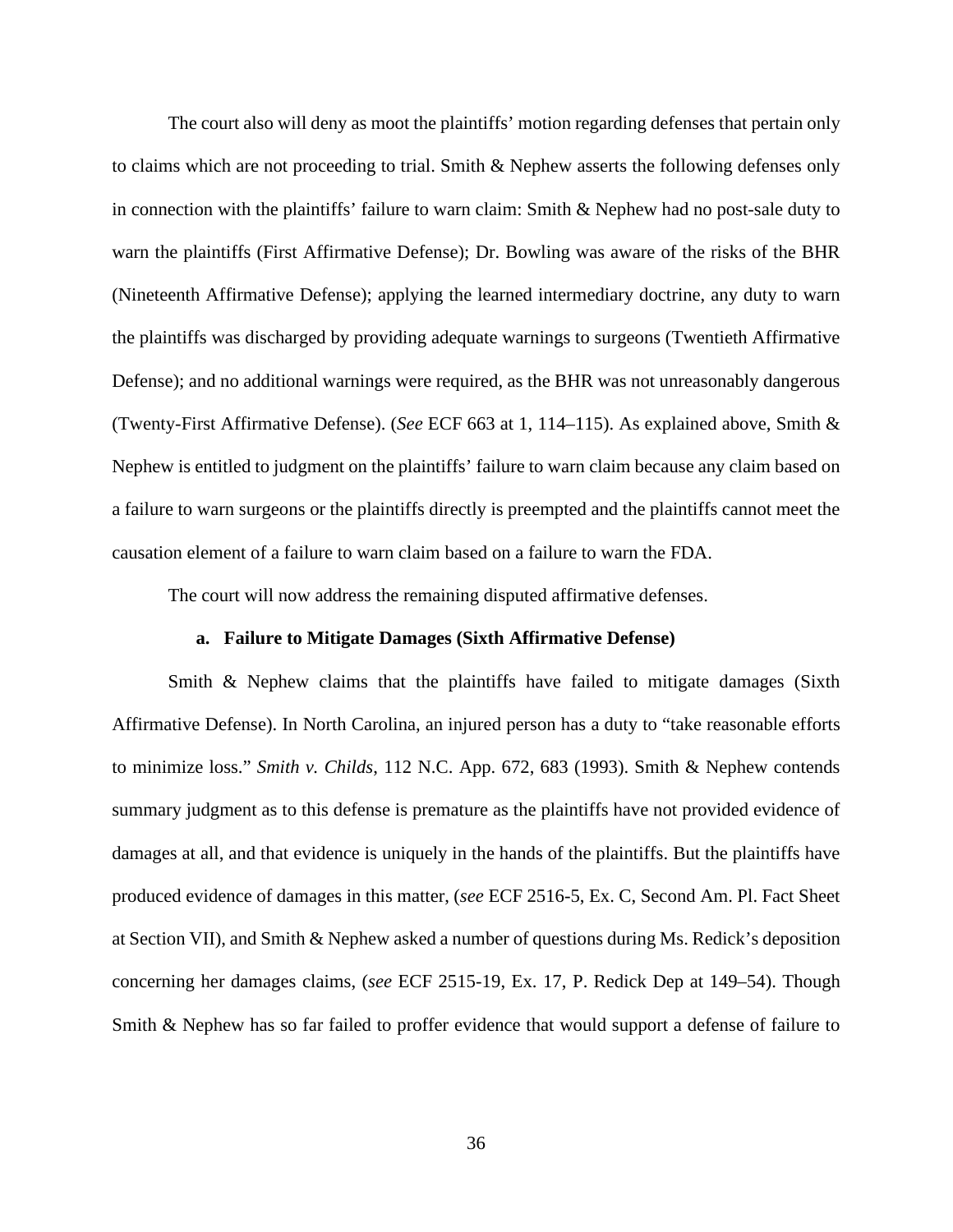mitigate, this issue is better addressed in connection with jury instructions in the context of trial. Accordingly, the court will defer ruling on the plaintiffs' motion as to this affirmative defense.

## **b. Contributory Negligence, Failure to Exercise Ordinary Care, and Failure to Follow Warnings (Eleventh, Twenty-Seventh and Twenty-Eighth Affirmative Defenses)**

Several of Smith & Nephew's affirmative defenses focus on allegations that Ms. Redick's injuries were caused by her own negligence. The plaintiffs argue summary judgment is appropriate because there is no record evidence to support any of these defenses.

As to their claim that Ms. Redick was contributorily negligent (Eleventh Affirmative Defense) and failed to exercise ordinary care on her own behalf (Twenty-Seventh Affirmative Defense), Smith & Nephew points to evidence in the record that Ms. Redick smoked up to a half a pack of cigarettes a day until about 2014, (ECF 2515-19, Ex. 17, P. Redick Dep. at 59), and testimony by its expert Dr. Seyler that smoking decreases bone health and increases the risk of bone fracture, (ECF 2593-14, Ex. M, Seyler Rep. at 10). However, as explained in the court's memorandum addressing the plaintiffs' motion to exclude Dr. Seyler's testimony, Dr. Seyler never opines that smoking was a cause of Ms. Redick's hip implant failure. Smith & Nephew has failed to identify any evidence that would support an inference that smoking caused Ms. Redick's injuries. *See Maye v. Gottlieb*, 125 N.C. App. 728, 730 (1997) ("In order to avoid a directed verdict for plaintiff on contributory negligence, defendants must have presented more than a scintilla of evidence that plaintiff was negligent. . . . Evidence creating a mere possibility or conjecture is not sufficient[.]").

Smith & Nephew further contends that Ms. Redick failed to exercise ordinary care (Twenty-Seventh Affirmative Defense) because she failed to heed Dr. Bowling's warning that the BHR was a metal device, citing her testimony that she does not recall receiving such a warning and that she would not have agreed to have a metal device implanted, along with Dr. Bowling's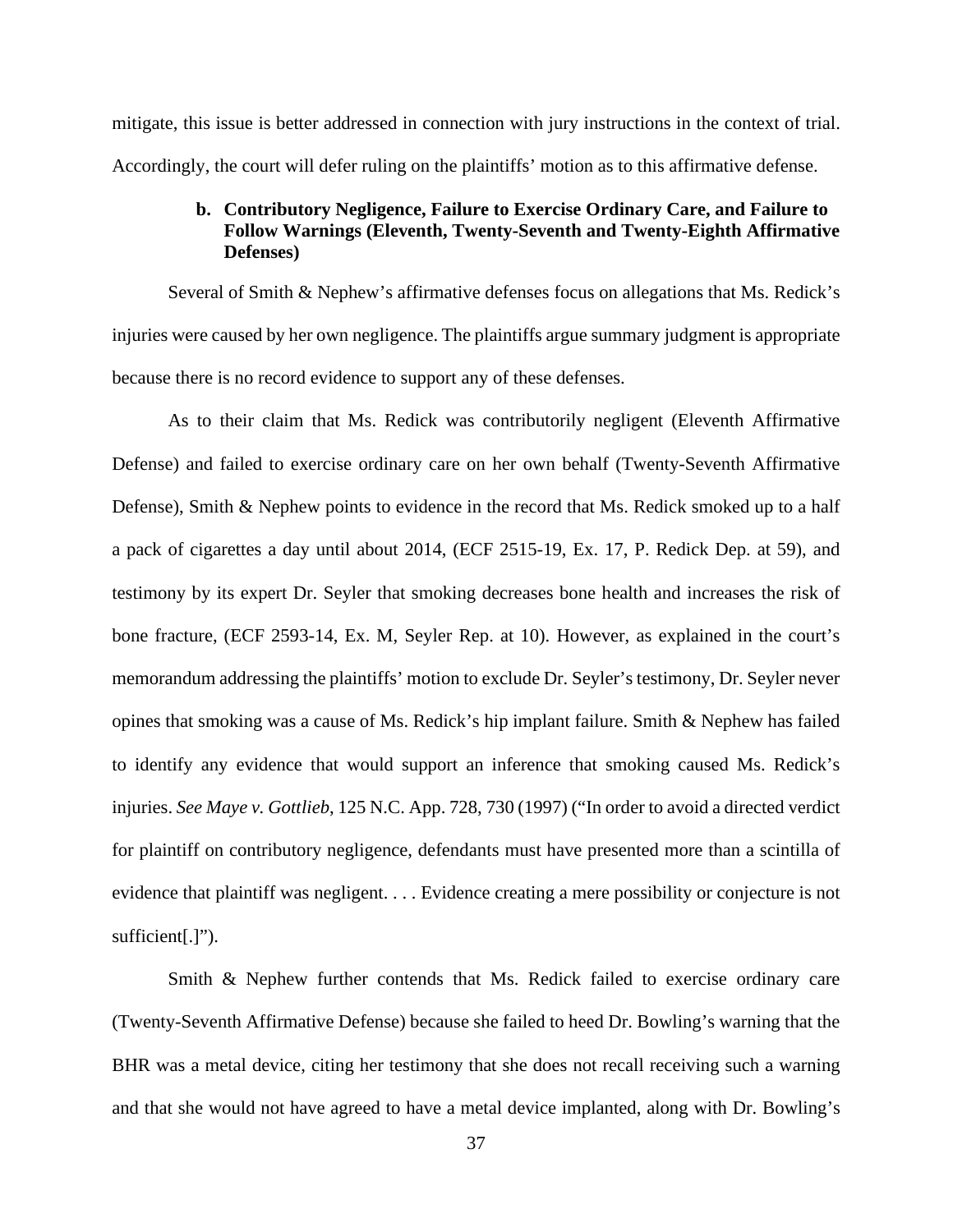testimony that he did explain the BHR was a metal-on-metal device. Any discrepancy between Ms. Redick's and Dr. Bowling's recollections regarding the warnings Ms. Redick was given goes to the weight and credibility of her testimony but does not create an affirmative defense for Smith & Nephew. Smith & Nephew can hardly argue that Ms. Redick's decision to get the BHR implant despite warnings that it contained metal was negligent and at the same time maintain, as it has throughout this litigation, that the BHR was safe.

Finally, as to a failure to follow warnings accompanying the product (Twenty-Eighth Affirmative Defense), Smith & Nephew has proffered no evidence to support this defense. Smith & Nephew does not identify specific warnings accompanying the product which Ms. Redick failed to follow; rather it argues that Ms. Redick accepted whatever warnings of risk were given and agreed to the BHR in order for the opportunity to return to her active lifestyle.

Accordingly, the court will grant the plaintiffs' motion as to Smith & Nephew's Eleventh, Twenty-Seventh, and Twenty-Eighth Affirmative Defenses.

#### **c. Failure to Provide Timely Notice (Twenty-Fifth Affirmative Defense)**

Smith & Nephew asserts as a defense to the plaintiffs' breach of express warranty claim that the plaintiffs failed to provide timely notice of the alleged breach. The plaintiffs counter that the failure to provide timely notice is not an affirmative defense to a breach of warranty claim, but rather is a precondition to recovery that the plaintiff must prove. *See Maybank v. S.S. Kresge Co.*, 302 N.C. 129, 133 (1981). While the plaintiffs correctly state the law, *Maybank* also makes clear that the issue of seasonable notice is one for the jury where, as here, "the plaintiff is a lay consumer and notification is given to the defendant by the filing of an action within the period of statute of limitations[.]" *Id.* at 136. Accordingly, the court will reserve ruling on the issue of timely notice.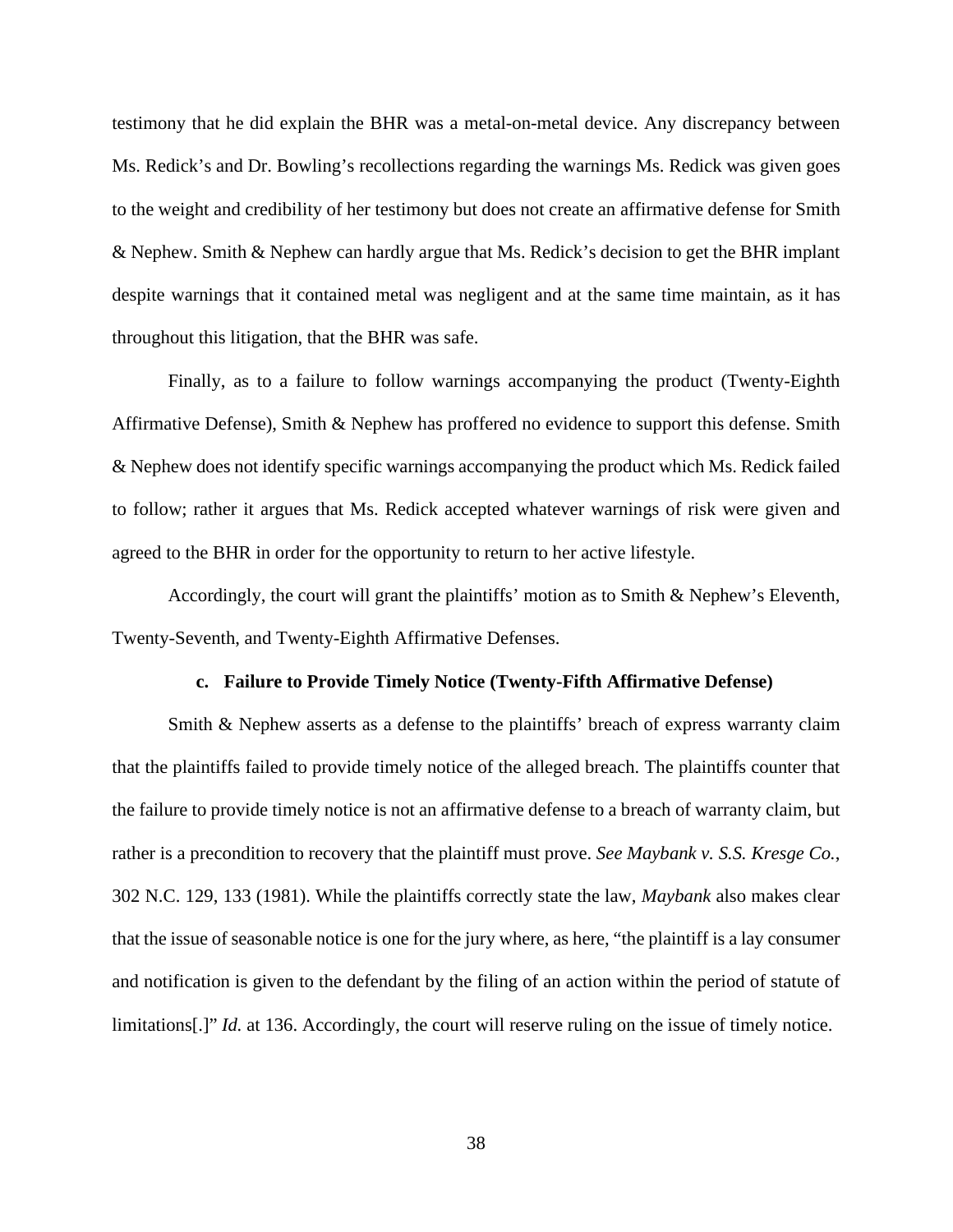## **d. Defenses Related to Damages (Thirtieth through Thirty-Fifth Affirmative Defenses)**

Smith & Nephew raises four affirmative defenses that assert that an award of punitive damages in this case would be either unconstitutional or void for vagueness (Thirtieth through Thirty-Third Affirmative Defenses). It would be premature to reach such issues of law before a jury has made a punitive damages award. Accordingly, the plaintiffs' motion for summary judgment as to these defenses will be deferred.

Smith & Nephew also claims the plaintiffs are not entitled to recover for economic damages that were not actually incurred and that any recovery must be reduced by the amount provided by any health care provider, insurance company, Medicare or any other collateral source (Thirty-Fourth Affirmative Defense) or any lost earnings provided by the plaintiffs' employers that were not required to be paid (Thirty-Fifth Affirmative Defense). Where no damages have yet been specifically requested from the jury nor awarded, it is premature to address issues related to a reduction in damages. Accordingly, the plaintiffs' motion as to these defenses will be deferred.

#### **e. State of the Art (Thirty-Sixth Affirmative Defense)**

Smith & Nephew's Thirty-Sixth Affirmative Defense is that the plaintiffs' claims fail because the BHR was designed, manufactured, and marketed in accordance with the state of the art. The plaintiffs argue they should be granted summary judgment as to this defense because "state of the art" is not a defense to a products liability action in North Carolina. *See, e.g.*, *Graham v. Coca Cola*, 257 N.C. 188, 196–97 (1962) (agreeing that a plaintiff's requested instruction that the defendant's installation of modern and generally approved of machinery and appliances in connection with the manufacture of its product does not preclude a finding of liability was a "correct statement of the law"); *Red Hill Hosiery Mill, Inc. v. MagneTek, Inc.*, 159 N.C. App. 135, 141 (2003) ("compliance with governmental standards is not determinative of whether [a] product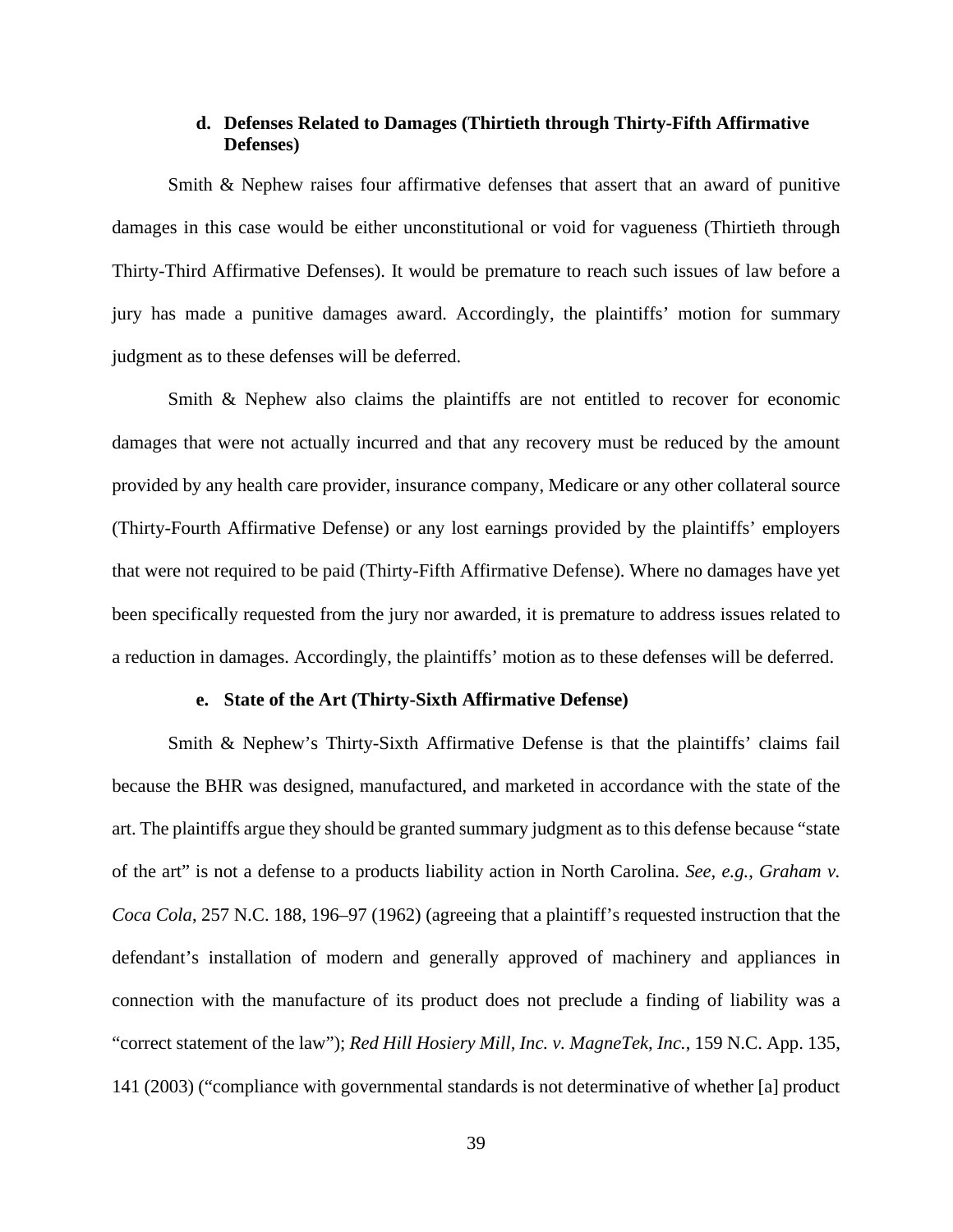is defective"); *Goodman v. Wenco Foods, Inc.*, 333 N.C. 1, 17 (1992) ("Proof of compliance with government standards is no bar to recovery on a breach of warranty theory: although such evidence may be pertinent to the issue of the existence of a breach of any warranty, it is not conclusive."). Smith & Nephew does not appear to disagree with the plaintiffs as to the law in North Carolina on this point, but argues that under the court's preemption ruling, FDA-approval of the BHR recognizes that the device was fit for market and the BHR cannot be labeled unreasonably dangerous. That much is true, but that is Smith  $\&$  Nephew's preemption defense, not its state of the art defense, and it is not clear that the FDA's PMA approval is relevant to the plaintiffs' remaining claims that Smith & Nephew made misleading and non-FDA approved assertions as to the success rate and advantages of the BHR in comparison to its competitors. Accordingly, the court will reserve ruling on the admissibility of any "state of the art" evidence at trial.

## **f. Failure to State a Claim (Thirty-Seventh Affirmative Defense)**

Smith & Nephew claims that the Complaint fails to state a claim upon which relief can be granted. To the extent that the court previously found that the plaintiffs stated claims for relief as to negligent misrepresentation and breach of warranty and concludes here that Smith & Nephew is not entitled to judgment as to those claims and to the extent that the court has dismissed or awarded judgment to Smith & Nephew on the plaintiffs' remaining claims, the motion for summary judgment as to this defense is denied as moot.

#### **g. Remaining Affirmative Defenses**

The remaining affirmative defenses (Second, Seventh, Fourteenth, Fifteenth, Seventeenth, and Eighteenth Affirmative Defenses), including assumption of the risk and proximate causation, involve issues of disputed material facts. A decision on Smith & Nephew's ability to present those defenses will be deferred.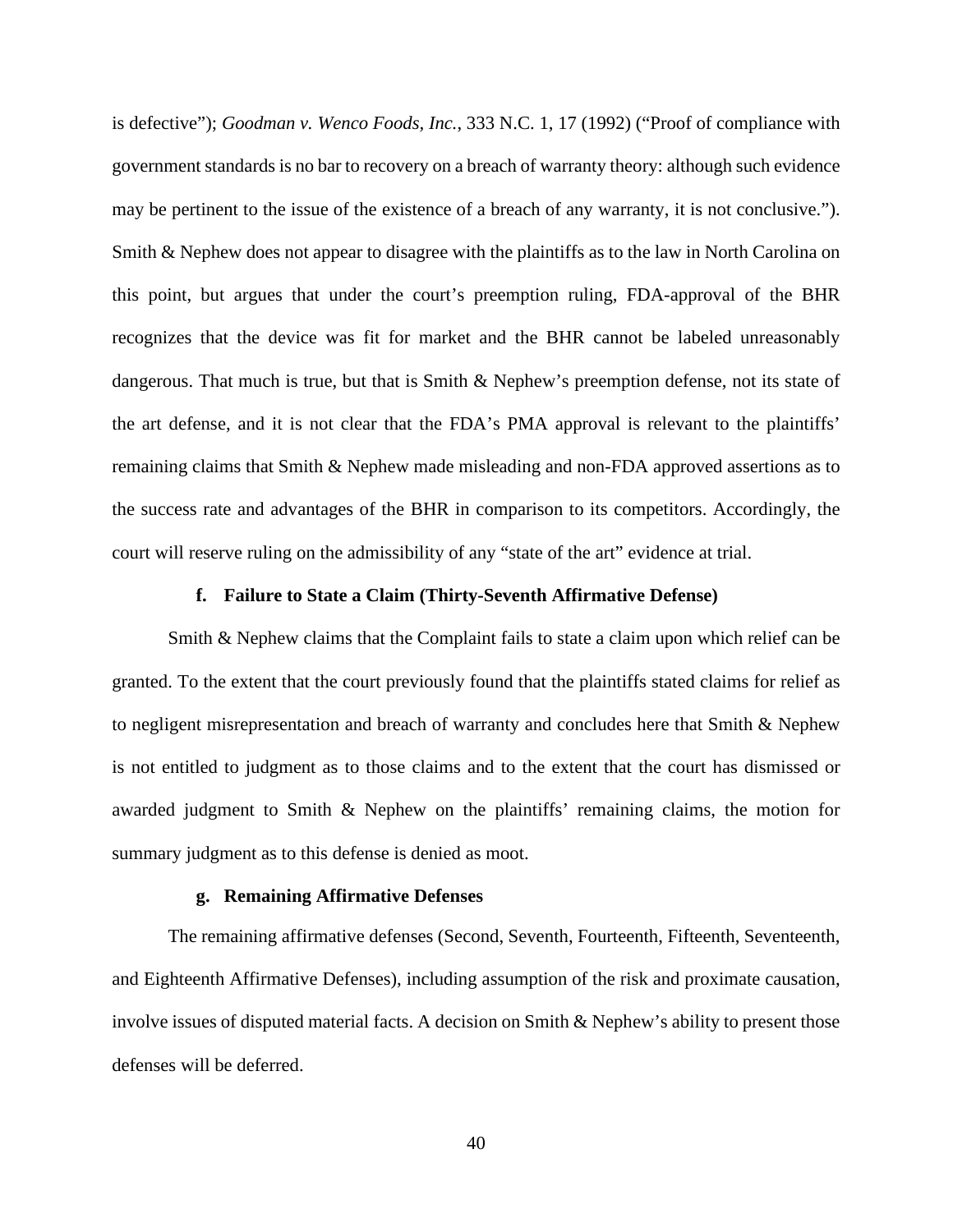### **CONCLUSION**

For the foregoing reasons, the cross motions for summary judgment will be granted in part and denied in part. Consistent with the court's prior rulings, the plaintiffs' negligent misrepresentation, breach of express warranty, and negligence claims based on false or misleading statements are not preempted. The plaintiffs' motion for summary judgment is granted as to Smith & Nephew's Eleventh, Twenty-Seventh, and Twenty-Eighth Affirmative Defenses. The court will deny or reserve ruling on the balance of the plaintiffs' motion. The court will grant Smith & Nephew's motion for summary judgment as to the negligent training claim, negligent failure to warn claim, and negligence claims based on a failure to report adverse events to the FDA, a failure to adequately train surgeons, or a violation of the NCFDCA's misbranding statute. The court will deny or reserve ruling on the balance of Smith & Nephew's motion. A separate Order follows.

\_\_\_\_\_\_\_\_\_\_\_\_\_ 5/17/2021 /s/

Date C. Blake United States District Judge